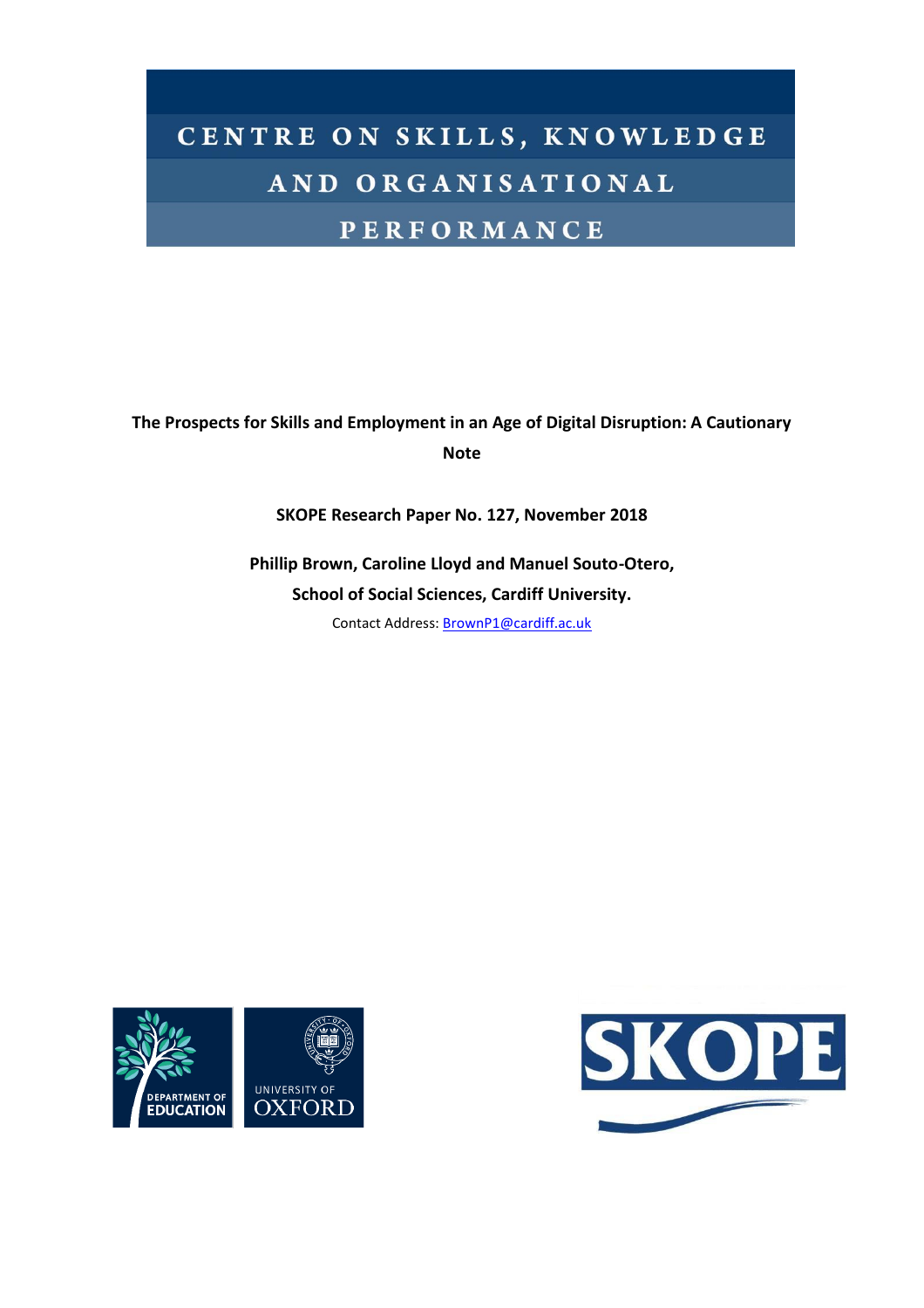# **Editor's Foreword**

# **SKOPE Publications**

This series publishes the work of the members and associates of SKOPE. A formal editorial process ensures that standards of quality and objectivity are maintained.

**Orders for publications should be addressed to the SKOPE Project Administrator, Department of Education, University of Oxford, 15 Norham Gardens, Oxford, OX2 6PY Research papers can be downloaded from the website: www.skope.ox.ac.uk**

**ISSN 1466-1535**

© 2018 SKOPE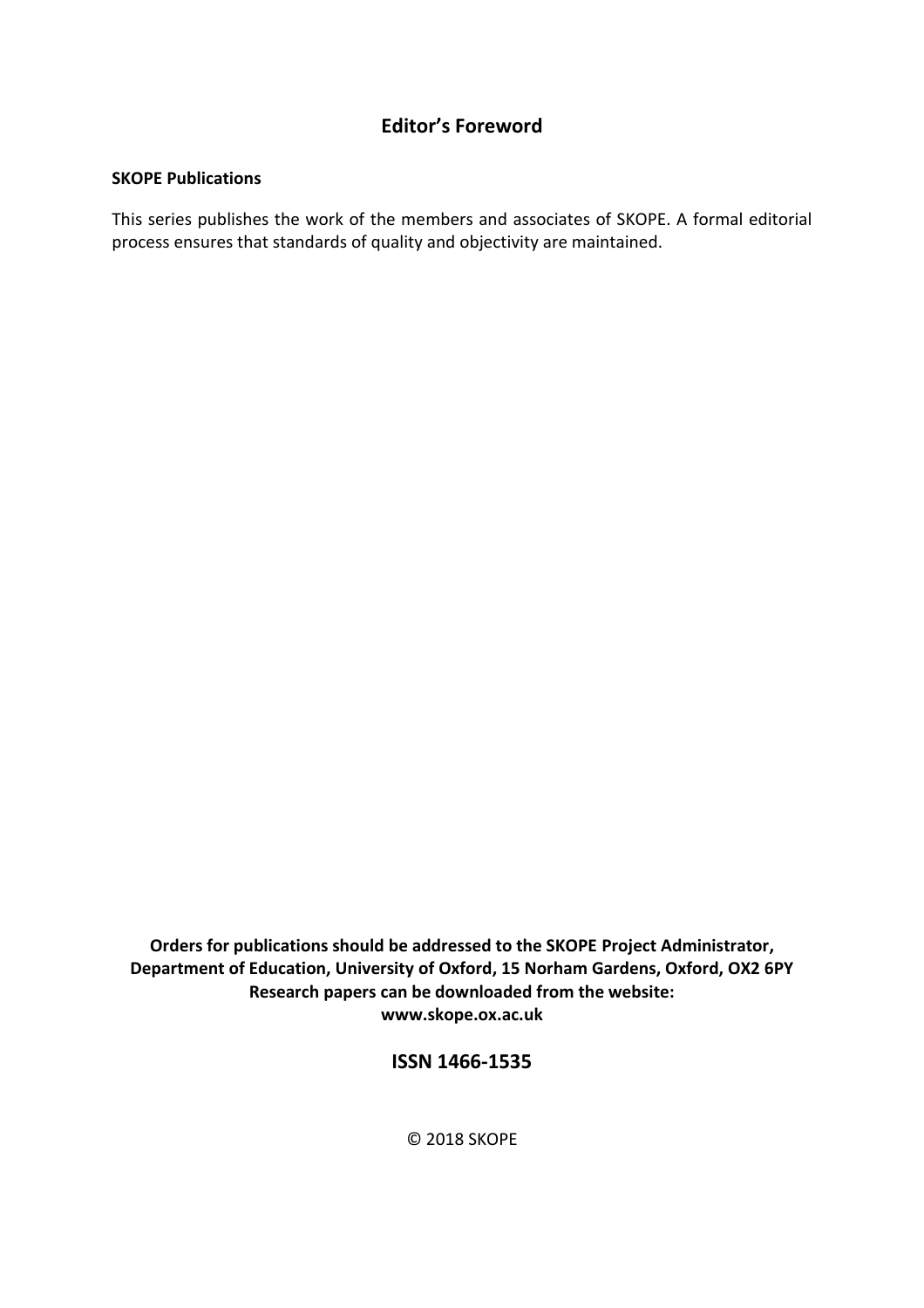#### **Abstract**

Almost in a blink of the eye the policy focus on the 'knowledge' economy, with mass ranks of high skilled workers, has given way to claims of widespread 'technological unemployment'. This Working Paper will examine competing claims on the relationship between automation, skills and the future of work. It examines the research evidence on the scale of job losses anticipated as a consequence of digital disruption. It presents three scenarios of the impact of digital disruption on future skill requirements, before considering how evidence on automation and digital disruption is used to influence and inform UK government policy interventions on skills, employment and labour markets. In conclusion, we recommend caution in interpreting existing evidence. While high profile reports on digital disruption make for eye-catching headlines, they make for poor policy formulation. A key message is that technology is not destiny. It is human decisions that will determine the future of work.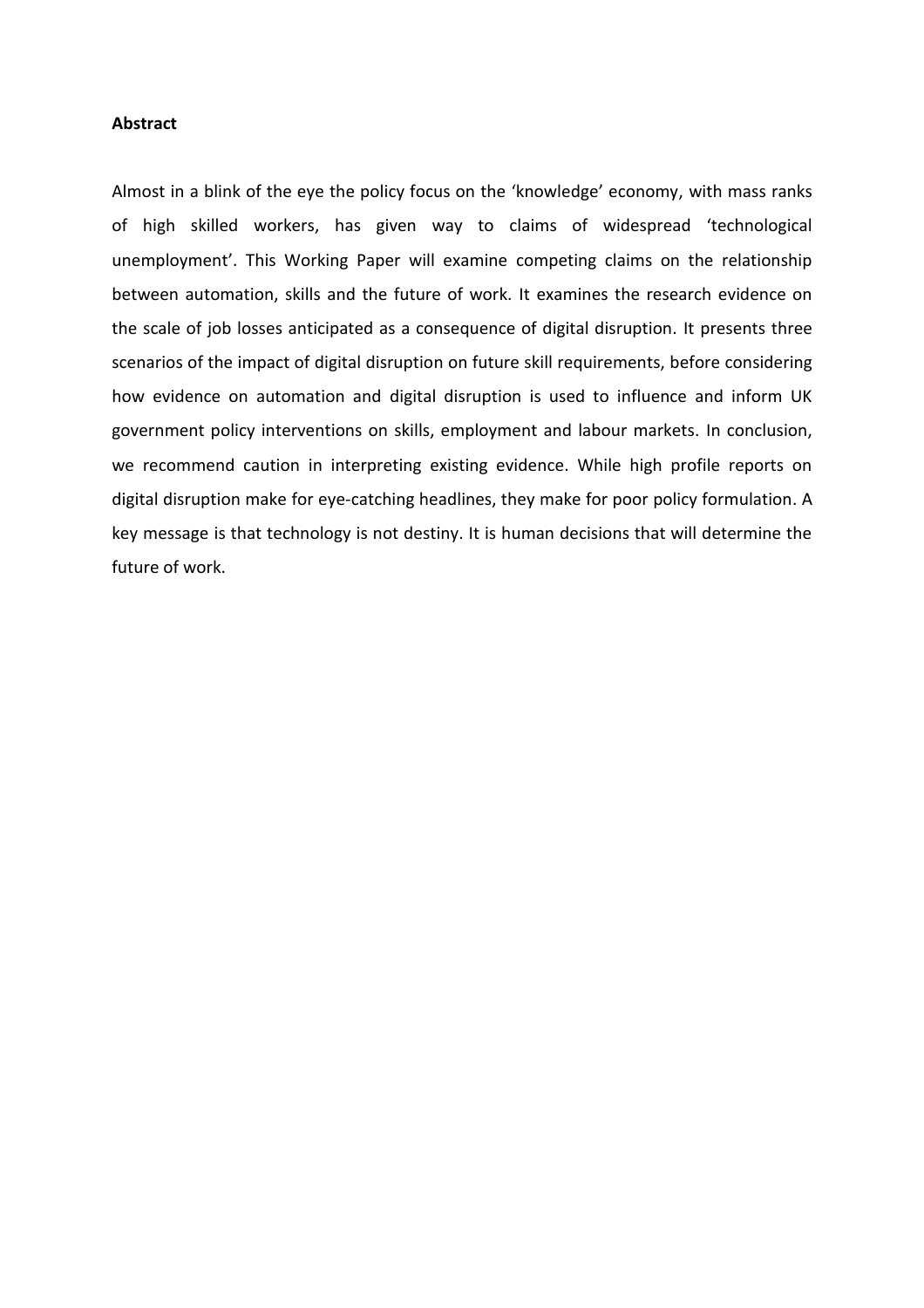# **1. Introduction**

The 'digital economy' is argued to be transforming all aspects of economy and society, raising fundamental questions about the future of work and the skills required to meet the changing 'needs' of industry (House of Lords 2015). A number of high profile reports on the UK, for example, have identified future employment demand in Science, Technology, Engineering and Mathematics (STEM) related fields as key to Britain's economic future and to achieving higher rates of intergenerational social mobility (Sutton Trust 2017). The opportunities and challenges afforded by the digital economy have been widely reported in the UK media, although the benefits of the 'new machine age' (Brynjolfsson and McAfee 2014) are often over-shadowed by concerns about the impact of automation, and in particular robots, on the world of work. Many commentators draw on the work of Frey and Osborne (2013), citing dramatic numbers of potential job losses:

'Robots are coming for your job: and faster than you think' (Daily Telegraph 21/1/16).

'More than 10 million UK workers are at high risk of being replaced by robots within 15 years as the automation of routine tasks gathers pace in a new machine age' (The Guardian 24/3/17).

''40% of jobs' taken by robots by 2030 but AI companies say they're here to help' (Metro 10/5/17).

'Society may COLLAPSE in 30 years as robots take half of all jobs, ex-Facebook exec warns' (Express 7/8/2017).

Such headlines have also been fuelled by reports from official bodies, such as the Bank of England and the House of Lords Select Committee:

'For the UK… up to 15 million jobs could be at risk of automation… Yet the smarter machines become, the greater the likelihood that the space remaining for uniquely-human skills could shrink further. Machines are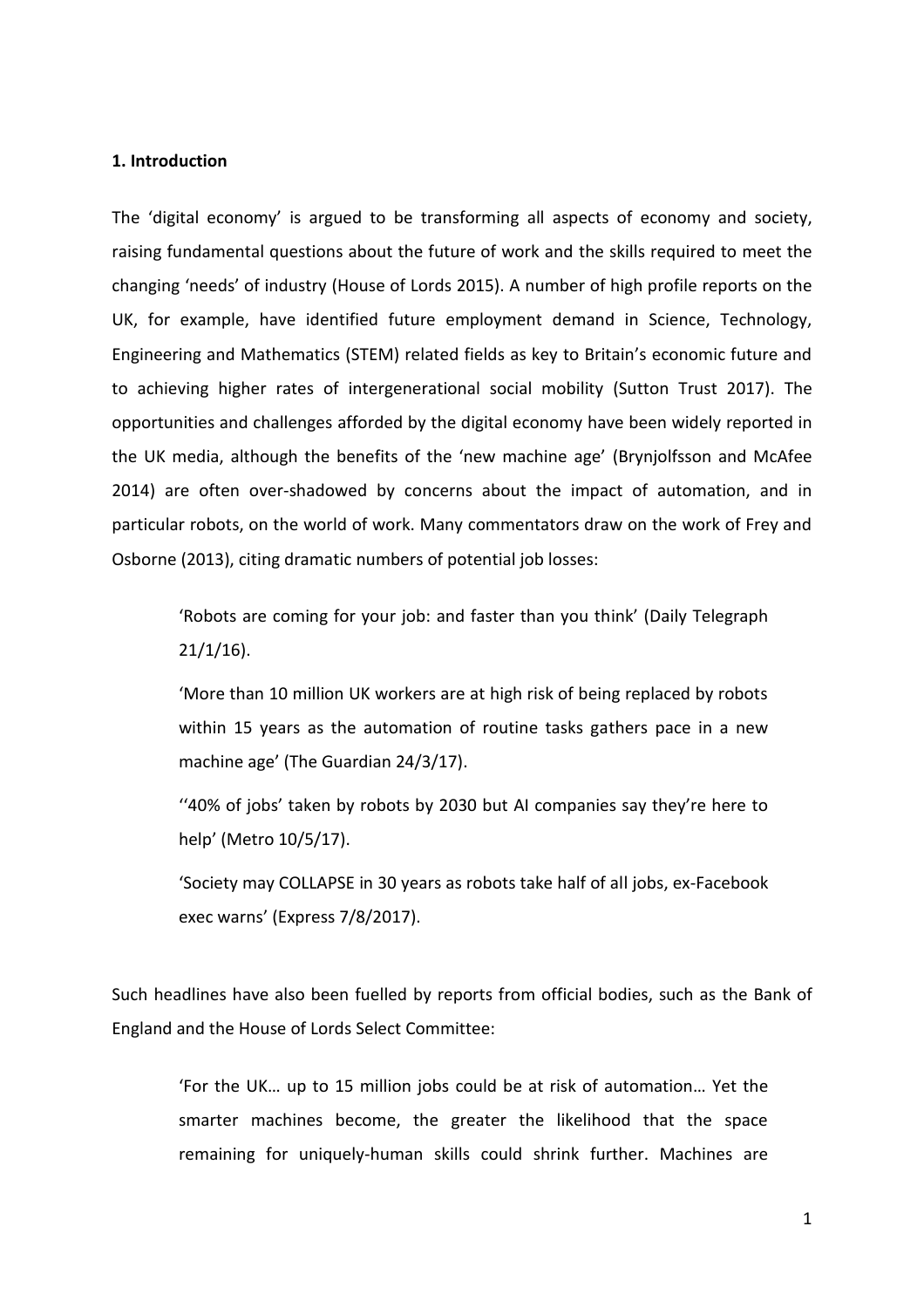already undertaking tasks which were unthinkable  $-$  if not unimaginable  $-$  a decade ago. The driverless car was science fiction no more than a decade ago. Today, it is scientific fact.' (Haldane 2015)

'We are facing a tsunami of technological change, driven by the digital revolution, affecting virtually all areas of our lives.' (House of Lords 2015)

Media reports primarily focus on impending 'technological unemployment' (Pecchi and Piga 2008; Ford 2015), and on changing work patterns in the 'gig' or 'platform' economy (Kenney and Zysman (2016). Far less attention has been given to the policy and theoretical implications of 'digital disruption' for skill supply, demand and utilisation. This Working Paper goes some way in filling this gap by interrogating the implications of recent accounts of 'digital disruption', the 'fourth industrial revolution' or the 'second machine age' for the future of skill formation and for skills policy in the UK. For many decades, UK governments have based their skills policy on human capital ideas, with its primary focus on labour supply rather than demand.

Orthodox human capital theory has been wedded to a version of Say's Law, where supply creates its own demand, as employers seek to exploit the productive potential of an increasingly qualified workforce. More recently theories of skill-biased technological change (SBTC) have placed a greater emphasis on the role of new technologies driving the demand for skills, although they share much in common with earlier accounts developed by Schultz Becker and Mincer, in continuing to stress the importance of supply side-solutions based on the reform of education (Goldin and Katz 2008; Autor 2015). These theories, however, are being fundamentally challenged by rapid advances in digital technologies (Brown, Cheung and Lauder 2016, forthcoming).

This Working Paper explores competing claims on the relationship between automation, skills and the future of work. In Section 2 we examine different interpretations of the research evidence on the scale of job losses anticipated as a consequence of digital disruption. Section 3 outlines three scenarios of the impact of digital disruption on future skill requirements. Section 4 then considers how evidence on automation and digital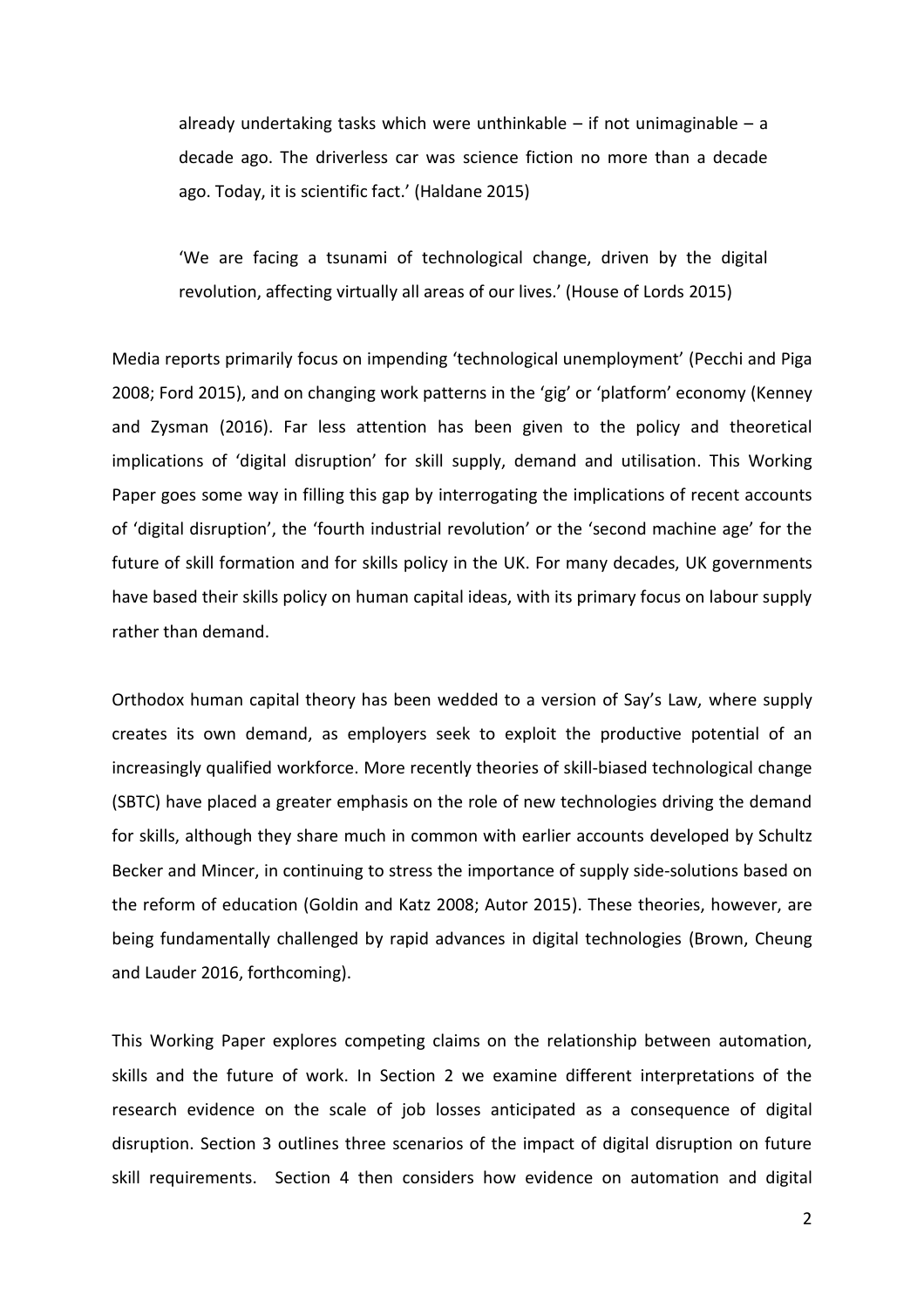disruption is used to influence and inform UK government policy interventions on skills, employment and labour markets. The Conclusion recommends caution in interpreting available evidence, highlighting the need to avoid policy by 'technological determinism', and offers some suggestions for further research.

## **2. Automation, Employment and the Digital Economy**

# **2.1 Automation and Technological Unemployment**

A burgeoning literature highlights the impact of 'technological disruption', originally defined by John Maynard Keynes (1930:20-21) as the discovery of new techniques of economising on labour, outrunning the pace at which we can find new uses for labour. Today, this is driven by advances across a number of interdisciplinary fields and mutually reinforcing technologies such as machine learning and artificial intelligence (AI), Internet of Things (IoT), robotics, additive manufacturing, synthetic biology, and smart materials (Brynjolfsson and McAfee 2014). While recognizing that digital innovation is likely to disrupt established models of education, employment and job market structures, the implications for labour supply and demand are widely contested. Studies can be broadly divided into those that present a strong negative relationship between automation and employment and those that provide an alternative view.

## **2.1.1 Negative relationship between automation and employment**

Frey and Osborne (2017) is probably the most visible example of research presenting a bleak picture of how automation may affect the future of skills and jobs. They use an occupationbased approach to analyse the relationship between automation and the future of work. They categorise 'occupations according to their susceptibility to computerisation' (meaning job automation by means of computer-controlled equipment) (Frey and Osborne 2017:254). They asked machine learning researchers to hand-label 70 occupations 'assigning 1 if automatable and 0 if not'. They explain:

'For our subjective assessments, we draw upon a workshop held at the Oxford University Engineering Sciences Department, examining the automatability of a wide range of tasks. Our label assignments were based on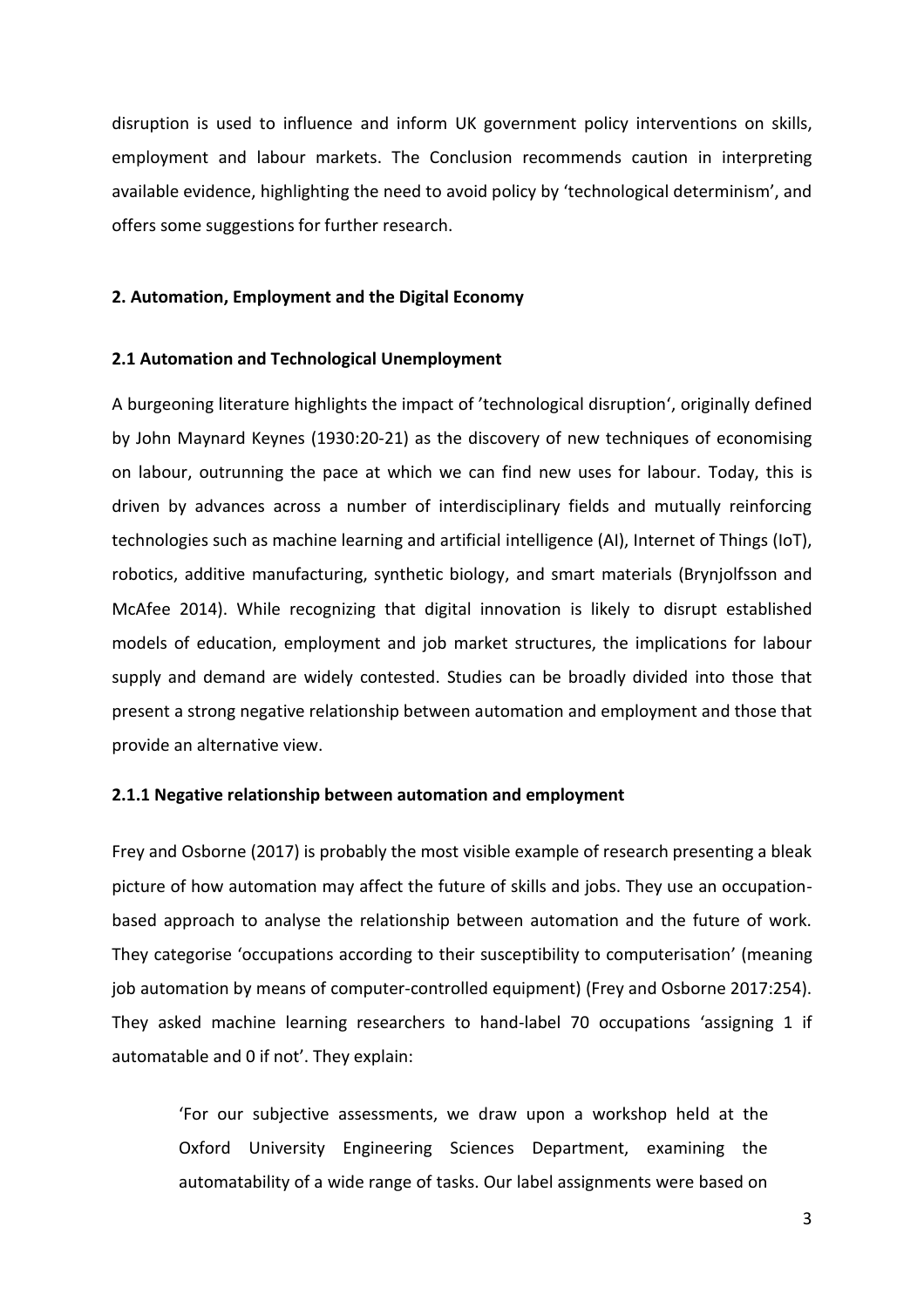eyeballing the O\*NET tasks and job description of each occupation. This information is particular to each occupation, as opposed to standardised across different jobs. The hand-labelling of the occupations was made by answering the question "Can the tasks of this job be sufficiently specified, conditional on the availability of big data, to be performed by state of the art computer-controlled equipment". Thus, we only assigned a 1 to fully automatable occupations, where we considered all tasks to be automatable. To the best of our knowledge, we considered the possibility of task simplification, possibly allowing some currently non-automatable tasks to be automated. Labels were assigned only to the occupations about which we were most confident' (Frey and Osborne 2017:263).

They then used O\*NET variables associated with the level of perception and manipulation, creativity and social intelligence required to perform the job (believed to limit the potential of computerisation) to supplement these subjective judgments and correct potential labelling errors. Based on the 70 occupations reviewed in this way, they constructed a model with which to estimate the possibility of automation of 702 occupations. Looking at the distribution of jobs in the US economy, they conclude that 47 percent of total employment is at risk. Frey and Osborne stress that they focus on technological capabilities, not actual job losses. Moreover, they are not specific regarding timeframes as they analyse what 'occupations are potentially automatable over some specified number of years, perhaps a decade or two' (Frey and Osborne 2017:265).

Frey and Osborne's occupational approach has been used in a range of other countries, with the assumption that the automation risk level for an occupation is the same across countries; as such, cross-country differences in the level of potential automation are seen to be driven by the occupational structure (Arntz et al. 2016). Pajarinen and Rouvinen (2014) estimate the share of jobs at risk in Finland at 35 percent, and Bowles (2014) between 40 percent and 60 percent in Europe. Frey and Osborne, in collaboration with Deloitte (2014), estimate that 30 percent of jobs in London and 35 percent in the UK are at high risk of being made redundant by technology in the next 10 to 20 years – with a much higher proportion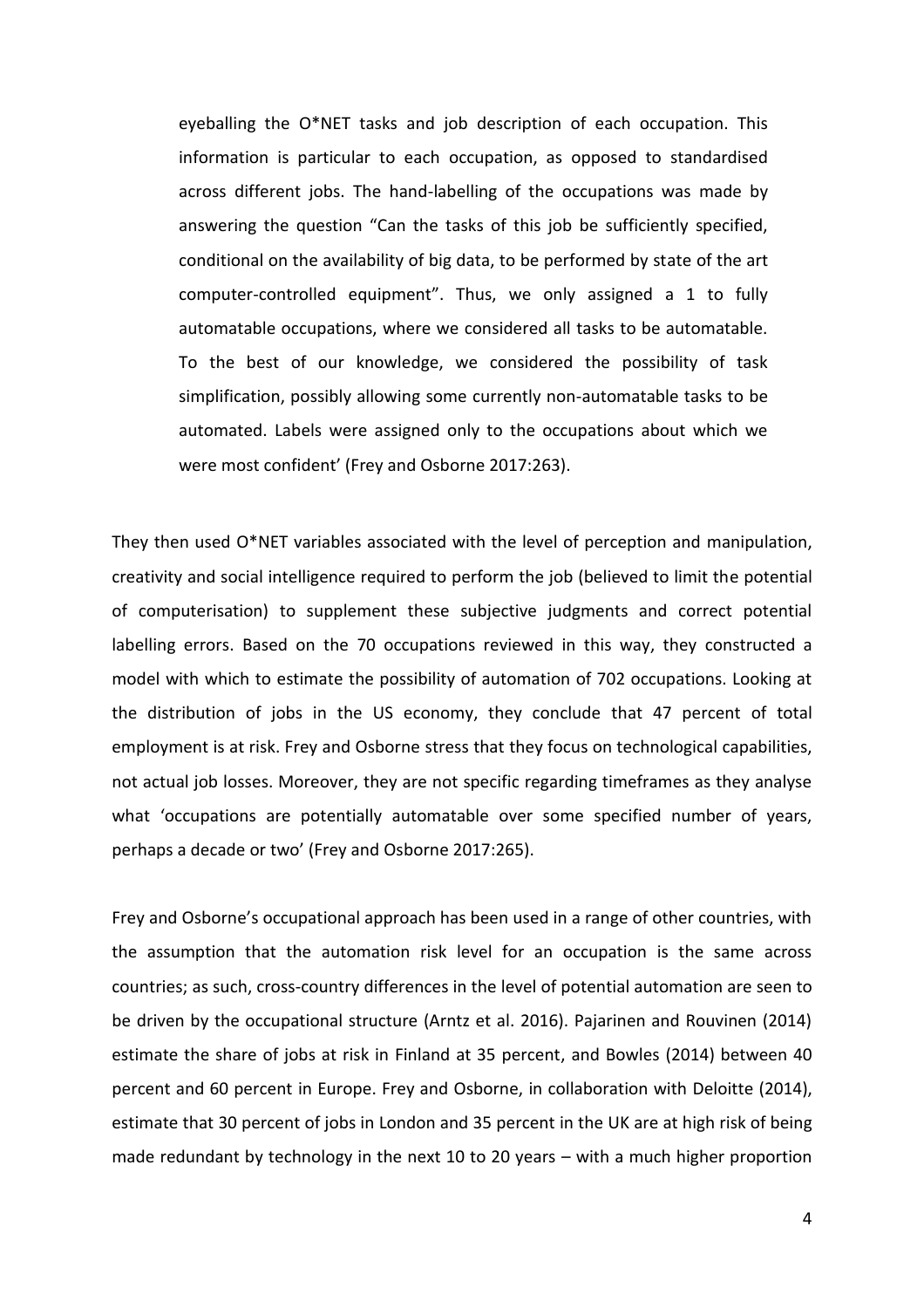for those jobs paying less than £30,000 per year. The Bank of England, based on a similar methodology, estimated that up to 15 million jobs could be at risk of automation (Haldane 2015; Houses of Parliament 2016).

Frey and Osborne, along with these associated studies, do not take into account new jobs that may be created as a result of automation. Therefore, these studies look at the potential for existing jobs to be automated, rather than examining the net impact of automation on jobs/ employment – for which an analysis of job creation is also required. Studies limited to the potential automatibility of jobs, have also been criticized for not taking economic aspects into account, such as the cost of replacing humans with machines, or as the Managing Director of VDMA Robotics, Schwarzkopf (2015) has put it: 'tasks are only automated when this is economical. On the shop floor potential automatability has no validity, here things need to pay off'.

McKinsey (2017) based on an analysis of 2,000 work activities across 800 occupations, estimates that half of the work activities taking place today could be automated by 2055, although this could 'happen 20 years earlier or later', depending on various factors (2017:8), including costs, labour market dynamics, economic benefits, along with social and regulatory acceptance. It also notes that 'less than 5 percent of all occupations can be automated entirely using demonstrated technologies, while 60 percent of all occupations have at least 30 percent of constituent activities that could be automated. More occupations will change than will be automated away' (2017:8).

The focus on job tasks in McKinsey's (2017) study involved disaggregating occupations into activities and assessing the extent to which 18 performance capabilities (associated with sensory perception, cognitive, social, emotional and natural language processing capabilities) were required in those activities, along with the required level of competence in those capabilities to perform the work activity 'successfully'. They then assessed the performance of existing technologies on the same criteria:

'By estimating the amount of time spent on each of these work activities, we were able to estimate the automation potential of occupations in sectors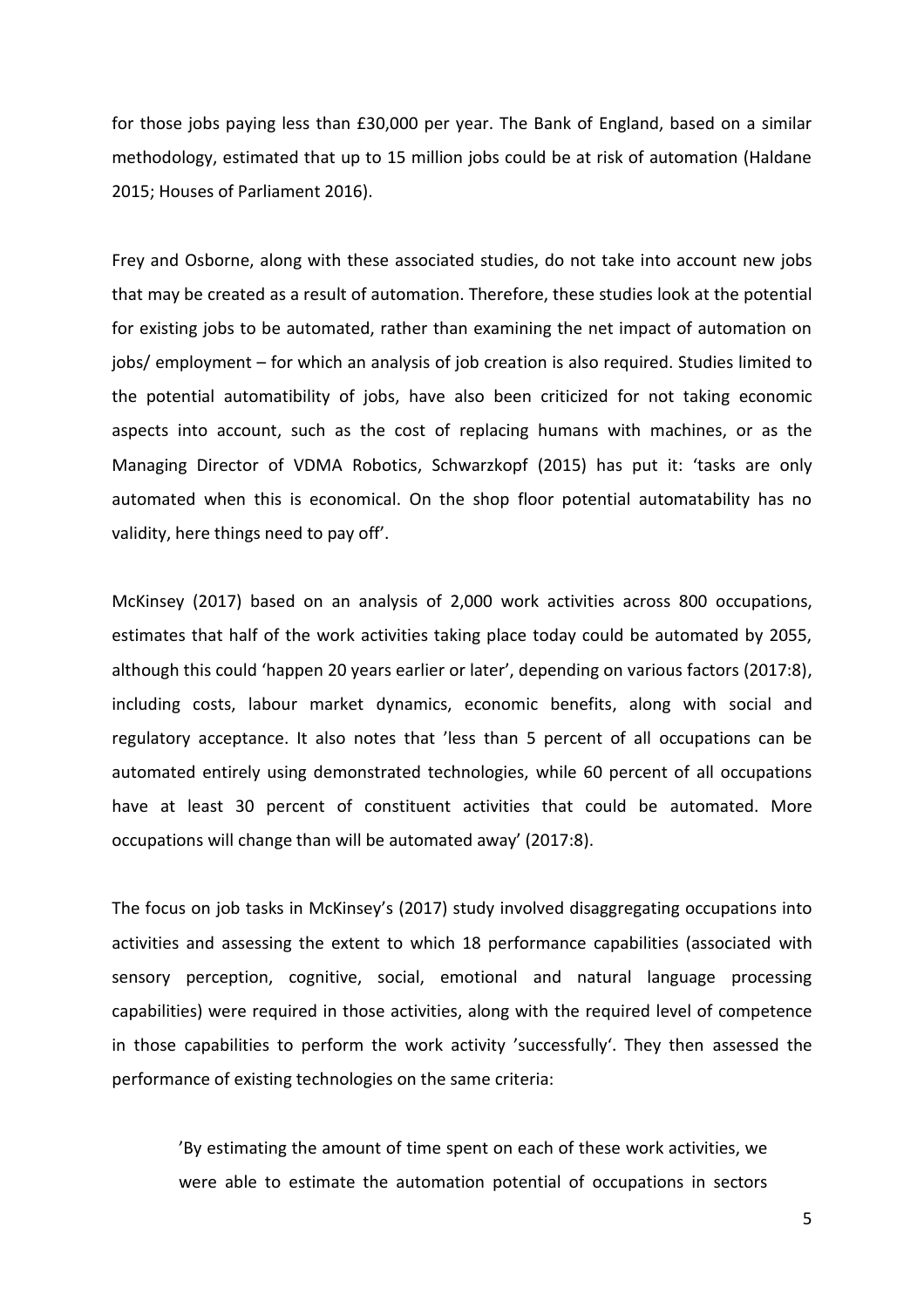across the economy, comparing them with hourly wage levels. Drawing on industry experts, we also developed scenarios for how rapidly the performance of automation technologies could improve in each of these capabilities. The analysis we conducted for the United States provided us with a template for estimating the automation potential and creating adoption timing scenarios for 45 other economies representing about 80 percent of the global workforce' (2017: 14).

Grace et al. (2017) surveyed machine-learning researchers who had published during 2015 in two leading conferences on AI. They sought their views on when they believed AI would outperform humans on a range of activities. The results, based on a sample of 352 respondents (21% of the authors contacted), show that researchers predicted that AI will outperform humans in many of those activities (such as translating languages, writing school essays, driving a truck) in the next ten years, and will outperform humans in a number of others within a 40-year period (working in retail, writing a bestselling book, working as a surgeon). They further report that researchers 'believe there is a 50% chance of AI outperforming humans in all tasks in 45 years and of automating all human jobs in 120 years' (Grace et al. 2017:1).

Acemoglu and Restrepo (2017:2) 'move away beyond feasibility studies', such as those by Osborne and Frey and Grace et al., to focus on the actual use of robotics. They draw on data from the International Federation of Robotics (IFR) on the use of industrial robots (in 19 industries) between 1990 and 2007 in the US, together with data on employment shares from the US Census to show that the introduction of robots has 'large and robust' negative effects on employment. This study is based on a model 'where robots and workers compete in the production of different tasks' and takes into account that 'the share of tasks performed by robots varies across industries and there is trade between labour markets specializing in different industries'. This is argued to be important as robots are assumed to affect employment and wages negatively through displacement (of workers from tasks previously performed), but also positively through productivity effects ('as other industries and/or tasks increase their demand for labor'). Their model 'shows that the impact of robots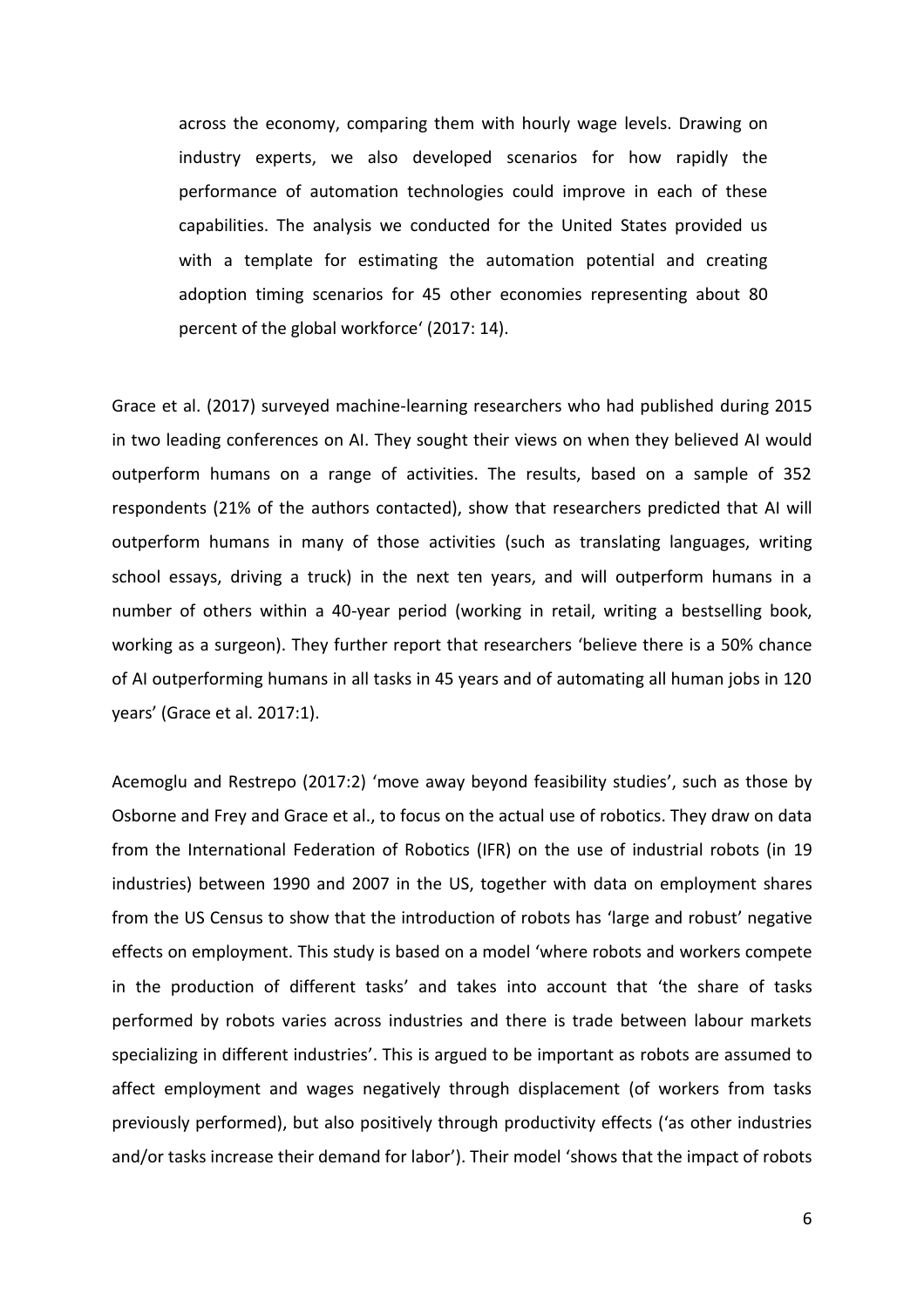on employment and wages in a labour market can be estimated by regressing the change in these variables on the exposure to robots, a measure defined as the sum over industries of the national penetration of robots into each industry times the baseline employment share of that industry in the labour market' (pp.2-3).

These specifications provide the starting point for their empirical strategy. They thus exploit differences in the penetration of robots by industry and the local distribution of employment across industries to estimate that 'one more robot per thousand workers reduces the employment to population ratio by about 0.18-0.34 percentage points and wages by 0.25-0.5 percent' (Acemoglu and Restrepo 2017:1). This is equivalent to 'one new robot reducing employment by 5.6 workers' (p.4), taking into account increases in employment in other areas of the economy through productivity effects. Without taking this into account, the figure the authors provide is a reduction of 6.2 workers per new robot.

The OECD has started a new approach to add information on the relationship between computers and skills. Their 'computers and skills demand project' (OECD 2017) used the Programme for International Assessment of Adult Competencies (PIAAC) data (assessing competence levels in literacy, numeracy and problem solving) to compare the performance of computers and human workers. They report than less than 15 percent of workers use those skills 'on a daily basis with a proficiency that is clearly higher than computers' (Elliott, 2017). This study focuses on only three of the skills that are used at work. The OECD notes that the approach could be extended to other skills to develop a more accurate view on computers' capabilities to substitute for human labour.

# **2.1.2 An alternative view**

Arntz et al. (2016:4) argue that much of the research evidence presenting a strong negative relationship between automation and work is methodologically flawed. In particular, they take issue with occupation-based approaches, such as that used by Frey and Osborne, on the grounds that they overestimate job automatibility: 'Occupations labelled as high-risk occupations often still contain a substantial share of tasks that are hard to automate'. Automation targets tasks rather than occupations, and many occupations have tasks that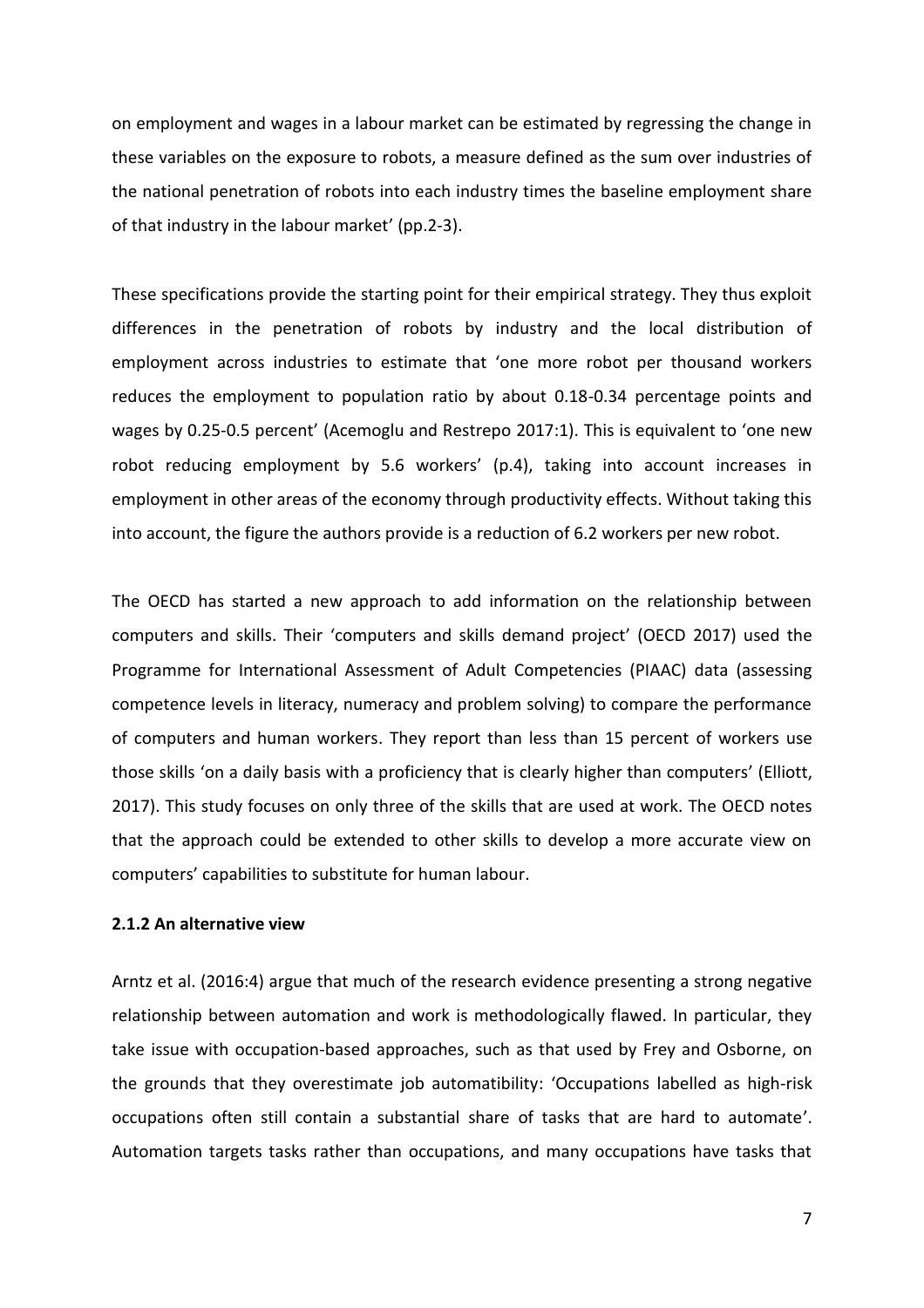are difficult to automate (Autor 2014:39). As a result, adjustments to technology often take the form of changes in tasks within occupation rather than changes in employment shares between occupations (Arntz et al. 2016).

They also use PIACC data, that gathers information about task structures across OECD countries, and estimate the relationship between workplace tasks and the automatibility defined by Frey and Osborne (Arntz et al. 2016:12). Using PIAAC individual level data on actual tasks performed, they take into account the way that tasks vary by job within the same occupation. This approach enables a better exploration of differences between countries, as it does not depend on the assumption that task structures will be constant across them.

Arntz et al. estimate that, on average for the 21 OECD countries that they include in their analysis, 9 percent of jobs are automatable –the range goes from 6 percent in Korea to 12 percent in Austria. This is much lower than in Osborne and Frey's study: 'not taking account of the variation of tasks within occupations exerts a huge impact on the estimated automatability of jobs' (Arntz et al. 2016:14). They underline that their own figures are likely to be an overestimation given (1) economic, legal, social and ethical barriers preventing or slowing down automation, (2) possibilities of job-task reorganization and workers switching tasks to focus on those that are not automated and (3) the creation of additional jobs 'through demand for new technologies and through higher competitiveness' (Ibid. p.4).

Their main conclusion is that 'automation and digitalization are unlikely to destroy large numbers of jobs. However, low qualified workers are likely to bear the brunt of the adjustment costs as the automatability of their jobs is higher compared to highly qualified jobs' (Ibid.:4). Based on this premise, the implications of the study are that there is a 'need to focus more on the potential inequalities and requirements for (re-)training arising from technological change than the general threat of unemployment that technological progress might or might not cause' (Ibid:25). They find that high educational requirements and jobs requiring cooperation or where workers spend larger proportions of time influencing others are less subject to automatability. Routine tasks (related to the exchange of information, selling, or using fingers and hands), and jobs that have high shares of those tasks, are more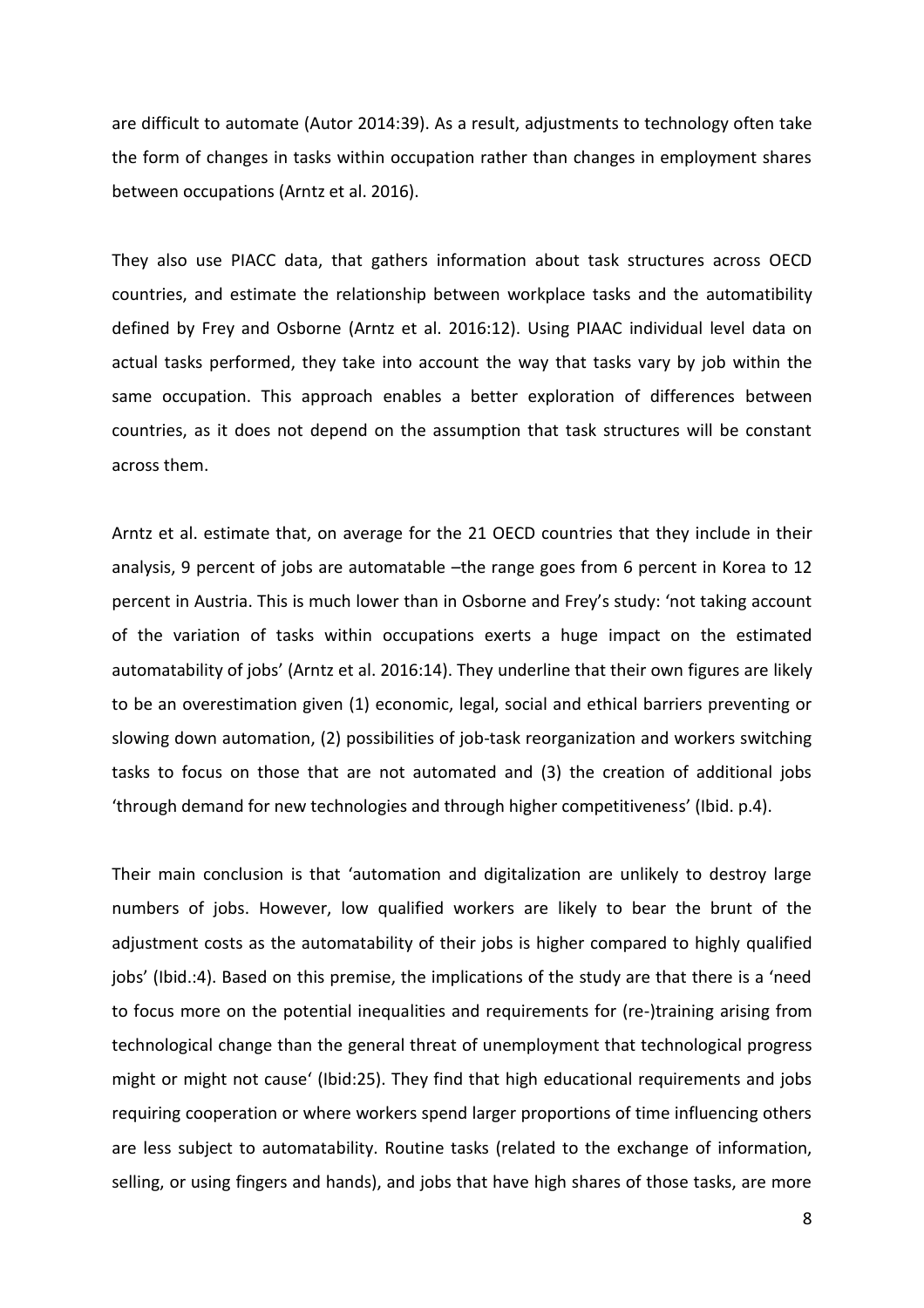exposed to automation. It should be noted that Arntz et al.'s task-based approach still relies on experts' assessment rather than actual use of technologies in the workplace.

Autor (2014) also argues that the extent to which machines will be able to replace humans at work is often overestimated because the challenges in automating tasks requiring flexibility, judgment and common sense, 'remain immense' (Autor 2014:1). A central point in his argument is that machines' complementarities with certain types of human labour can increase productivity, earnings and demand for skilled workers. He notes the 'deceleration of employment growth in abstract-intensive occupations after 2000' and provides evidence suggesting that the 'locus of displacement of middle-skills employment is moving into higher skilled territories' (2014:23-24). Autor examines whether this may be due to technology having climbed up in the task domain so that it can now substitute for professional, technical and managerial occupations. While he notes that this possibility should not be dismissed, he uses data on computer and software investment to cast doubt over this interpretation: if technology could now substitute for highly paid work, he argues, we should be seeing a marked corporate increase in investment in technology whereas the opposite has happened. Autor interprets the reduction in investment after 2000 as the 'bursting of a bubble' (Ibid. p.29) after the 1990s craze in investment, which restricted innovation and demand for high skilled workers. He concludes that even in this era of uncertainty, we can be fairly confident that 'the technological advances that have secularly pushed outward the demand for skilled labor over many decades will continue to do so' (Ibid. p.39). The implication is that 'human capital must be at the heart of any long-term strategy for producing skills that are complemented rather than substituted by technology' (p.39).

Graetz and Michaels (2015) use the increase in industrial robots between 1993 and 2007 (in 17 countries across the developed world) to analyse their impact on employment. Using data from the Industrial Federation of Robotics (IFR) to estimate 'robot density' across 14 industries, they examine differences in real value added, labour productivity and hours worked.<sup>1</sup> They find little reason for concern during that period, noting no significant effect on total hours worked, although they also observed 'some evidence that robots reduced the hours of both low-skilled and middle-skilled workers' (Graetz and Michaels 2015:1). They do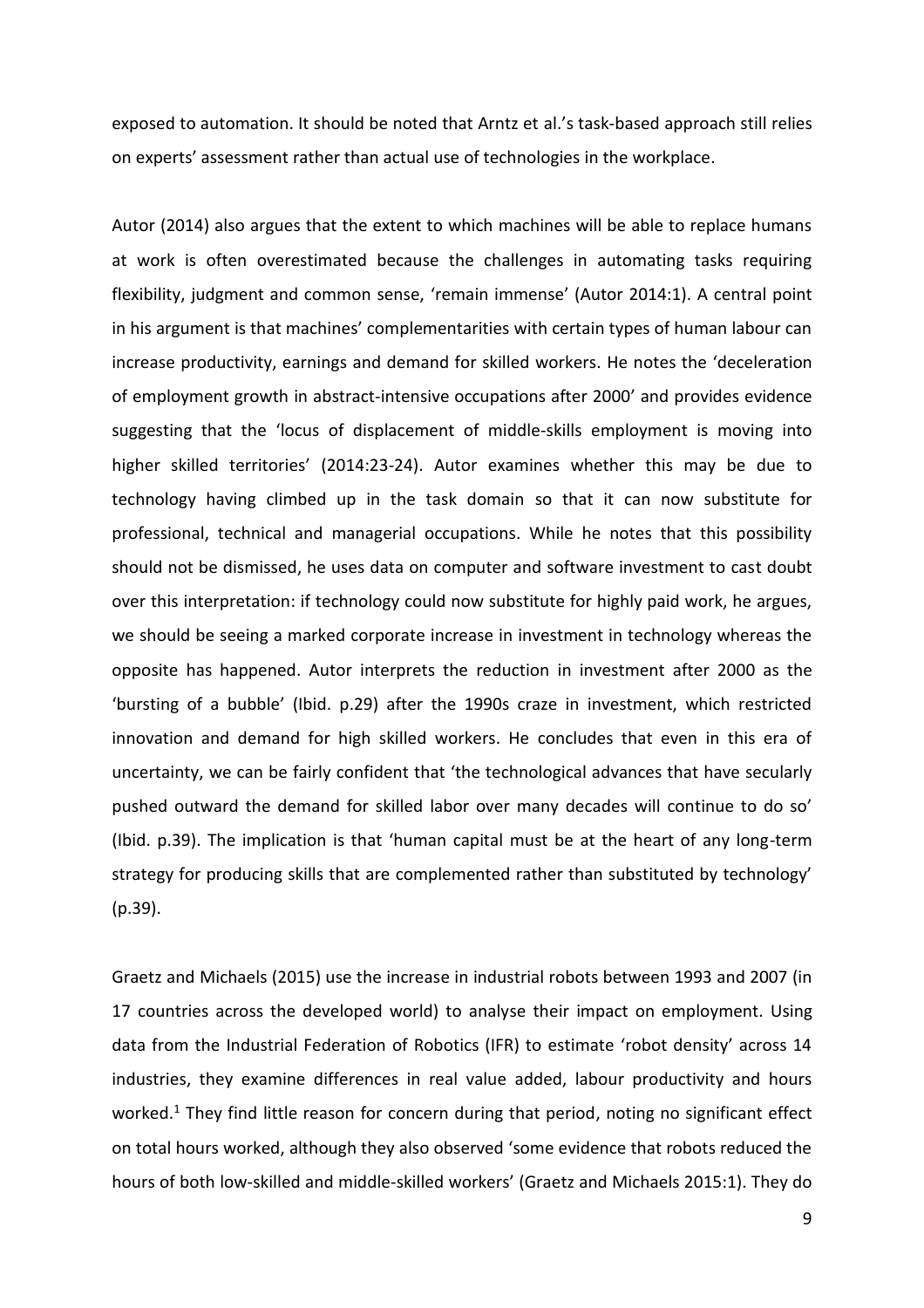not find effects on the hours worked by high-skilled workers, those with a college degree and above, which they take to confirm skill-biased technological change (SBTC) arguments. They estimate that such increases in the use of robots were responsible for 10 percent of the GDP growth and 15 percent of the productivity gains in those economies, and documented congestion effects as 'larger increases in robot density translated into increasingly small gains in productivity' (diminishing marginal gains). The question is whether similar trends will stand today and in the near future. As the authors note 'there is plenty of potential for increased use of robots in new industries' and to use their increased capabilities to a greater extent in the industries where they are already in use – even though the congestion effects that they report suggest that 'robot densification is not a panacea for growth' (Ibid.:5).

#### **2.1.3 Evaluating the Evidence**

The different approaches identified above indicate that the impact of automation and digital technologies on employment are widely contested. The literature presents varied expectations regarding the potential of automation to replace workers, in part, because some studies look at what robots/ computers are able to do now, whereas others reflect on what computers will be able to do in the future (near or far). What computers will be able to do is a moving target, and expectations around it need to be continuously revised and reformulated.

The literature making prospective estimations (whether occupation or task-focused), relies overwhelmingly on expert judgment in making evaluations on the changing relationship between automation and the future of work. However, technical experts tend to overestimate the capacity of new technologies (Arntz et al. 2016; Autor 2014). There are also some 'retrospective' studies providing estimates based on the effects of the introduction of robots on employment, but the data used is somewhat dated, and there are significant methodological problems in assuming that investment in technology determines changes in employment statistics.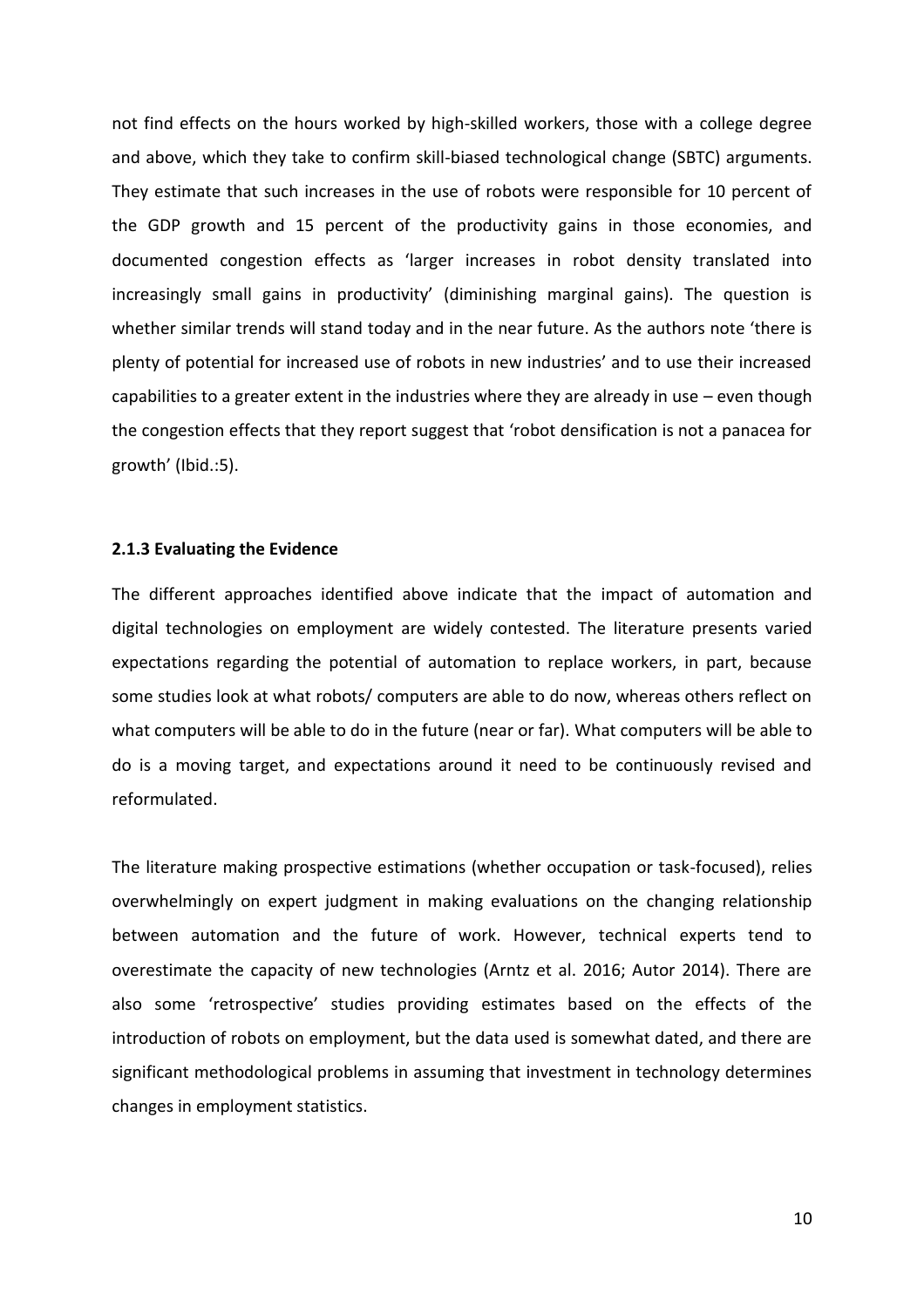Blanket claims about the impact of digital technologies overlook the way that they are applied across sectors and occupations. Typically, it is low skilled jobs that are assumed to be most in danger, consistent with long established ideas about technological progress and the occupational structure. However, there is growing evidence of new technologies transforming professional, managerial and technical occupations. Moreover, the studies reviewed rarely take into account the potential for job creation around automation, or for the relocation of those made redundant as a result of automation. As a result, the picture of the net impact of automation on the labour market is partial.

Most studies focus on the potential for automation, without incorporating into their models economic and social factors that may stimulate or deter the replacement of workers by technology. As such, much of the literature falls back on technological determinism, with little reference to the way companies 'choose' to deploy new technologies or to the capitalist economy, which is the engine for technological innovation (Schumpeter 1943). Martin Ford, for example, suggests that the evidence already shows that, 'a race between technology and our ability to reform our political and economic systems is really no race at all… as… machines are likely to permanently take over a great deal of the work now performed by human beings.' (Ford 2009:4-5). But it is human decisions that are taken by people in power within organisations or governments that shape the introduction and use of these technologies. As Simon Head observes, although we are often talking about abstract electronic and statistical entities which are impersonal, 'all the system's rules and commands in fact have human origins in the superior expertise of the technical, managerial elite whose wisdom is baked into the system' (Head 2014:185).

Most of the research also provides little detail on the time-frames for replacing humans by technology. Almost without exception the literature on digital disruption is replete with vague references to how long it will take for the workplace, jobs and skills to be transformed in the way that industrialism transformed agricultural employment. The failure to specify when tomorrow's world become today's world, is particularly important to all stakeholders as there is a vast difference between half of existing occupations disappearing or being significantly reformed in the next 10 years as opposed to 25-30 years' time.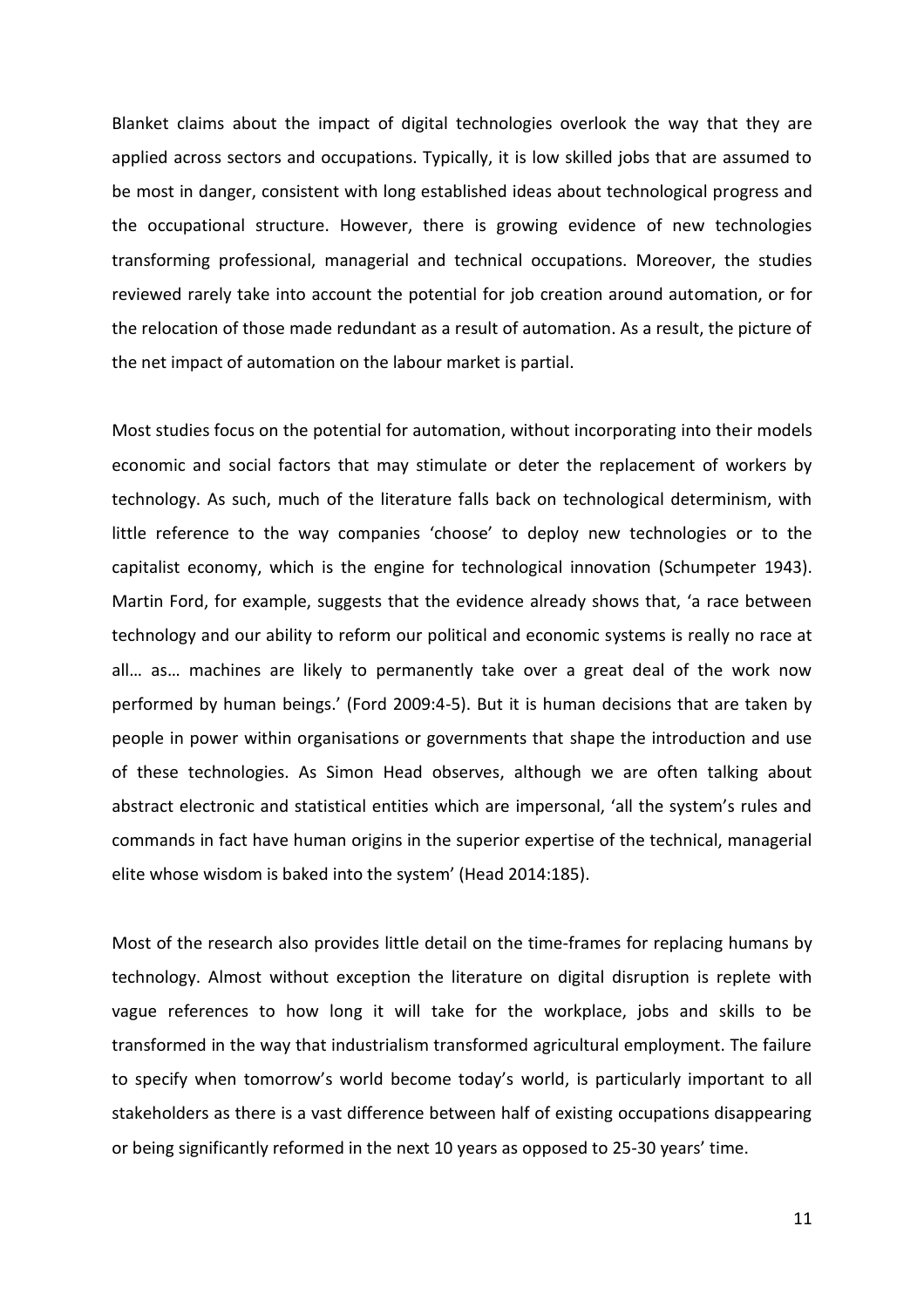The next section goes beyond the focus on job numbers to look at the skills implications of the 'digital' economy. As we will show, research in this area has been much more limited.

#### **3. Automation, Skills and the Digital Economy: Three Accounts**

When we examine the skills implications of what can loosely be described as 'digital disruption', there are three main positions, although the boundaries between them are somewhat fuzzy and some of these accounts converge on specific points. Much of this literature is not directly comparable as writers focus on different aspects of digital disruption. Some, for example, concentrate on the potential decline in employment numbers resulting from automation and advances in machine learning, while others look at new ways of working in the 'gig' or 'platform' economy. The three views can be characterised as 'labour scarcity', 'job scarcity' and 'end of work'.<sup>2</sup>

- *1. Labour Scarcity*  Despite an emphasis on changing skill requirements, occupational restructuring and labour market disruption, the labour scarcity (Autor 2015) approach retains a largely optimistic account of new areas of jobs growth and skills upgrading, consistent with established theories of human capital and skill-biased technological change. It claims that there will be an increasing demand for high skilled workers and a reduction in demand for lower skilled workers as more routine jobs are automated and people retrain for more skilled jobs.
- *2. Job Scarcity* This approach recognises that new technologies may enhance the skills of a relatively small proportion of the workforce, but the general direction of technological innovation is towards the redesign of existing jobs, where much of the knowledge content is captured in software that permit a great level of standardisation and potential to deskill or automate a wide range of occupations, including technical, professional and managerial roles. Here, job scarcity points to a significant skills mismatch between an expanding supply of educated and skilled workers, and scarcity of good quality job opportunities, primarily resulting from the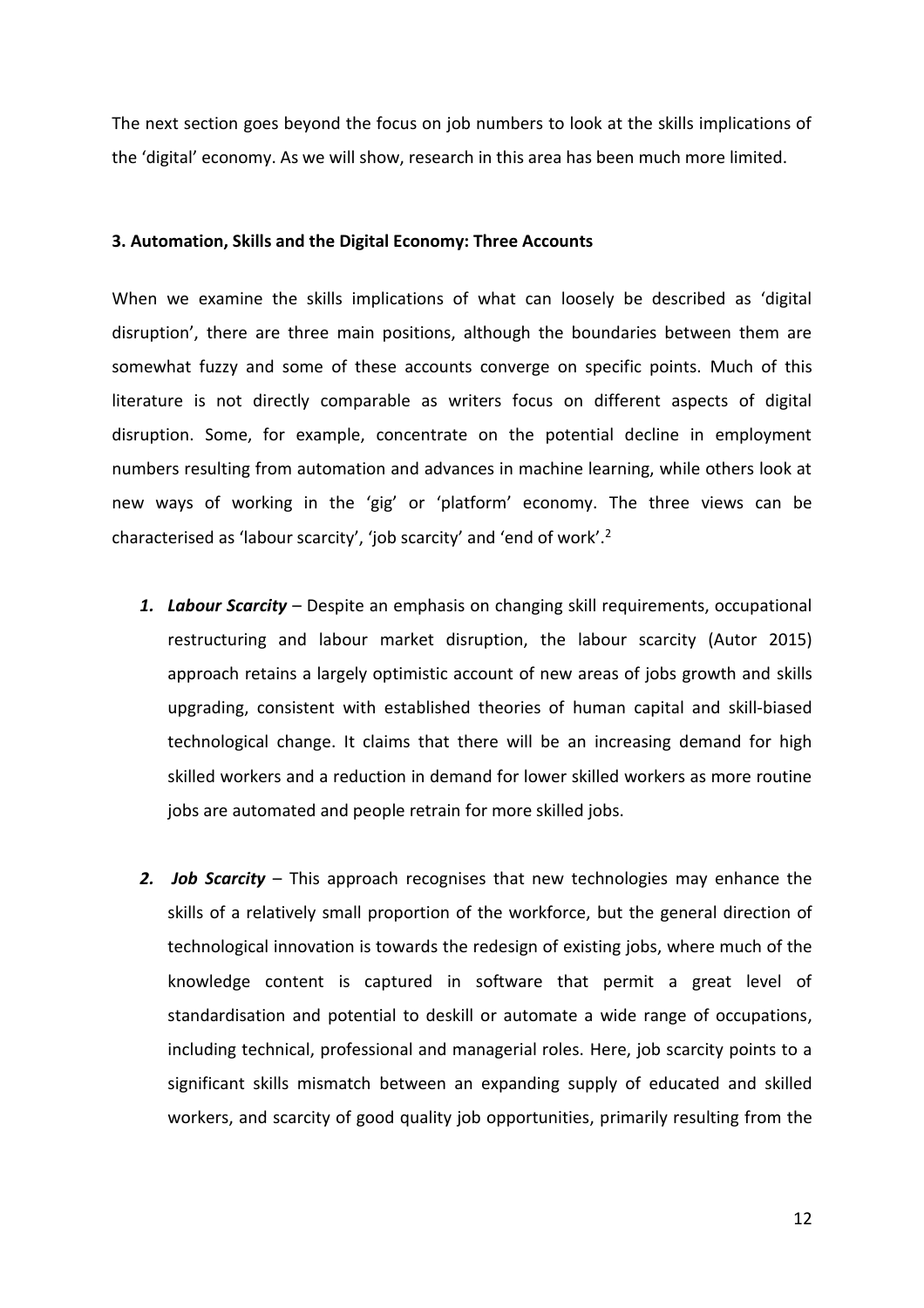routinisation and segmentation of job roles rather than 'technological unemployment'.

*3. End of Work* – This approach views technological unemployment (Keynes 1930) as transforming the future of work, along with the labour market foundations of capitalism. In the post-capitalist era, it is claimed that we need to rethink the purpose of education, skill formation and the labour market.

#### **3.1 Labour Scarcity**

The labour scarcity approach conforms to the longstanding view that the economy and demand for skills are defined by the stage of technological development. The more technologically advanced an economy the greater the demand for skilled people 'doing clever things for a living'. As in the past, new positions and professions are believed to emerge to replace any job losses due to technological disruption. This view is informed by theories of human capital and skill-biased technological change (SBTC). According to its mainstream version, new technologies alter the relative demand for different types of labour, leading to an increased demand for skilled workers. The education system therefore remains at the heart of economic and social policy, as the relationship between technology and education is not only the source of economic growth but also wage (in)equality. David Autor (2015) writes 'the primary system of income distribution in market economies is rooted in labor scarcity; citizens possess (or acquire) a bundle of valuable "human capital" that, due to its scarcity, generates a flow of income over the career path'.<sup>3</sup> This is to envisage a future of work characterised by a shortage (or scarcity) of people with higherlevel marketable skills.

Goldin and Katz (2008) argue that there is a race between education and technology, the outcome of which explains patterns of wage inequalities in America. The race is 'between the growth in the demand for skills driven by technological advances and the growth in the supply of skills driven by demographic change, educational investment choices, and immigration' (2008:91). They conclude that educational wage differentials and wage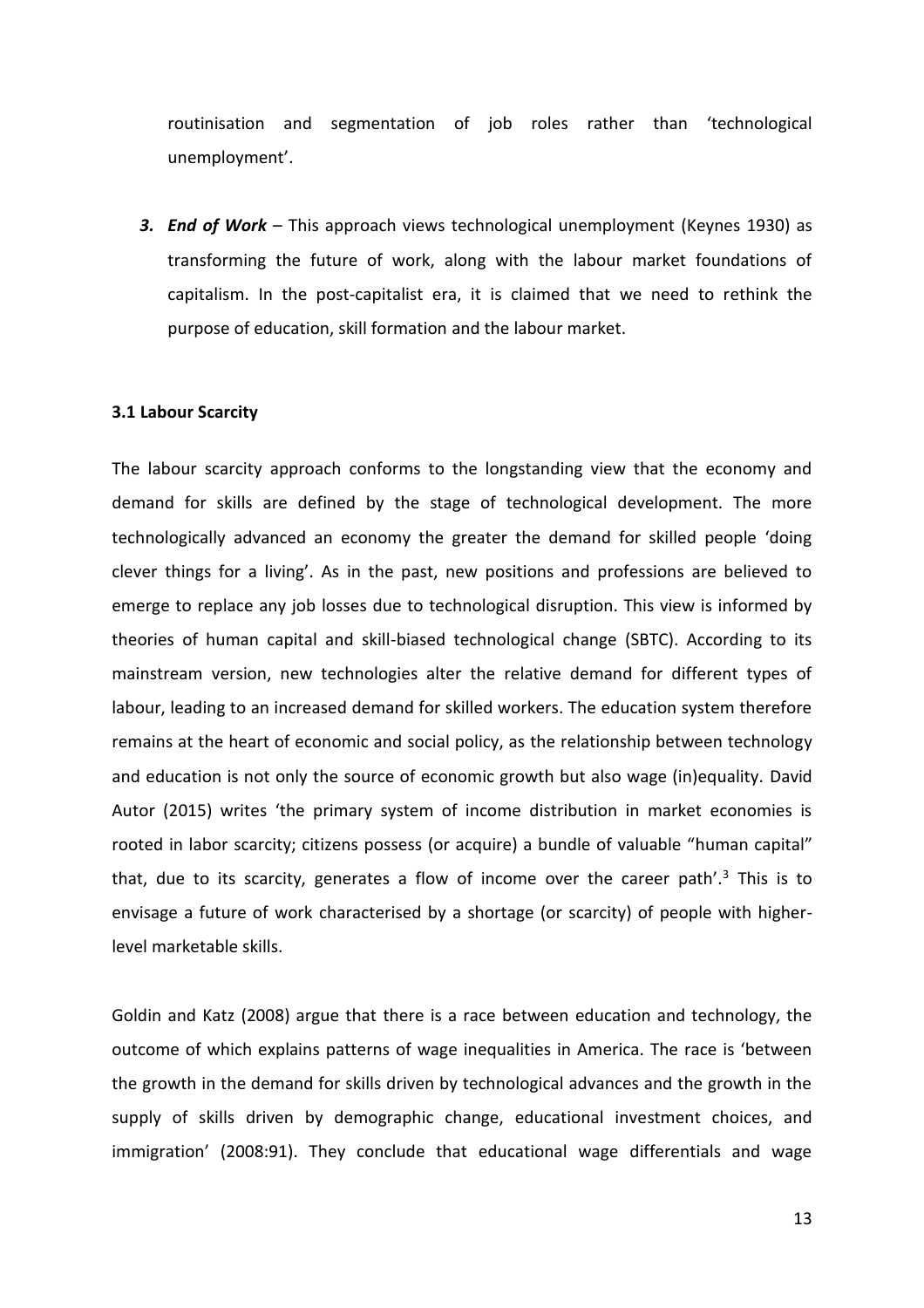inequalities since 1980 result from problems in the supply of skills that has failed to respond to an acceleration in demand due to shifts in technological change. Such accounts have helped to fuel the expansion of higher education around the world and contributed to a greater focus on STEM-related fields. Other interpretations point to the need for educational reforms to develop the skills that are seen as crucial for an advanced digital economy (Hanushek and Woessmann 2015; House of Lords 2015).

Integral to this argument is the view that 'digital disruption' may lead to technological unemployment but this is likely to be short term, as economic history suggests that new jobs will emerge even if we cannot specify them in advance. Such uncertainty, if anything, adds to the importance of education and skill formation in preparing people to be adaptable rather than simply skilled. Those currently in low skilled, routine jobs, who are judged to be most at risk of automation, will therefore need to upgrade their skills to take advantage of emerging, if unspecified, areas of higher skilled job growth.

Klaus Schwab, founder of the World Economic Forum, suggests that we have entered a 'fourth industrial revolution' although its full implications are yet to be grasped. He points to the 'unlimited possibilities' of billions of people connected by mobile devices offering access to real time data and leading-edge knowledge; unprecedented processing power and data storage; and:

'a confluence of emerging technology breakthroughs, covering wide-ranging fields such as artificial intelligence (AI), robotics, the internet of things (IoT), autonomous vehicles, 3D printing, nanotechnology, biotechnology, material sciences, energy storage and quantum computing, to name a few. Many of these innovations are in their infancy, but they are already reaching an inflection point in their development as they build on and amplify each other in a fusion of technologies across the physical, digital and biological worlds.' (Schwab 2016:1).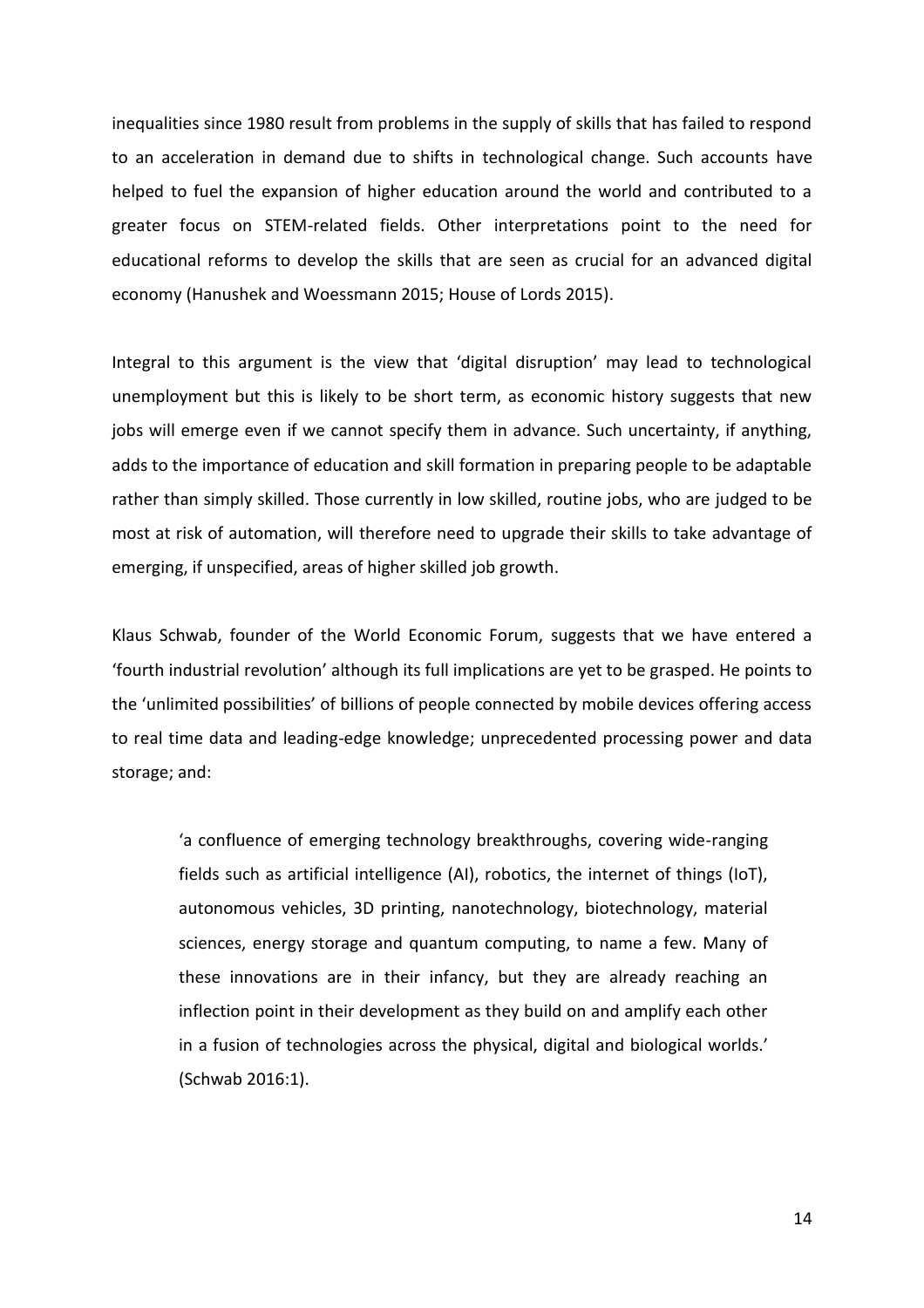These technologies, he argues, will result in many new positions and professions being created. While these are currently difficult to foresee, he claims, 'I am convinced that talent, more than capital, will represent the critical production factor. For this reason, scarcity of a skilled workforce rather the availability of capital is more likely to be the crippling limit to innovation, competitiveness and growth' (Schwab 2016:44-45; Autor 2015). Although perpetuating the view that developing skills and individual talents is key to the future, he suggests that what we mean by 'high skill' is likely to change as it can no longer be limited to holding a degree or having a specific set of professional capabilities: 'the fourth industrial revolution will demand and place more emphasis on the ability of workers to adapt continuously and learn new skills and approaches within a variety of contexts.' (Schwab 2016:45).

Therefore, inequality in the era of digital disruption will be linked to 'ontological inequality', separating those willing to adapt and those who resist change, as he predicts, 'we may witness an increasing degree of polarization in the world, marked by those who embrace change versus those who resist it' (Schwab 2016:97). Such a view is consistent with orthodox human capital theory, where individual incomes are primarily a result of whether people are willing to invest in their education.

The literature we categorise under labour scarcity, includes writers and researchers with divergent views on the impact of automation on existing and future levels of employment, but similar views on the 'supply' side solutions. David Autor, referred to above, suggests that claims of widespread technological unemployment are exaggerated, pointing to periodic warnings over the last two centuries, including the Luddite movement of the early nineteenth century: 'I expect that a significant stratum of middle-skill jobs combining specific vocational skills with foundational middle-skills levels of literacy, numeracy, adaptability, problem solving, and common sense will persist in coming decades' (Autor 2015:27).

Autor's view stands in stark contrast to Carl Frey and Michael Osborne's (2013) claim that 47 per cent of America jobs could be at risk of computerization. They suggest jobs in transportation and logistics, office administration and production occupations are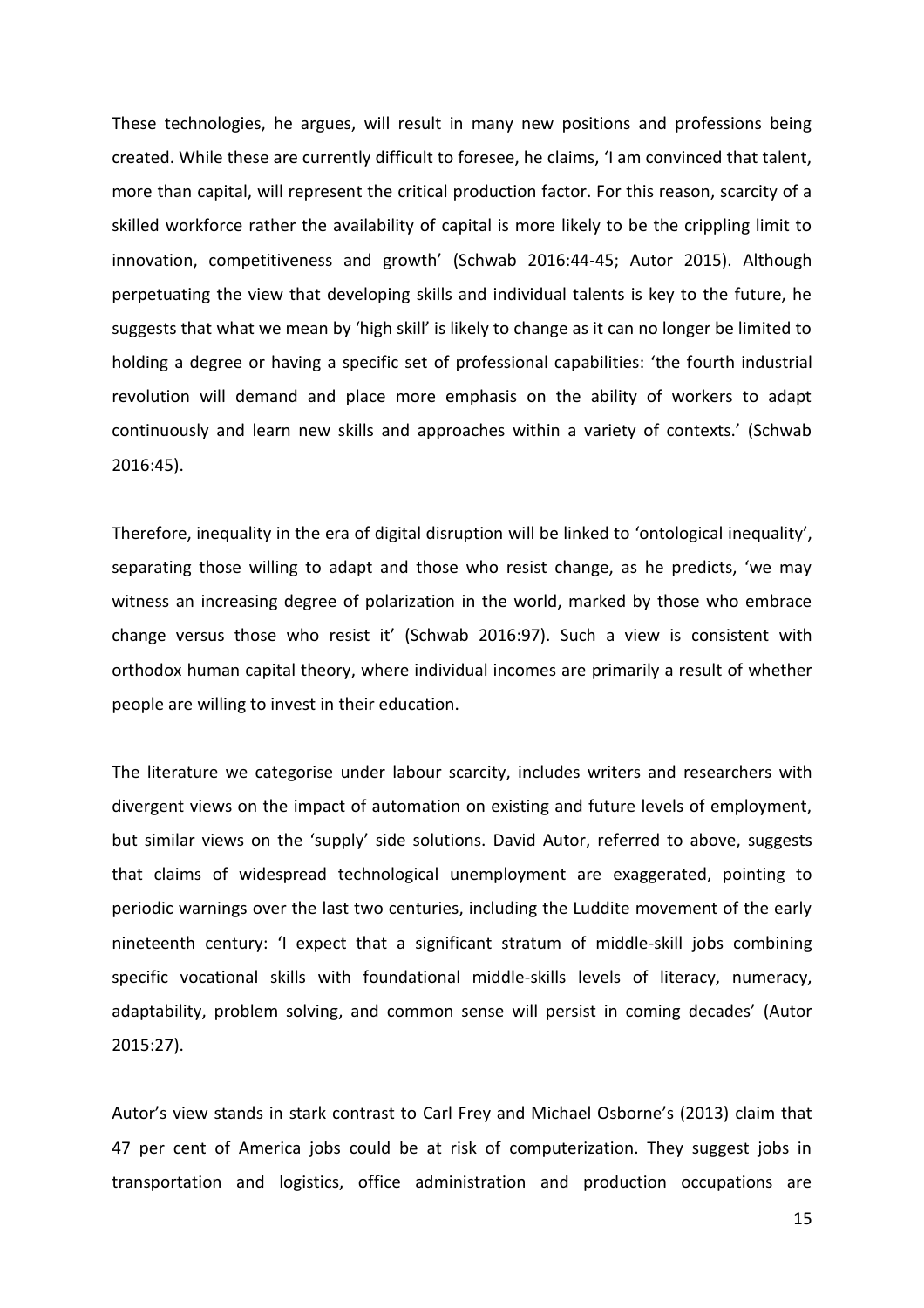particularly at risk. But what makes these arguments consistent, is the idea that those with lower skills are at most risk and therefore there is a race between technology and education to develop more advanced skills to remain relevant in tomorrow's labour market:

'Our model predicts a truncation in the current trend towards labour market polarisation, with computerisation being principally confined to low-skill and low-wage occupations. Our findings thus imply that as technology races ahead, low-skill workers will reallocate to tasks that are non-susceptible to computerisation – i.e., tasks requiring creative and social intelligence.' (Frey and Osborne 2013:45)

Brynjolfsson and McAfee (2014:11) also make a direct link to the second machine age, in which 'technological progress is going to leave behind some people, perhaps even a lot of people, as it races ahead' but at the same time, they argue:

'there's never been a better time to be a worker with special skills or the right education, because these people can use technology to create and capture value. However, there's never been a worse time to be a worker with only "ordinary" skills and abilities to offer, because computers, robots, and other digital technologies are acquiring these skills and abilities at an extraordinary rate.'

Here the fundamental challenge remains the reform of education systems to prepare the future workforce to take advantage of new opportunities emerging within a technologically advanced economy. This may include offering opportunities to less privileged students (i.e. poor families, women and ethnic minorities), by dismantling barriers to occupational mobility widely recognised to confront their access to the established professions (Brown 2013; McKnight 2015).

The labour scarcity approach can also be seen in much of the literature that focuses on the 'gig' or 'sharing' economy. The restructuring of work leads people to work in multiple contexts, breaking established models of employment and career development. Many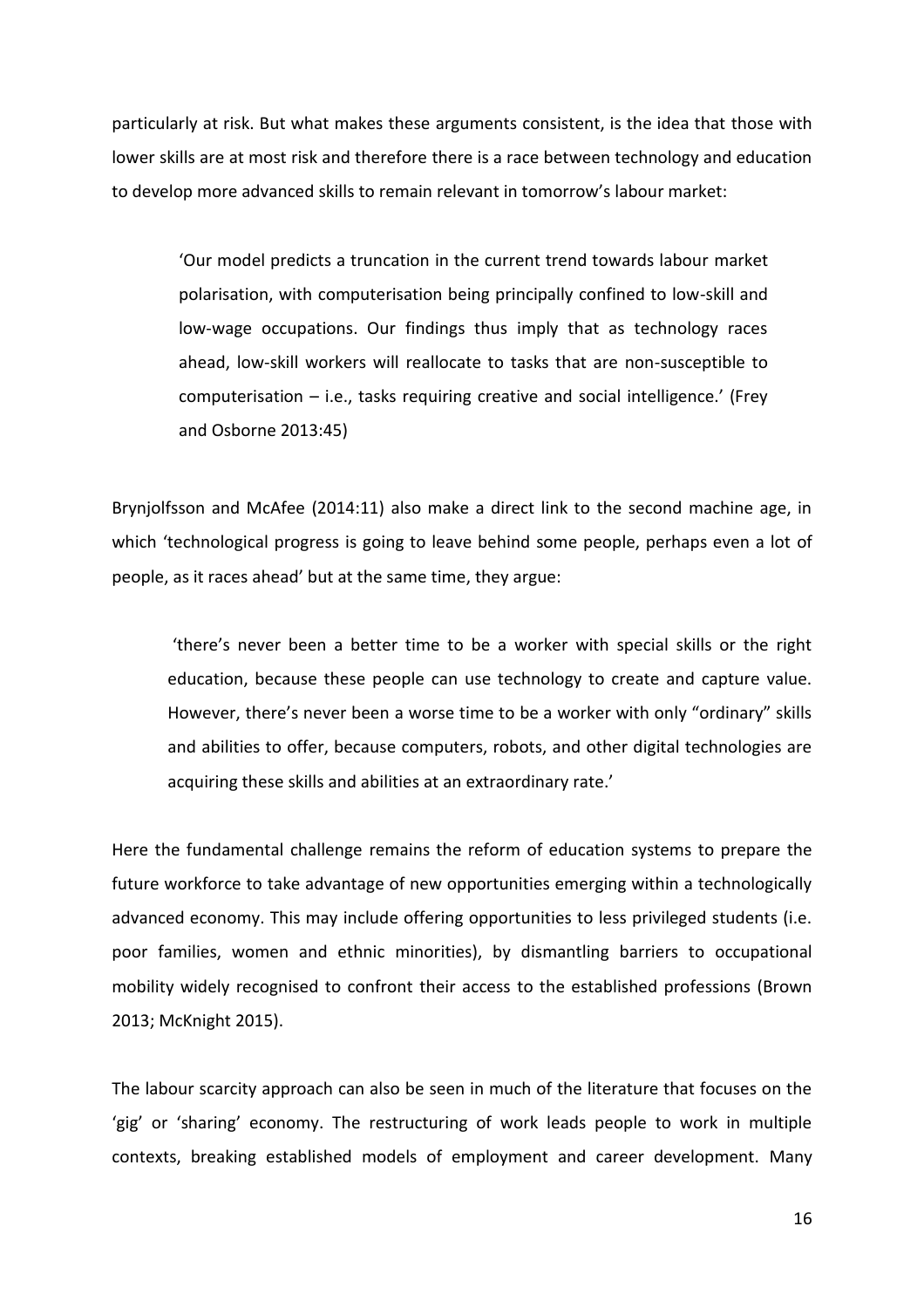accounts of these changes highlight the need to 'reskill' the workforce as more people are given an opportunity to use their skills, knowledge and talent to earn a living, even if this no longer conforms to the conventional model of organisational success (Huws, Spender and Joyce 2016).

There has been a lot of discussion about online digital platforms with the potential to disrupt many areas of employment in a diverse range of business activities, including travel, accommodation, retail, banking, education and training, and software development (Srnicek 2017). Platforms such as Uber, Airbnb, Upwork, Profinder and Freelancer, are not only seen to offer a quick and cost-effective way of linking supply and demand but according to Schwab (2016:20) 'enables the effective use of under-utilized assets – namely those belonging to people who had previously never thought of themselves as suppliers (i.e. of a seat in their car, a spare bedroom in their home, a commercial link between a retailer and manufacturer, or the time and skill to provide a service like delivery, home repair or administrative tasks)'. 4

The idea of the gig economy is often presented as new, exciting and entertaining. It describes how digital technologies are being used to break with out-dated ways of working based on the amount of time you spend in the office or factory. The gig economy presents a different world of work in which people are given greater freedom, no longer contracted to sacrifice five or six days a week in exchange for a pay check. Individuals are free to decide when, where, and for how long they want to work. It is typically represented by freelance consultants with expert knowledge and skills to sell through digital platforms such as freelancer.com, upwork.com, etc. It is also characterised as an inevitable shift in response to the changing aspirations of a younger generation of 'digital natives' who it is claimed no longer want to work 9-5, day-in-day-out for other people.

Such interpretations of the need for re-skilling has also been linked to 'bottom up' innovation and social (as well as economic) enterprise, driven by declining marginal costs of communication and production, meaning that you do not need to own factories, offices or expensive computers to participate in new forms of economic activities. In short, the same technological trends that are enabling companies to develop sophisticated global value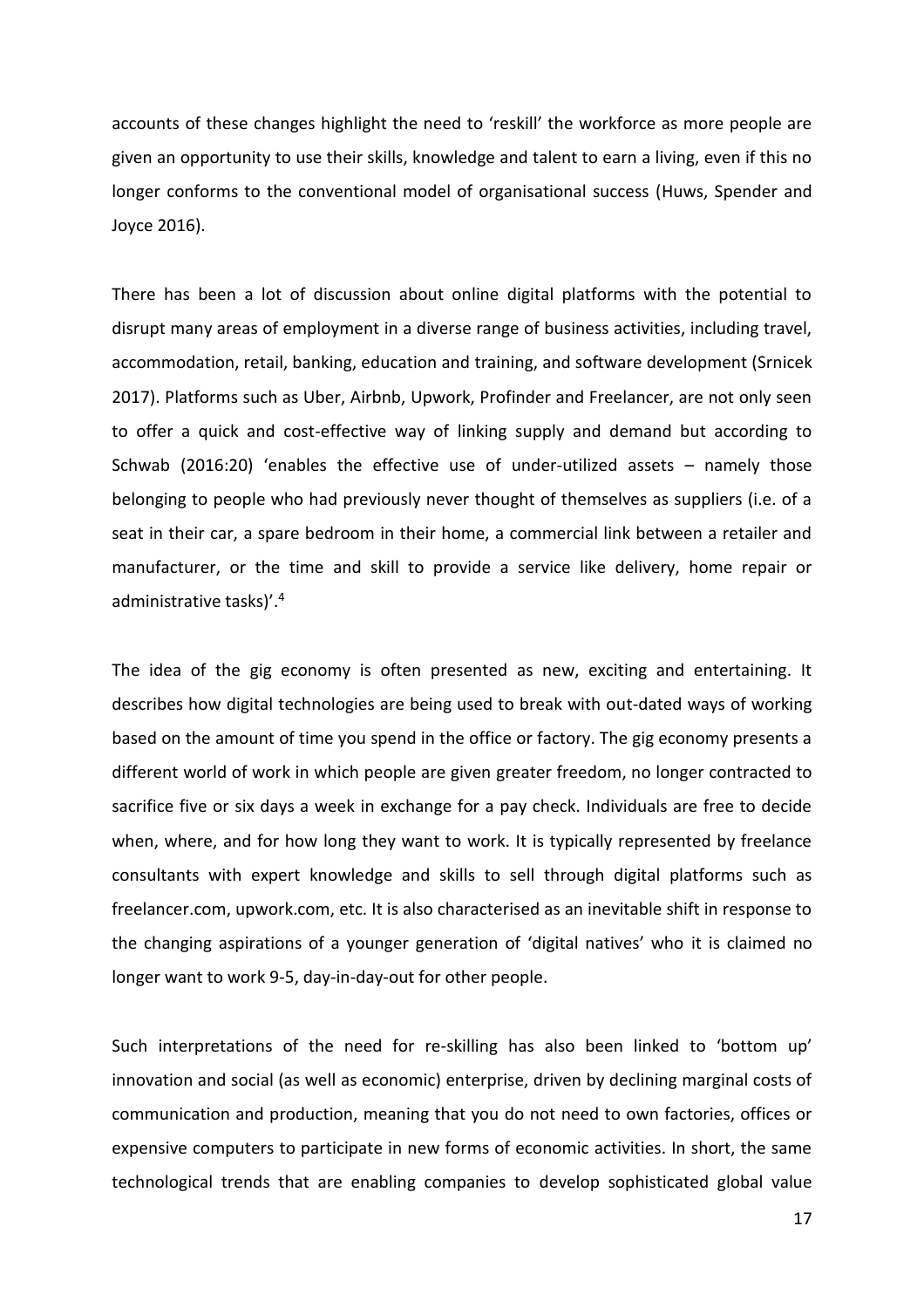chains through process innovation also make available micro-level co-production. With the growth of digital platforms, such as itunes apps, etc. it is believed that it is possible for anyone to develop new applications for sale or make them free to others. There has been a lot of interest in the Internet of Things, 3D printing, open manufacturing, and MOOCs, within a 'sharing' economy enabling people to contribute to, and benefit from, the 'collaborative commons' (Anderson 2012).<sup>5</sup>

#### **3.2 Job Scarcity**

While some highlight reskilling, consistent with skill-biased technological change, others point to the prospects of digital disruption, resulting in increasing standardization, routinisation, and the de-skilling of a significant proportion of the workforce. This alternative interpretation raises fundamental questions about the future demand for 'knowledge' workers, job quality and human capital assumptions about earnings matching learning. Here the focus has been less on the impact of automation on overall (un)employment, and more on the future demand for high skilled workers. While the 'knowledge' economy is associated with scientific knowledge, technological innovative, and the creative industries, it is claimed that what is not adequately recognized is how digital innovation has also given company managers and executives new powers of control and command (Brown et al. 2011; Head 2014).

*Job scarcity* accounts reject the human capital view that higher-level skills are the route to income growth through raising productivity (Piketty 2014; Stiglitz 2012). Rather, there is a recognition that it is not only about 'technologies' but 'capitalism' (Schumpter 1943; Wajcman 2015). Technology is not destiny as its use is shaped by the forces and relations of production, that lead firms to deploy technologies in ways that sustain the proprietary rights of owners, shareholders, and senior executives. A view consistent with Schumpeter and insights from Marx, where capitalism is in a state of 'constant commotion' drawing on new technologies and business practices (Mason, 2015).

Harry Braverman's classic study of *Labor Under Monopoly Capitalism* argued that firms used technologies to enhance the power and control of business owners through a process of deskilling. He expressed skepticism about terms like 'skill', 'training' and 'education', which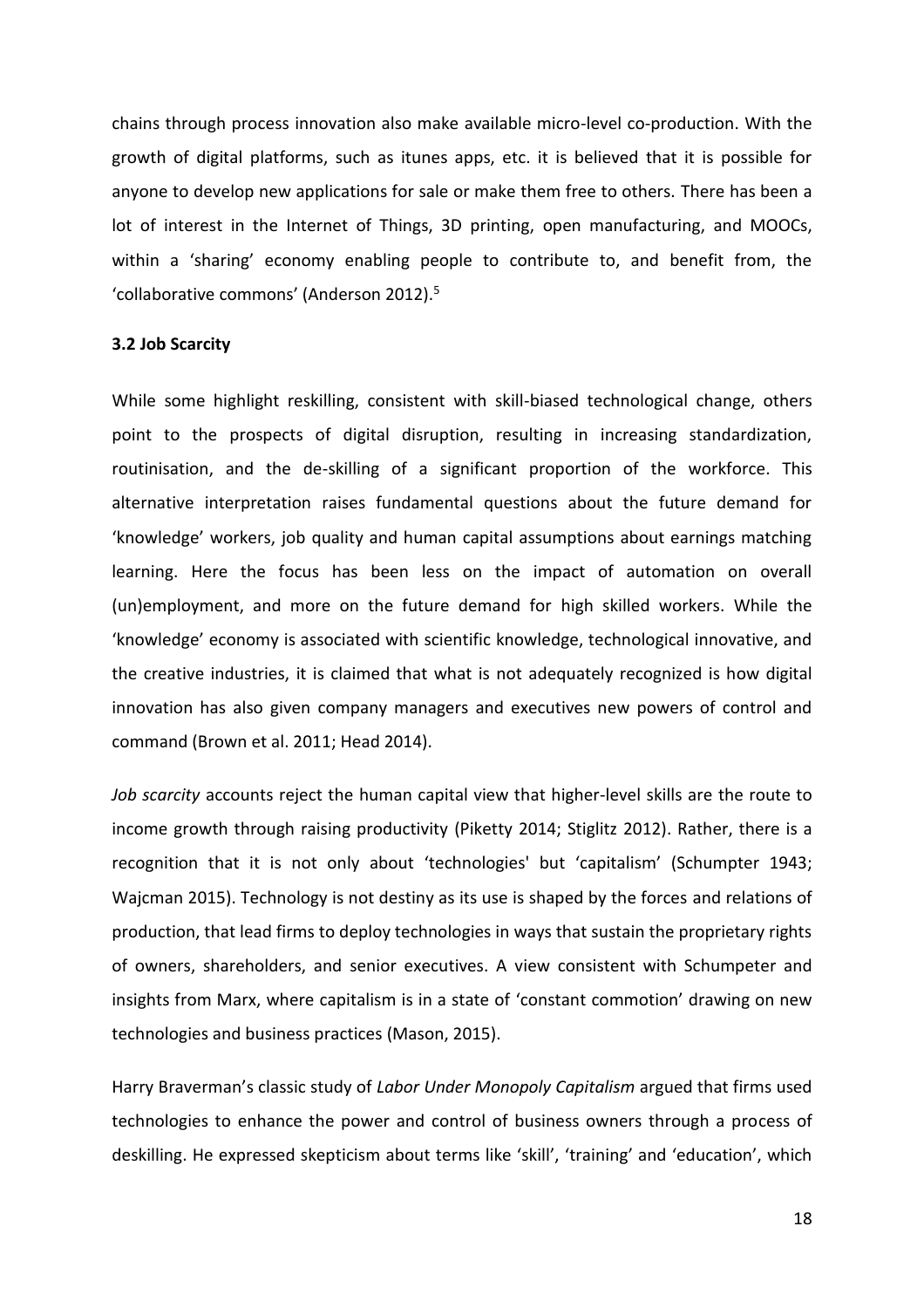he regarded as vague, making it difficult to assess claims of increasing skills 'upgrading' over time. He suggested that much of the work on skills upgrading is based on 'impressionistic theory' (Braverman 1974:424) and challenged the idea of an increase in the average demand for skill:

'Since, with the development of technology and the application to it of the fundamental sciences, the labor processes of society have come to embody a greater amount of scientific knowledge, clearly the "average" scientific, technical, and in that sense "skill" content of these labor processes is much greater now than in the past. But this is nothing but a tautology. The question is precisely whether the scientific and "educated" content of labor tends towards averaging, or on the contrary, towards polarization. If the latter is the case, to then say that the "average" skill has been raised is to adopt the logic of the statistician who, with one foot in the fire and the other in ice water, will tell you that "on the average", he is perfectly comfortable. The mass of workers gain nothing from the fact that the decline in their command over the labor process is more than compensated for by the increasing command on the part of managers and engineers' (Braverman 1974:425).

This presents a different interpretation of the relationship between technological innovation and skills, in contrast to SBTC described above, as Braverman (1974:425) went on to note that 'The more science is incorporated into the labor process, the less the worker understands of the process'. Therefore, while Braverman may be accused of underestimating the development of professional, managerial and technical employment in the latter decades of the twentieth century, the idea of knowledge being embedded in the labour process itself, rather than increasing opportunities for employees to use knowledge and skills, is of major significance to understanding today's digital disruption. More recent evidence suggests that new technologies are enabling new forms of command and control by using digital software to capture knowledge and automate business processes.

Brown, Lauder and Ashton (2011) argue that the twentieth century witnessed the widespread use of *mechanical Taylorism* characterised by the Fordist production line, where the knowledge of craft workers was captured by management, codified and re-engineered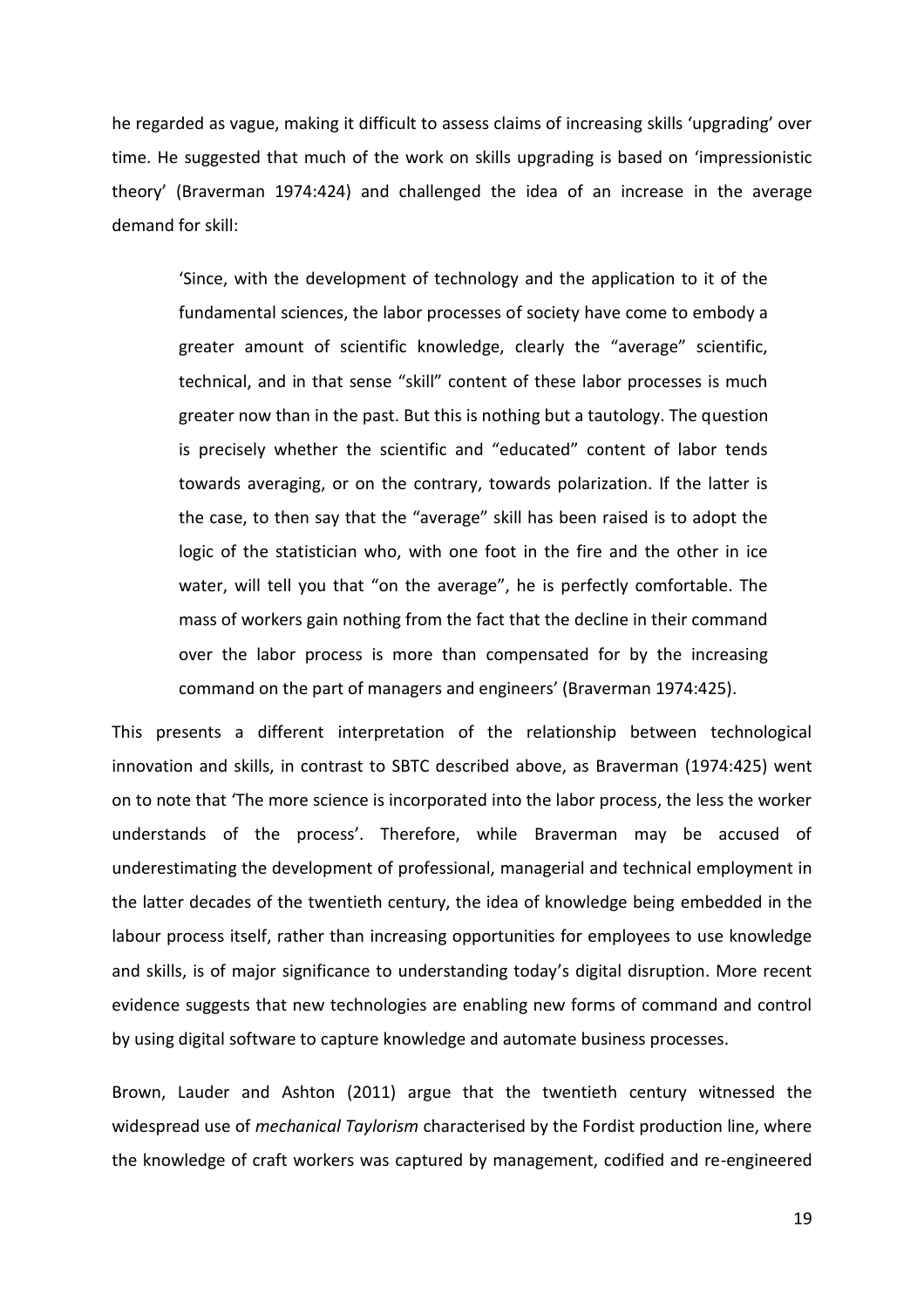in the shape of the moving assembly line, resulting in a clear divide between a semi-skilled workforce and the managers and professionals who controlled all aspect of factory life. Today, the same processes of knowledge capture are being applied to intermediate and high skilled employees in the service sector. Brown, et al. argue that the twenty-first century is an age of *digital Taylorism*. This involves translating *knowledge work* into *working knowledge* through the extraction, codification and digitalisation of knowledge into software prescripts and templates that can be transmitted and manipulated by others regardless of location. The result is the standardisation of functions and jobs, including an increasing proportion of technical, managerial and professional roles that raise fundamental questions about the future of 'knowledge' work:

'Companies may continue to pay a premium for outstanding talent, however it is defined, but they are increasingly segmenting their knowledge workers in an attempt to know more for less. Although some are given permission to think, increasing efforts are being made to translate knowledge work into working knowledge where what is in the minds of employees is captured and codified in the form of digital software, including online manuals and computer programs that can be controlled by companies and used by other often less skilled workers.' (Brown, Lauder and Ashton 2011:66).

Whereas the distinction between conception and execution in a period of mechanical Taylorism transformed the relationship between the working and middle classes, digital Taylorism takes the form of a power struggle within the middle classes, as these processes depend on reducing the autonomy and discretion of managers and professionals. As Wilensky (1960:557) predicted, 'the men who once applied Taylor to the proletariat would themselves be Taylorized.' The re-stratification or segmentation of 'knowledge' work, Brown et al. argue, restricts permission to think to those in 'developer roles', typically including staff in executive functions, along with those identified as high potential researchers, managers, and professionals. They are highly qualified and, in corporate settings, are expected to work on international engagements and are typically recruited from global elite universities.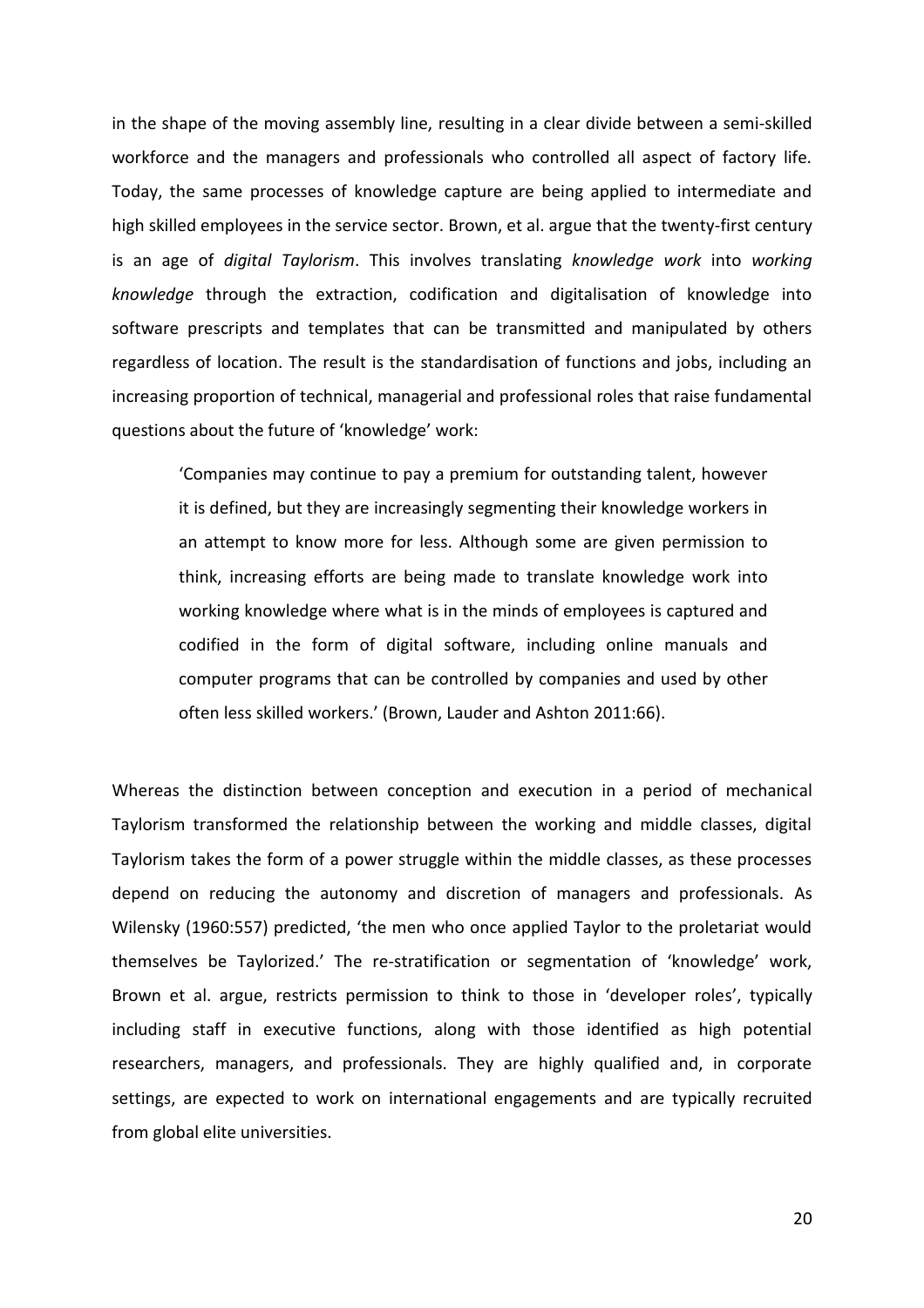Those in developer roles are distinct from 'demonstrator roles' where people are employed to implement or execute existing knowledge, procedures or managerial protocols. They include knowledge used by consultants, managers, teachers, nurses, and technicians, but delivered through digital software. Although demonstrator roles include well-qualified people, there is less scope to think outside the digital box as much of the expert knowledge is captured in expert (digital) systems. However, this does not always eliminate the need for good customer-facing skills as the standardisation required to achieve mass customisation still needs customers to feel that they are receiving a personalized service. This may contribute to a continuing demand for university graduates but these are far removed from the archetypal graduate jobs of the past.

In turn, demonstrator roles are also distinct from 'drone roles' that offer little discretion to employees, although a good level of literacy, numeracy, and teamwork skills are often required. Much of the work is digitally controlled and includes back-office functions such as data entry jobs or customer contact roles in call centres, where virtually everything is prescribed or scripted in software packages. Many of these jobs are highly mobile as they can be standardized and digitalized. They are often filled by well-qualified workers either attracted by relatively high salaries in emerging economies or struggling to find a job that matches their training or expectations in developed economies. These are also roles that are most likely to be superseded by digital automation given advances in artificial intelligence, voice recognition and biorobotics (Brown, Lauder and Sung 2015).

Simon Head's (2014) account is consistent with Brown et al.'s as he sees the coming together of new technologies to perform highly complex tasks in the control and monitoring of business processes and employees as a high-tech version of Fredrick Winslow Taylor's 'scientific management'. In what he calls 'the first machine age' he suggests:

'the working class occupied a world apart, tethered to factories and assembly lines and bearing the full rigors of industrialism. In the new machine age, the working class can be all of us. The new industrialism has pushed out from its old heartland in manufacturing to encompass much of the service economy, and it has also pushed upward in the occupational hierarchy to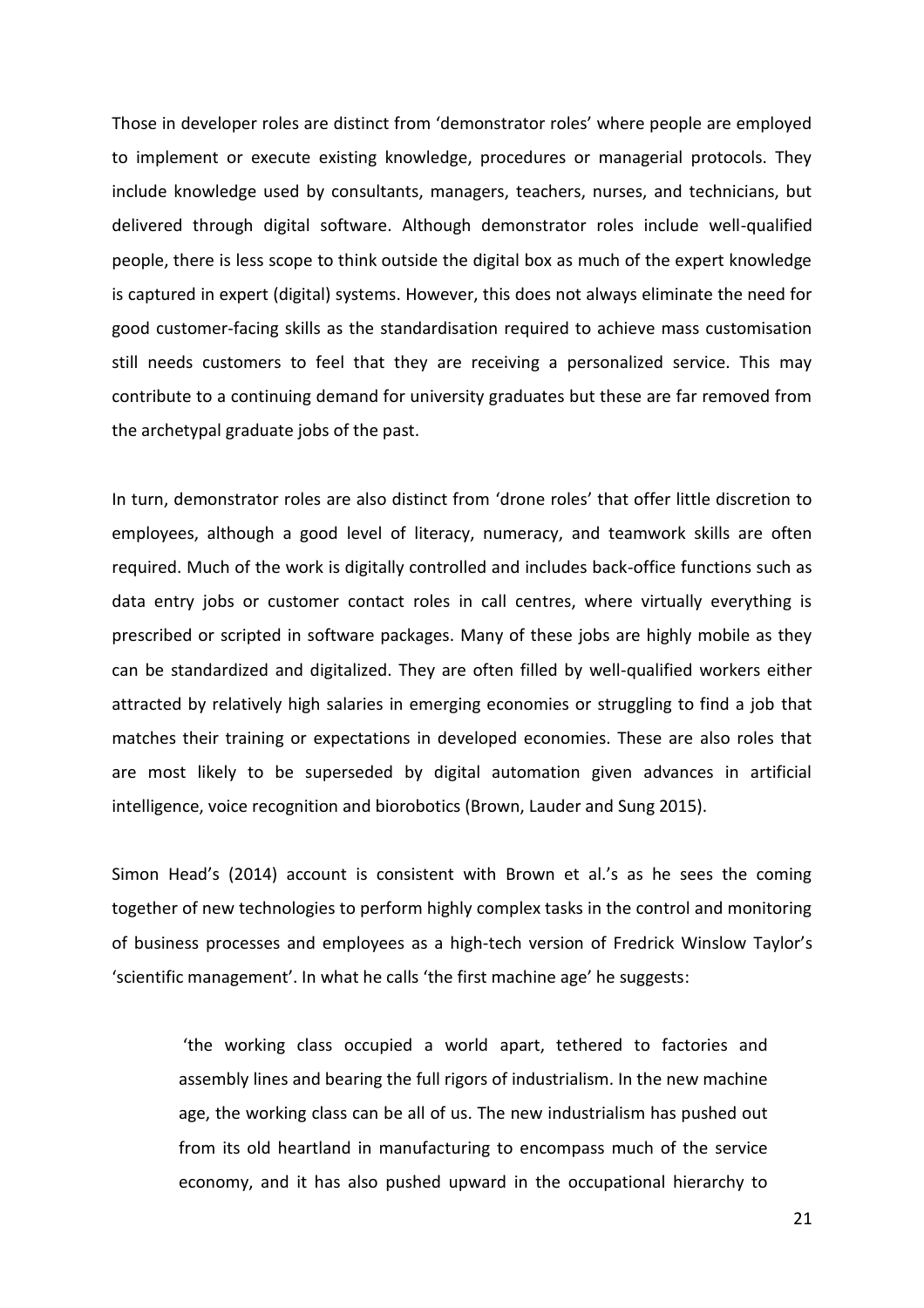include much of the professional and administrative middle class: physicians as well as call-center agents; teachers, academics, and publishers as well as "associates" at Walmart and Amazon; bank loan officers and middle managers as well as fast food workers.' (Head 2014:5)

Therefore, the application of new technologies to manufacturing is nothing new but the application of digital Taylorism to 'white collar' rather than 'blue collar' work has real revolutionary potential. Rather than sparking a new wave of 'office' employment, it has seen office work being standardized, digitalized and modularized. Susskind and Susskind (2015), view this differently as the liberation of the professions, breaking the monopoly of professional practices as expert knowledge becomes more widely accessible through new modes of digital communication, 'as our systems and machines are becoming increasingly capable.' As they note, 'when it comes to the future capabilities of our machines, the overall trajectory of technological advance is clear and of great importance for the professions – more and more tasks that once required human beings are being performed more productively, cheaply, easily, quickly, and to a higher standard by a range of systems. And there is no apparent finishing-line' (Susskind and Susskind 2015:159).

Some writers have also pointed to the ways in which digital technologies have been used to develop standard platforms resulting in 'on demand' forms of non-standard flexible labour, in insecure or precarious jobs, with little access to basic employment rights, let alone skills training or career progression (Beck 2000; Standing 2011). Such models are associated with significant knowledge capture as customer information, billing, marketing and business development are controlled by those who operate the digital platforms.

## **3.3 End of Work**

The 'end of work' approach pushes the discussion beyond changes in the nature of skills and work to include the future of capitalism. Jeremy Rifkin argues that the transformation of the workplace is part of a more profound shift in capitalism's ability to raise productivity to the point that it approximates what economists call the 'optimum general welfare' where the cost of producing additional products and services has 'zero' marginal cost (Rifkin 2014:2-3).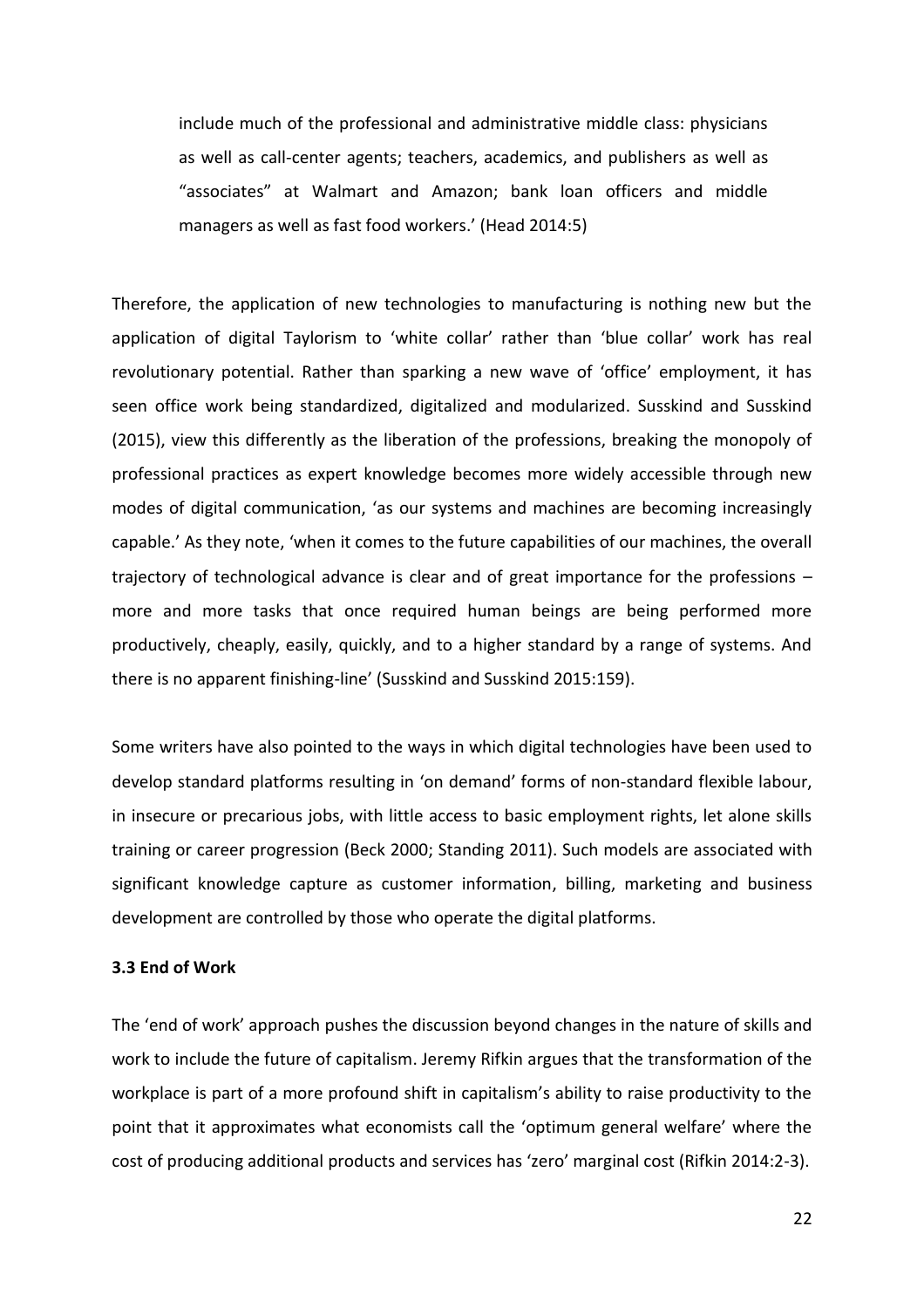To put this differently, it means that the profits typically made by those involved in delivering a college course, publishing a book or making products, are eliminated because of the declining cost of communicating, manufacturing and selling. He suggests that over a third of the world's population are already producing their own information on relatively cheap smart phones and computers which they can share via video, audio and text at near zero marginal cost. Likewise, Paul Mason concludes that 'the real danger inherent in robotization is something bigger than mass unemployment, it is the exhaustion of capitalism's 250-year-old tendency to create new markets where old ones are worn out' (Mason 2015:175).

The point these authors and others are making is that the means of production are becoming cheaper because 'information' is positive sum, it is not used up in the same way as physical products. New technologies have reduced the cost of communicating and advanced computing so that anyone with access to the internet are plugged into a world of information. As the scope increases at the same time as costs decline, there is the potential for more social activities blurring the distinction between market and non-market activities. Facebook, for example, allows you to connect with family and friends but at the same time displays tailored adverts, depending on your recent web search history.

According to Rifkin it is no longer credible to argue that productivity creates more jobs than it replaces, as 'much of the productive economic activity of society is going to be increasingly placed in the "hands" of intelligent technology, supervised by small groups of highly skilled professional and technical workers' (Rifkin 2014:129). Therefore, it is claimed that advances in machine intelligence, robotics and advanced analytics, holds the prospect of 'liberating' hundreds of millions of people from work in the market economy in the next 20 to 30 years (Ibid. 121).

Paul Mason similarly suggests that such trends mark the beginning of a post-capitalist era: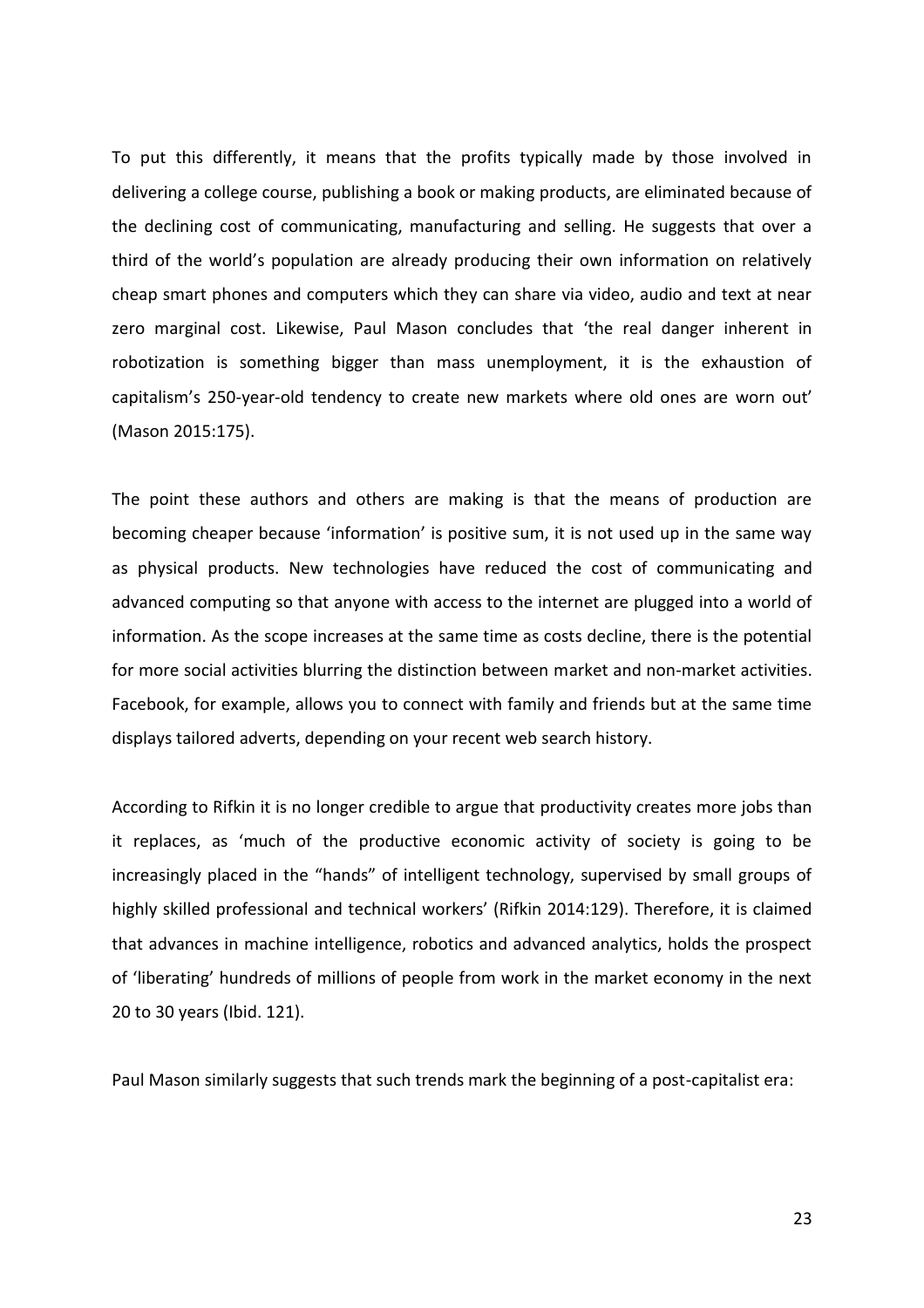'the rapid change in technology is altering the nature of work, blurring the distinction between work and leisure and requiring us to participate in the creation of value across our whole lives, not just in the workplace. This gives us multiple economic personalities, which is the economic base on which a new kind of person, with multiple selves, has emerged. It is this new kind of person, the networked individual, who is the bearer of the postcapitalist society that could now emerge. The technological direction of this revolution is at odds with its social direction. Technologically, we are headed for zeroprice goods, unmeasurable work, an exponential takeoff in productivity and the extensive automation of physical processes. Socially, we are trapped in a world of monopolies, inefficiency, the ruins of a finance-dominated free market and a proliferation of "bullshit jobs". Today, the main contradiction in modern capitalism is between the possibility of free, abundant socially produced goods, and a system of monopolies, banks and governments struggling to maintain control over power and information. That is everything is pervaded by a fight between network and hierarchy.' (Mason 2015:143- 144)

Such a radical transformation of the occupational structure would render redundant the market distinction between labor supply and demand, between employers and employees, and between sellers and consumers. This would lead to a rapid growth in what Rifkin calls 'prosumers', who will 'be able to produce, consume, and share their own goods and services with one another on the Collaborative Commons at diminishing marginal costs approaching zero, bringing to the fore new ways of organizing economic life beyond the traditional capitalist market model' (Rifkin 2014:132; Frayne 2015).

In pursuing the same line of argument, Jeremy Rifkin raises the ultimate question of what is the human race going to do with itself if mass employment disappears from economic life:

'What if the marginal cost of human labor in the production and distribution of goods and services were to plummet to near zero as intelligent technology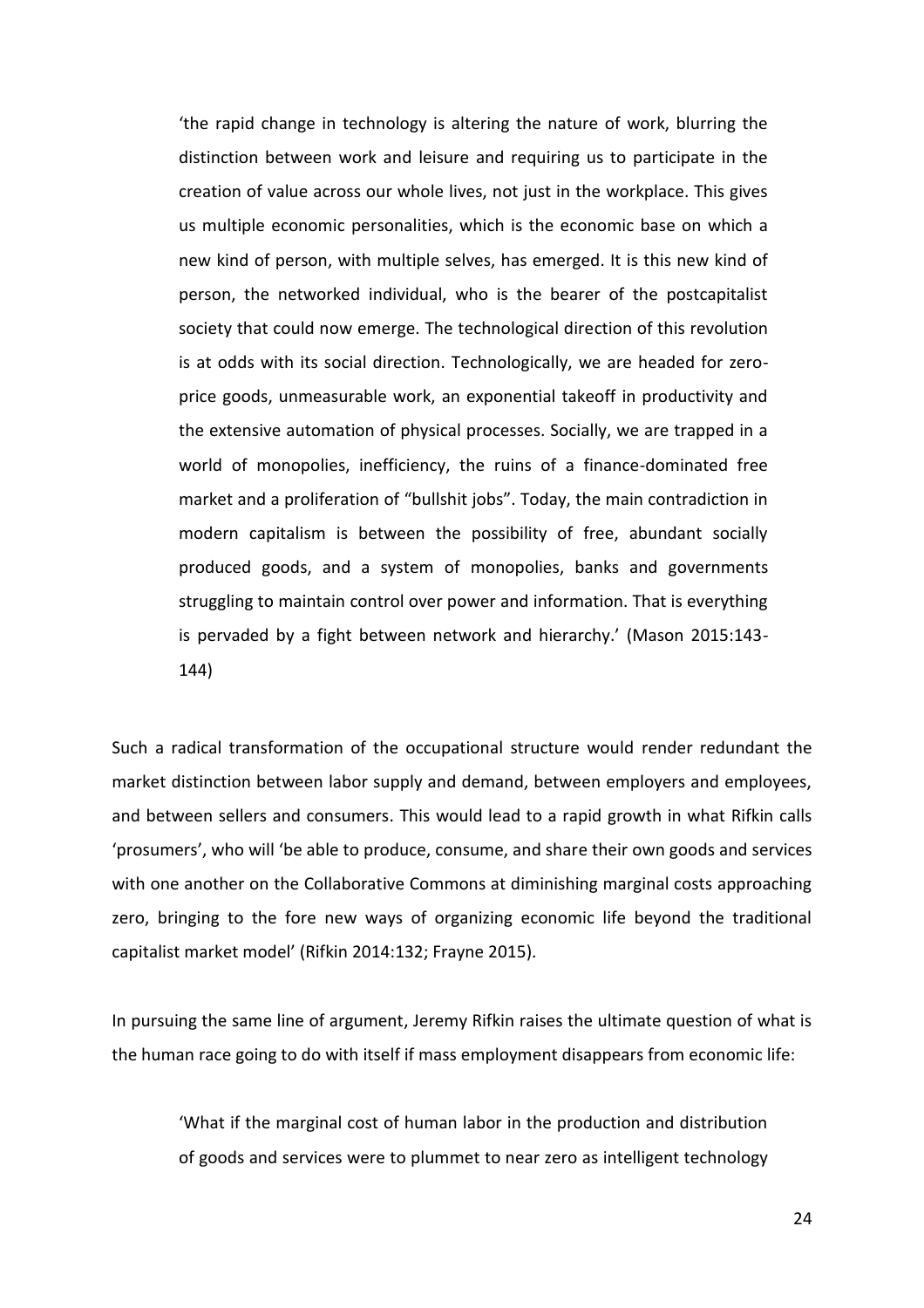substitutes for workers across every industry and professional and technical field, allowing businesses to conduct much of the commercial activity of civilization more intelligently, efficiently, and cheaply than with conventional workforces? That too is occurring as tens of millions of workers have already been replaced by intelligent technologies in industries and professional bodies around the world. What would the human race do, and more importantly, how would it define its future on Earth, if mass and professional labor were to disappear from economic life over the course of the next two generations? That question is now being seriously raised for the first time in intellectual circles and public policy debates.' (Rifkin 2014:70)

This approach is different from the others in highlighting the end of work rather than the transformation of work, at least in the terms we have come to think about work as waged employment. The idea of digital disruption typically plays a central role in such accounts as it implies that the fundamental economic problem of material abundance, rather than material scarcity, has been solved by a revolution in productivity, facilitated by technological innovation no longer dependent on mass employment (Gorz 1999). This transforms the nature and purpose of education and skill formation, from an emphasis on employability skills to a more holistic view of life skills beyond standard models of employment and career development.

This section has distinguished three approaches with regards to skills, work and the digital economy: labour scarcity, job scarcity and the end of work. These approaches have different policy implications which mirror the current lack of consensus revealed in current research on automation and the future of work. Given this lack of consensus, the following section will examine the policy responses to 'digital disruption' in the UK.

#### **4. Policy responses**

How is the Westminster government responding to the potential impact of digital automation on employment and skills? In this section, we first explore UK Parliamentary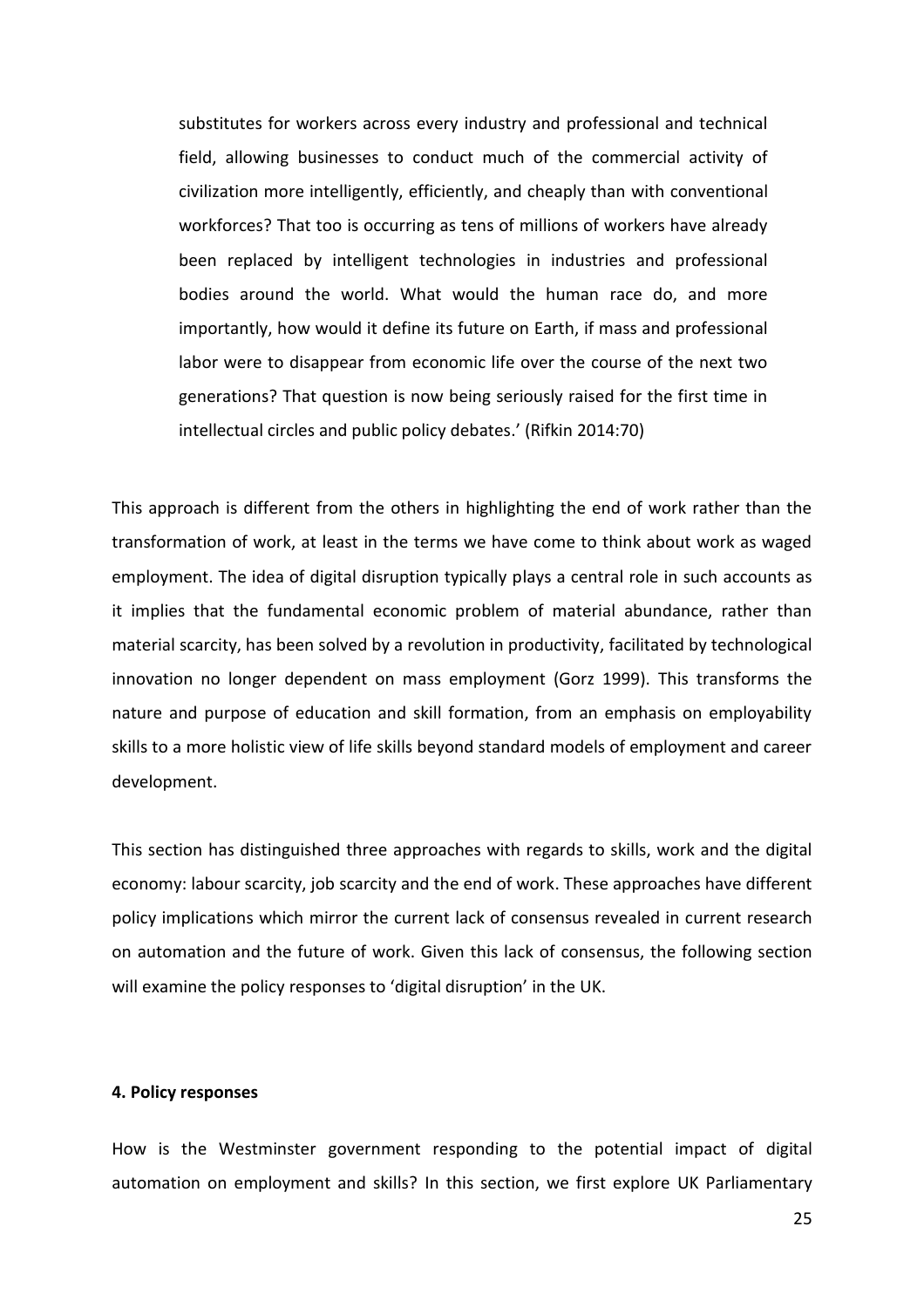committees and government documents, identifying the evidence they draw upon and how they view the potential disruption to employment and skills. To date, there has been little in the way of analysis of the likely implications for employment, although there has been some shift in skills policy. The paper then outlines attempts by the robotics and AI academic community, and the social partners to influence government policy in this area.

#### **4.1 Engaging with technological change**

Rather than emanating from government, the first important reference to the employment and skills consequences of robotics and AI is a House of Lords ad hoc committee on digital skills established in 2014 to 'consider information and communications technology, competitiveness and skills in the United Kingdom' (House of Lords 2015:17). The subsequent report argues that major transformation is already taking place in digitalisation, citing the 35 per cent potential jobs losses derived from the Frey and Osborne methodology discussed above (Frey et al. 2014). In addition, the future poses a 'tsunami' of change:

'Over the coming years the UK will witness a transformation of unprecedented magnitude as workers will have to move to new occupations and industries. It is unknown whether there will be net job loss on a large scale or whether new jobs will be created in other areas—both familiar jobs and others no one has yet been able to foresee. In the past, workers have adapted to technological revolutions by acquiring new skills. To manage the coming transition successfully, an overhaul of the skills of the entire population is crucial. The labour market disruption ahead may be greater than anything we have seen in the past'. (House of Lords 2015: 21)

Relying on data that 'makes a judgement' about the type of digital skills that will be required in 361 occupations based on the SOC coding over the next two to three years (UKForCE 2014), the report claims that digital skills will be required across the workforce, although at varying levels. The general position is that there is currently a shortage of medium and high level digital skills, that reskilling and upskilling is required across the workforce, and that digital skills are urgently required to be integrated across the curriculum at all levels of the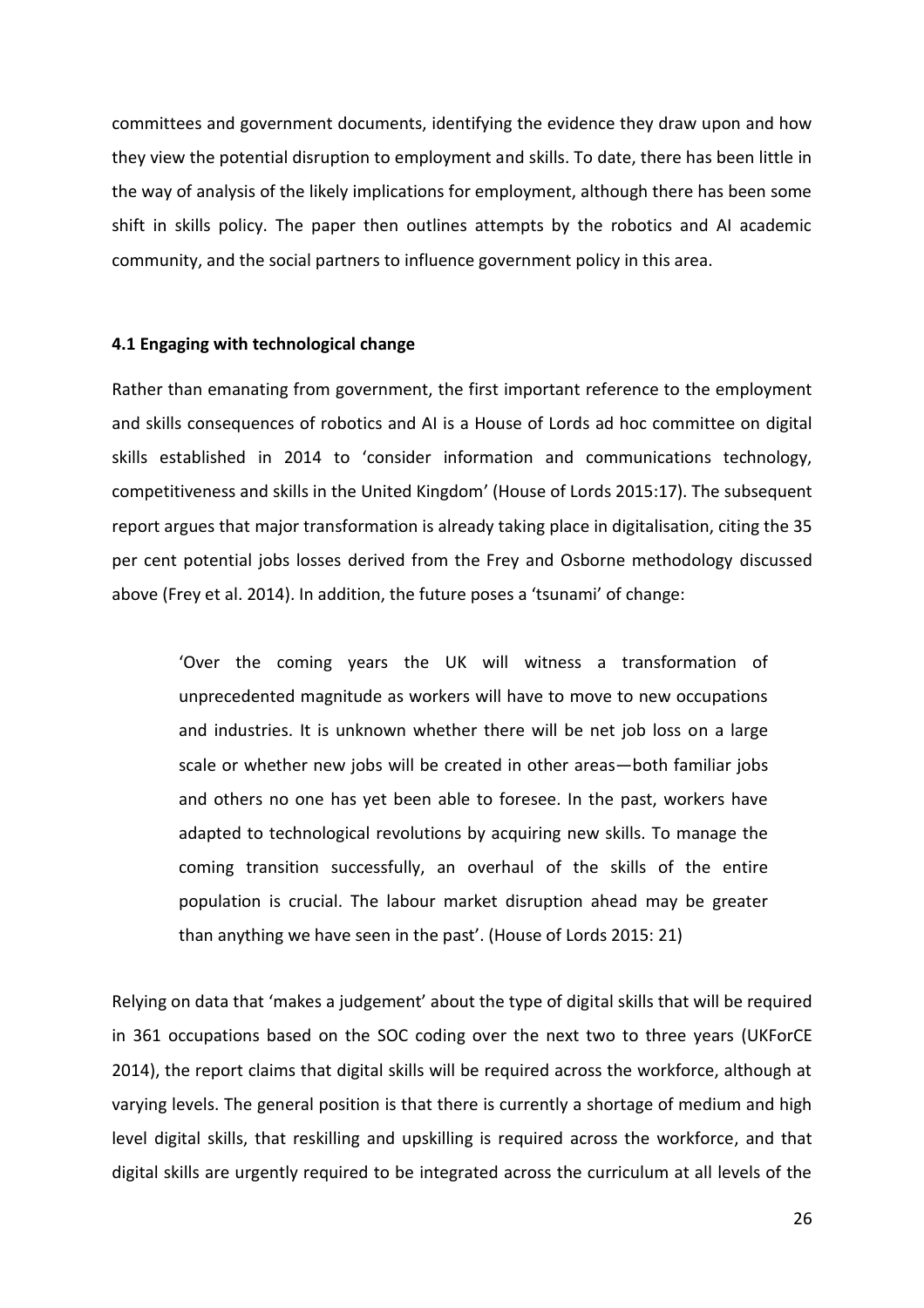education system. The report states that 'Whole industries are being wiped out due to changing technologies, with new ones emerging at the same time' (House of Lords 2015:50), although which industries have been 'wiped out' are not identified. Along with digital skills, there is some reference to the need for government to invest in lifelong learning to enable individuals to continue to access the labour market.

The House of Lord's report was followed by a very similar enquiry by the House of Commons Select Committee on Science and Technology into the 'digital skills crisis' (2016a). It also refers to the 35 per cent potential jobs losses derived from Frey and Osborne (2013), alongside claims that 'the rise of the Internet of Things, Big Data and robotics means that 65% of children entering primary school today will be working in roles that do not yet exist' (House of Common Science and Technology Committee 2016a:7), and that '90% of new jobs require digital skills' (2016a:13). While Frey and Osborne's approach may be controversial, their data are derived from a clearly specified methodology, as discussed above. However, these other figures, which have been widely reported elsewhere, do not appear to be based on any research and their origins are untraceable. Nevertheless, on the basis of such 'evidence', the report concludes: 'the evidence is clear that the UK faces a digital skills crisis' (2016a:3) and that, for businesses, developing the digital skills of their workforce is 'a matter of survival' (2016a:16).

The Committee, therefore, appears to adopt a negative view of the relationship between technology and unemployment, with the world changing dramatically and the potential for widespread job losses. At the same time, if government, the education system and employers are proactive, including upskilling and reskilling the workforce, great opportunities exist as new forms of employment will require higher level skills. While the focus is on digital skills, other skills tend to be glossed over: 'We must equip the next generation not just with the skills that we know industry needs today but also with the skills they will need for a future not yet imagined.' (2016a:36). How the education system can develop skills for an unimagined future is a point that is not considered.

A further Enquiry was launched by the same Committee in March 2016 into Robotics and Artificial Intelligence. A central aim of the Committee was to address the implications for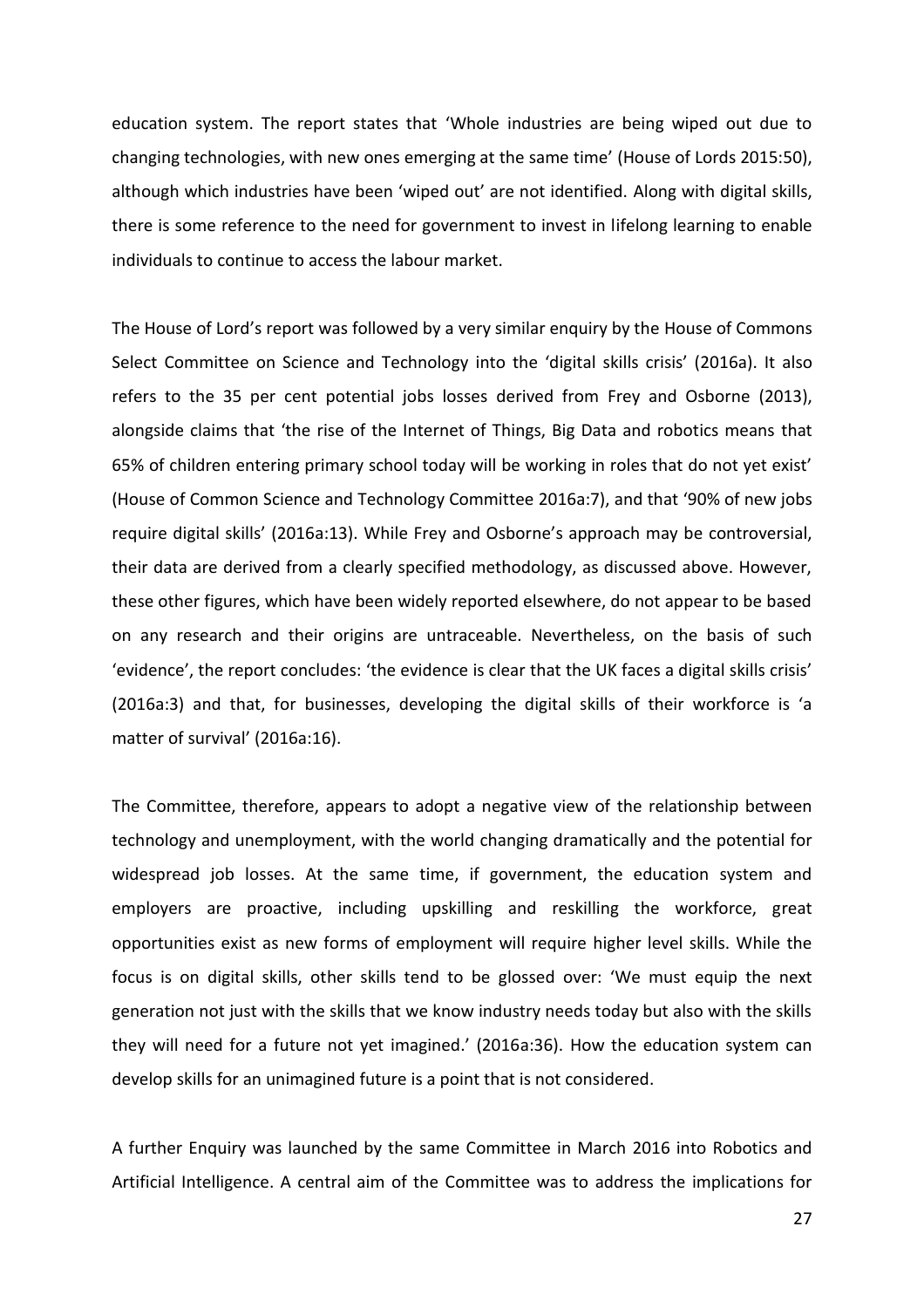the 'future UK workforce and job market, and the Government's preparation for the shift in the UK skills base and training that this may require' (House of Commons Science and Technology Committee 2016b:7). Some positive views were presented to the Committee, suggesting that the overall impact on employment levels was likely to be small, as had happened in past technological waves, but that disruption would occur as some sectors would grow while others declined (Google DeepMind 2016; Deloitte 2016): 'it takes time for new technologies to actually change employment. Probably, the changes in the very near future will be relatively small' (Farquhar 2016).<sup>6</sup>

The Committee's Report also discusses the more pessimistic interpretations of the future of work, citing Frey and Osborne's work (2013) and the Bank of England's analysis of 15 million jobs at risk (Haldane 2015). There is also reference to a McKinsey report that 'AI was contributing to a transformation of society 'happening ten times faster and at 300 times the scale, or roughly 3,000 times the impact' of the Industrial Revolution' (Dobbs et al. 2015:2). There is some discussion about jobs that are more vulnerable, for example driving a taxi or truck, and those that are more difficult to replace, such as creative occupations. Some differences emerge as to whether the lowest paid (skilled) jobs are most at risk (Haldane 2015), or those in middle-income jobs (Deloitte 2016). Osborne (2016:11) is one of the few contributors to suggest that new occupations may 'not be sufficiently well paid to substitute for those that are automated away', thereby suggesting the potential for deskilling, as well as reskilling, and for growing levels of inequality.

The Committee's Report concludes that the extent of future change is unclear:

'there is no consensus about what this will mean for the UK workforce. Some expect rising unemployment as labour is substituted for AI-enabled robots and machines. Others foresee a transformation in the type of employment available—with the creation of new jobs compensating for those that were lost—and the prospect of robotics and AI augmenting existing roles, and enabling humans to achieve more than they could on their own.' (2016b:3)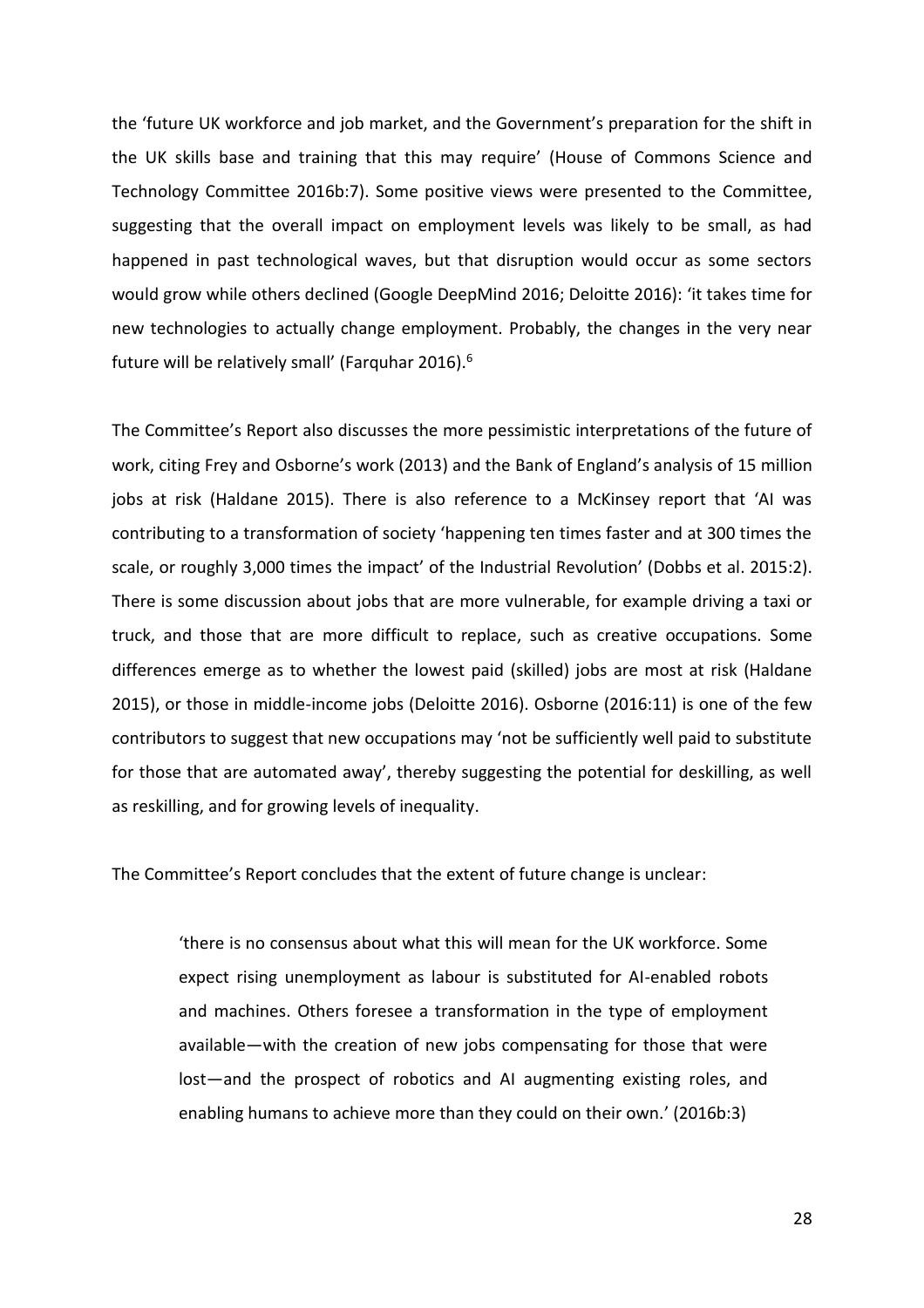Despite the lack of consensus, the Report claims that 'a much greater focus is needed on adjusting our education and training systems to deliver the skills that will enable people to adapt, and thrive, as new technology comes on stream' (2016b: 3). The position appears to be that, although we do not know how extensive changes will be, it is important to be prepared and this will involve both reskilling and upskilling.

'As a nation, we must respond with a readiness to re-skill, and up-skill, on a continuing basis. This requires a commitment by the Government to ensure that our education and training systems are flexible, so that they can adapt as the demands on the workforce change, and are geared up for lifelong learning.' (2016b:16)

The question of what skills will be needed is left unanswered, with the exception of a narrow focus on universal digital skills and STEM subjects to aid the growth of robotics and AI sectors. 'Addressing the UK's digital skills "crisis"… was repeatedly identified in written submissions as essential in order to mitigate some of the more potentially negative impacts of robotics and AI on employment' (2016b: 13). Recommendations from the committee focus on how to improve the competitive position of the robotics and AI industry, and responding to the 'digital skills crisis' and digital exclusion. There is no mention of any broader employment and skills implications of technological disruption.

The response by Westminster Government to the report focuses on the recommendations and does not address issues of employment change. In relation to skills, it claims that the Government is 'working closely with the industry, education and training bodies and charity organisations to reduce key skills gaps and address urgent shortages', and are developing digital skills in schools (House of Commons Science and Technology Committee 2017:3). More broadly, issues around the diffusion of new technology have been assigned to the productivity agenda, with the establishment of a Productivity Leadership Group, and an Industrial Digitalisation Review (2017), composed primarily of business leaders.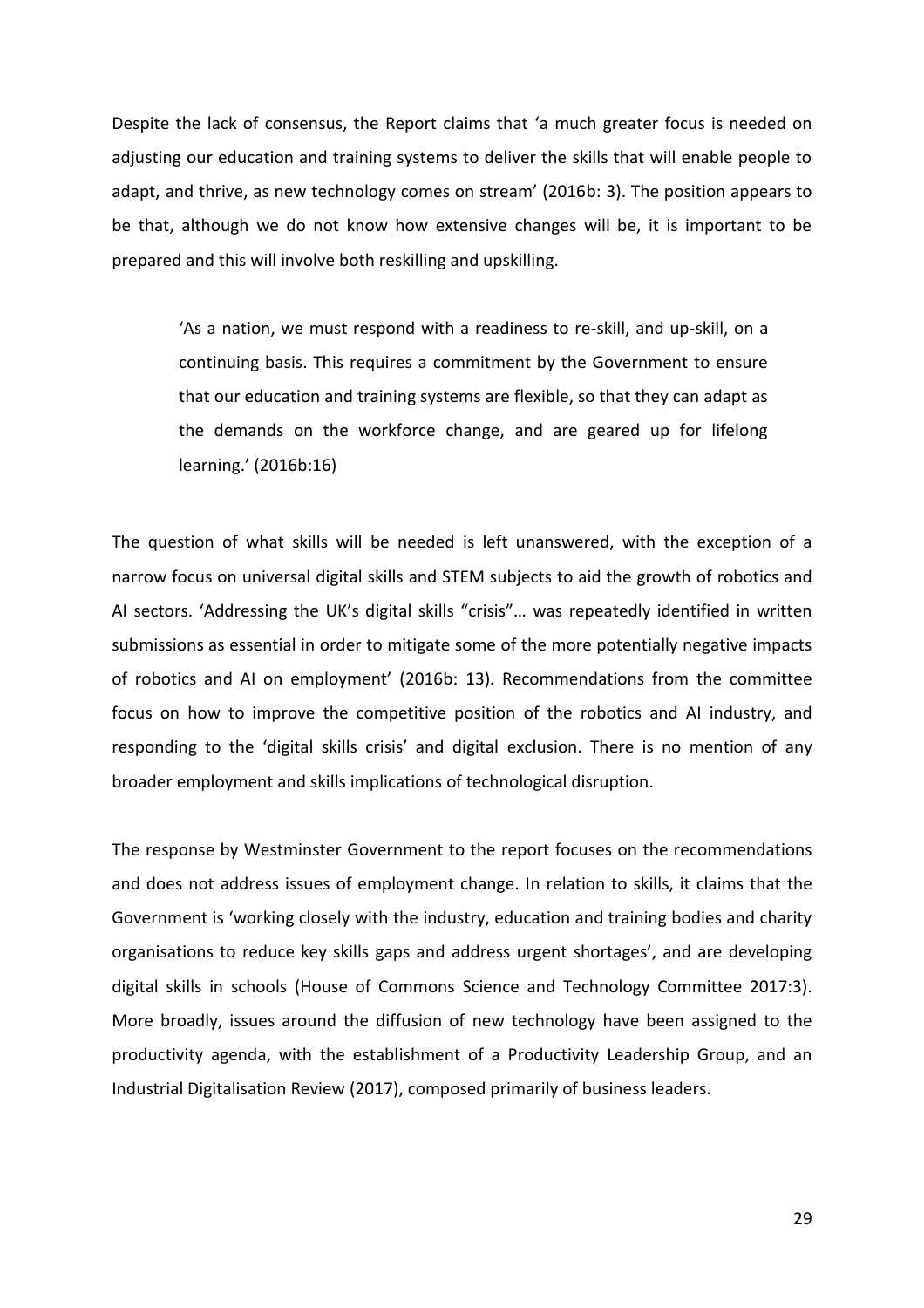Policy in the field of robotics and AI has been primarily directed through the former Department for Business Innovation and Skills and, from 2016, the Department for Business, Energy and Industry Strategy, with some engagement with the Department for Education in England, and the Department for Digital, Culture, Media and Sport. In 2012 robotics and artificial systems were included as one of the 'eight great technologies' that would support the Government's new industrial strategy. Since then, the direction of policy has been primarily focused on developing the robotics and AI industry through, for example, investment in research and development. There has been rather less discussion about how to diffuse technologies across a range of sectors and their implications for work and skills.

The Industrial Strategy (Green Paper 2017; White Paper 2017) and the Digital Strategy (2017) are the three most relevant government policy documents. In the Green Paper, it is noted that the 'UK makes less use of robotics and automation than most other countries in Western Europe' (HM Government 2017a:15), and comments on the continued low level of investment in research and development. But the document makes little reference to the potential disruption to employment. Similarly, the Digital Strategy focuses on access to digital infrastructure and digital skills. The Industrial Strategy Green Paper makes one substantive reference to employment changes: 'The world of work is changing too, with one study [Frey et al 2014] stating that 35 per cent of existing UK jobs estimated to be at high risk of replacement by technology in the next 10 to 20 years, particularly at medium-skill levels'' (2017a: 39). Both the Green Paper and the Digital strategy make reference to the unsubstantiated figure identified earlier in the HOC report (HOC 2016b: 7), that 90 percent of jobs in the next 20 years will require some digital proficiency. Drawing on an Ipsos Mori (2015) survey, both reports note that 23 per cent of adults lack basic digital skills indicating a 'digital skills crisis'.

These strategy papers point to a reluctance to make any direct reference to the impact of digital disruption on employment, yet at the same time acknowledging the importance of competing within the new environment:

'As we leave the European Union, it will be even more important to ensure that we continue to develop our home-grown talent, up-skill our workforce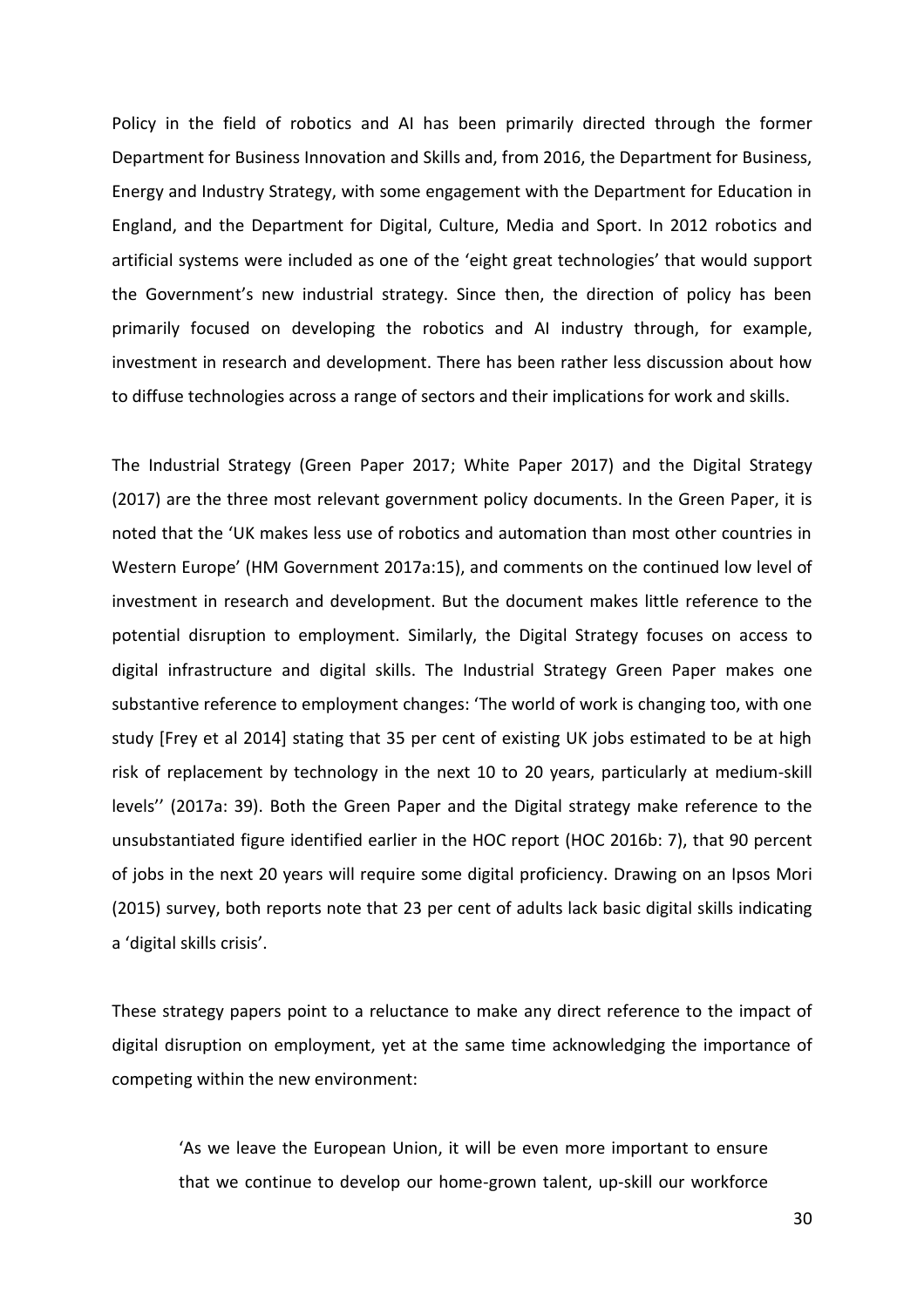and develop the specialist digital skills needed to maintain our world leading digital sector.' (DfDCMS 2017, Section 2, parag 4)

'Innovation can sometimes be disruptive, but ultimately we must embrace innovation to keep ahead of the competition, create more good jobs, and make sure jobs in the UK are secure.' (HM Government 2017a: 25)

There is also a long-established emphasis on the importance of skills for competitiveness, productivity and individual wages. The Green Paper, for example, points to the usual concerns around a lack of basic skills, intermediate technical skills and STEM subjects at all levels. These skills are seen as desirable for a modern economy but references are also made to technological change, although with a narrow focus on the robotics and AI sector as opposed to the broader prospects for employment. There is some recognition of the requirement for retraining over the life course:

'Faster changes in technology mean we need to help more people retrain in new skills, so we will embed the concept of lifelong learning. To renew communities affected by economic changes and support people in industries at risk of decline, we will explore new approaches including more effective outreach directly into workplaces to promote retraining.' (2017a: 16)

The White Paper *Industrial Strategy* makes even less reference to employment disruption, and instead notes on a number of occasions that employment has been growing over recent years: 'At the moment, our problem is not unemployment caused by technology, it is low earning power caused by, among other reasons, a failure to use technology' (HM Government 2017b: 98). An optimistic future is presented in terms of a growing demand for high skilled workers, and the requirement for upskilling and reskilling of the existing workforce: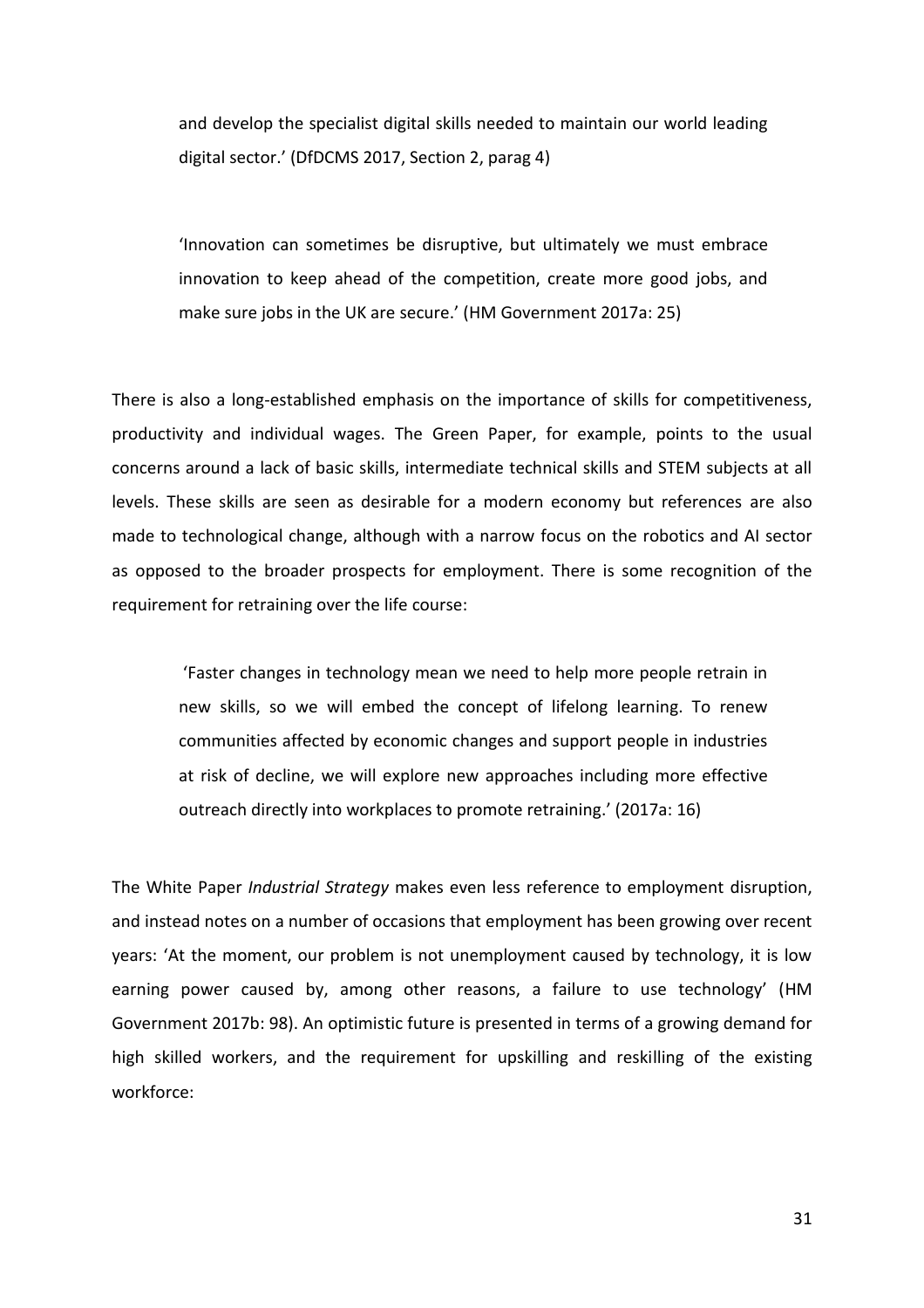'Research predicts around 1.8 million new jobs will be created between 2014 and 2024, and 70 per cent of them will be in the occupations most likely to employ graduates.' (2017b:100)

'We will ensure that everyone can improve their skills throughout their lives, increasing their earning power and opportunities for better jobs. We will equip citizens for jobs shaped by next generation technology. As the economy adapts, we want everyone to access and enjoy good work.' (2017b: 94)

The White Paper points to the importance of improving technical education, digital skills and STEM subjects, and much of the policy measures relate to changes in initial education, apprenticeships and additional funding for robotic and AI related research degrees. While current skills shortages are frequently cited as the problem, improving STEM and digital skills are also linked more directly to future changes in technology. To respond to concerns around the necessity for lifelong learning, enhanced access to basic digital skills and a national retraining scheme are proposed in the Industry Strategy: 'We will also promote a new adult digital skills entitlement to support basic training and our new National Retraining Scheme will help people re-skill and up-skill as the economy changes, including as a result of automation' (HM Government 2017b: 39).

Legislation has been introduced to give adults without basic digital skills the right to access free training in England (The Digital Economy Bill 2017). This builds on existing rights to free basic literacy and numeracy courses that were seen as a key part of the solution to the 'basic skills crisis'. An advisory group to the Retraining Scheme has also been established with representatives from the CBI and the TUC, and an initial focus on digital skills and the construction industry.

While initially suggesting the potential for dramatic changes in employment, policy initiatives are then presented within an optimistic view of the future. There is, however, little reflection on any evidence about the scale and nature of any change and a lack of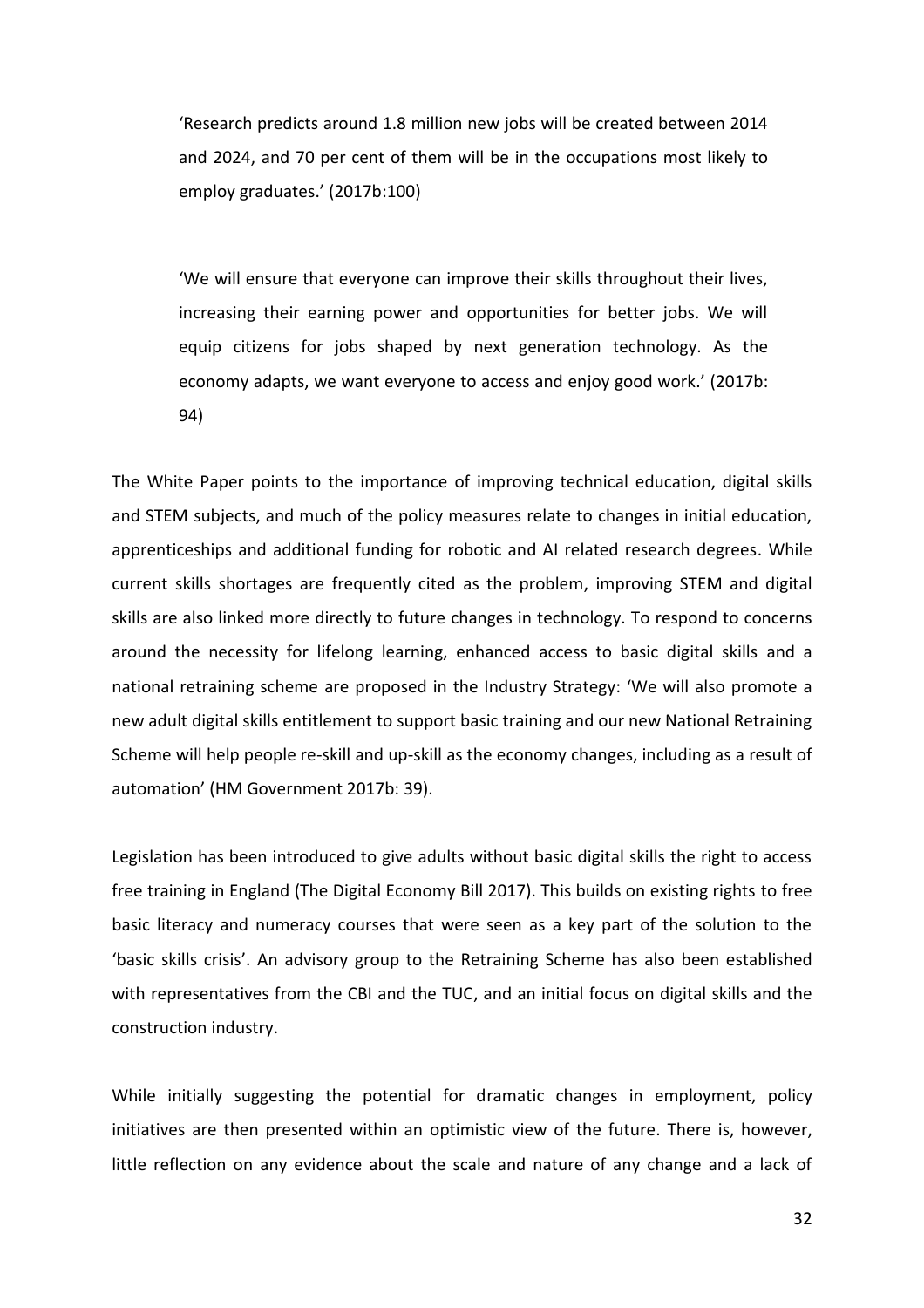detailed analysis of the implications for skills. A more active role for government in industrial policy is accepted, but the underlying assumption is that with the right skills and investment in infrastructure and R&D, jobs will be available for individuals to fill at a higher or equivalent skill levels. In other words, the policy response remains wedded to the labour scarcity approach outlined above.

#### **4.2 Influencing policy**

In the UK, a variety of interest groups have attempted to influence the UK Government's approach to robotics and AI. Scientific and technical experts have focused primarily on R&D, while the peak representatives of employers (the CBI) and trade unions (TUC) have called for a broad enquiry into the impact on future employment.

In 2013, the Technology Strategy Board, a BIS (Department for Business Innovation and Skills) funded body, established the Robotics and Autonomous Systems Special Interest Group which brought together 'researchers, industrialists and civil servants to produce a national strategy' on robotics and autonomous systems (RAS-SIG 2014).<sup>7</sup> Their strategy report focused primarily on how to enhance the capacity of the sector, although it also included the aim of establishing the UK as a leader 'in the *implementation* of RAS technology' (2014:4, emphasis added). In relation to the impact on jobs and skills, the tone is largely positive; references are made to the potential for automation to re-shore production in manufacturing, thereby creating jobs. It also suggests that technology in the care sector could provide 'lifting capability, automatic cleaning' so that workers' jobs could be redesigned to concentrate on caring activities. Although there is no general analysis of how skill demands are likely to change, the main skills-related policy proposals refer to extending higher-level engineering and science skills within the sector.

More recently, the university-based UK-RAS Network (funded by the EPSRC<sup>8</sup>) has produced a number of papers that include broad policy recommendations, alongside proposals related to specific industries and sectors, such as social care and the extreme environment. These explore the issues from an industry or technical viewpoint with an ongoing theme about the need to develop specialist skills for the industry. Overall, the view of most of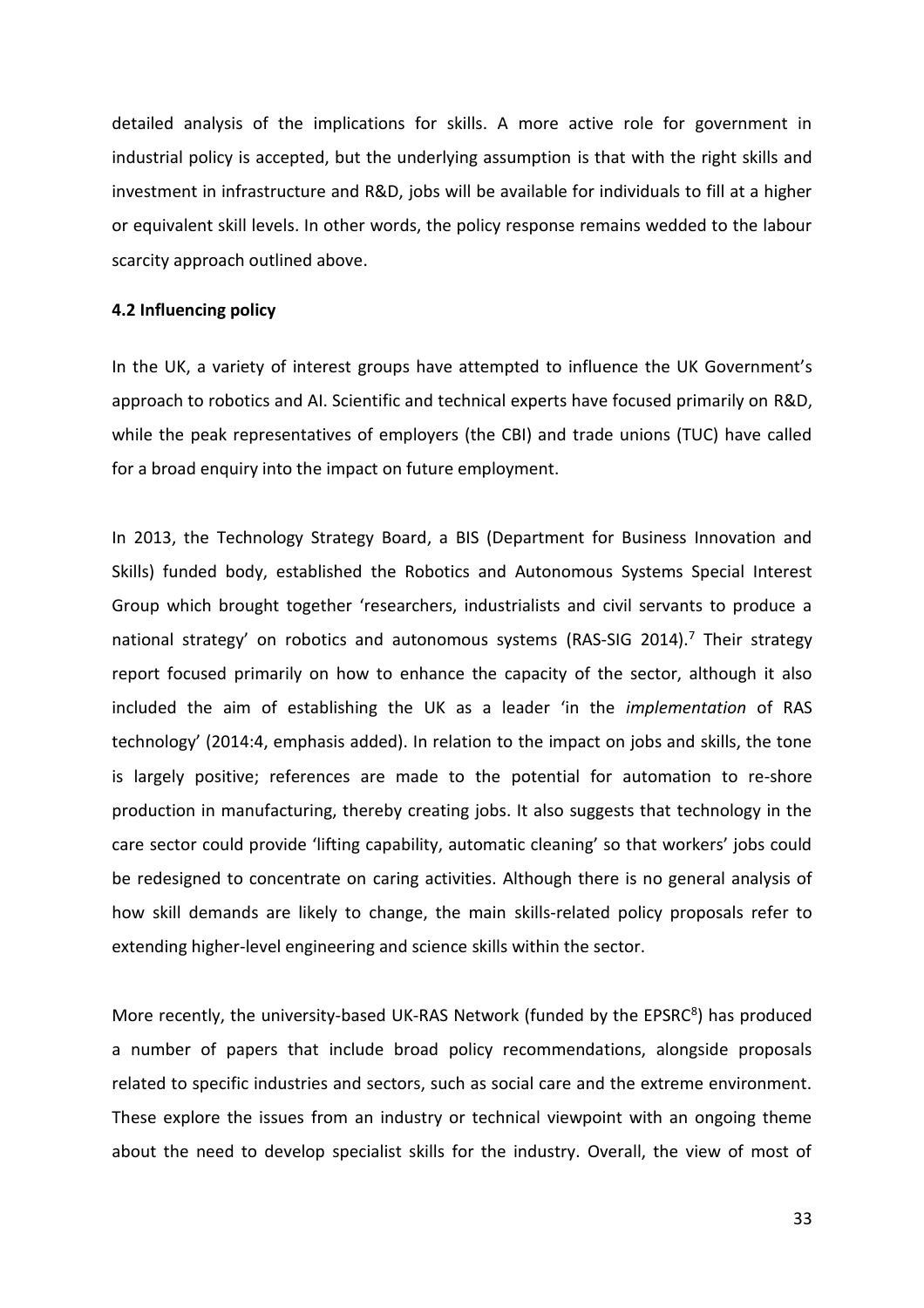these reports is relatively optimistic about the changing job structure – with robots seen as replacing routine tasks and with the potential for a growth in higher skilled jobs (eg. UK-RAS Network 2016, 2017a). However, a more cautious tone is adopted in an overview paper (UK-RAS Network 2017b: 39) which warns that both manual jobs and office work at intermediate level are likely to be lost and that government needs to intervene to ensure that the benefits of automation are 'distributed equally'. These reports are generally dismissive of the pessimistic approach to employment decline, identified in the earlier part of this paper, although there is a more mixed account of how changes in employment will affect skill demands.

The recent government-commissioned Taylor report into modern work practices makes little reference to the impact of RAI, apart from its role in providing the platforms for the 'gig economy'. There is a short commentary on the potential changes in job structure drawing on Frey and Osborne (2013), Haldane (2015) and DeLoitte (2015). The report, however, confidently asserts that skills are the answer: 'ensuring the labour force is equipped with the necessary skills for a modern labour market will be important and will mitigate uneven redistribution of wealth caused by any possible 'hollowing out' effect' (Taylor 2017:30). It is an area of 'a watching brief' rather than immediate intervention (2017:31).

A number of these developments cut across the nations of the UK in relation to industrial policy, although skills are a devolved issue. In Scotland, the main focus has been on digital infrastructure and the provision of digital skills and encouraging more young people into STEM (DfDCMS 2017:15). However, it has established a new Strategic Labour Market Group comprised of government, academics, business and trade unions which will include issues related to 'how automation and digitisation will impact on the future of work'. The recent Scottish TUC and Scottish Government joint report on technological change and the Scottish labour market provides a more nuanced, reflective piece than has been seen from Westminster (Scottish Government 2018). Innovation Wales strategy was produced in 2014 and highlights the employment opportunities of developing high technology sectors rather than issues of jobs losses. It has recently commissioned an Independent Review on digital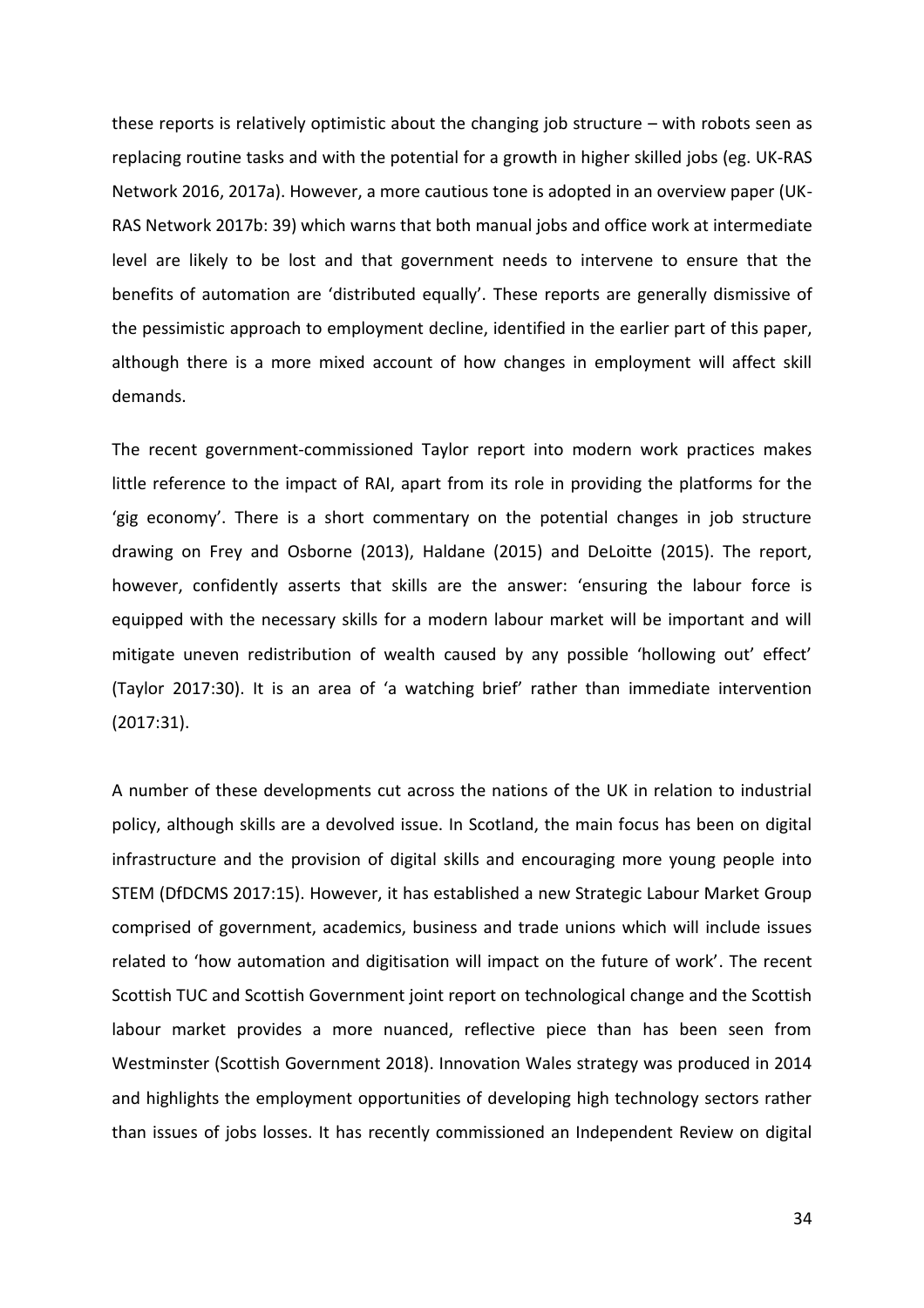innovation to investigate the challenges and opportunities it presents for skills, jobs and the labour market in Wales.<sup>9</sup>

The House of Lords and House of Commons select committees' reports emphasise that government should be doing more to explore the potential impact of digital disruption on employment. This view is echoed by both the CBI and TUC:

'Government should set up a joint Commission in 2018 involving business, academics, employee representatives and a minister to examine the impact of AI on people and jobs, with recommendations for action and policy.' (CBI 2017:11)

'The first step for Government in this area could therefore be to… convene a year-long inquiry on the future of work, with representation from unions, business organisations, and experts in the field. The inquiry could investigate how to ensure that technology can help meet the aims of the government's industrial strategy, including raising productivity, addressing regional inequalities, and most importantly improving the quality of and reward for work'. (TUC 2017:44)

The CBI presents a more optimistic picture of the impact of technology than the TUC, although with the caveat that government must take action to ensure that businesses are successful in the new environment:

'With leading entrepreneurial talent, a competitive financial ecosystem and world-class research and development the UK has a golden opportunity to lead the way in unlocking the potential of new technologies and build upon its reputation as a renowned hub for disruptive innovation.' (CBI 2017:3)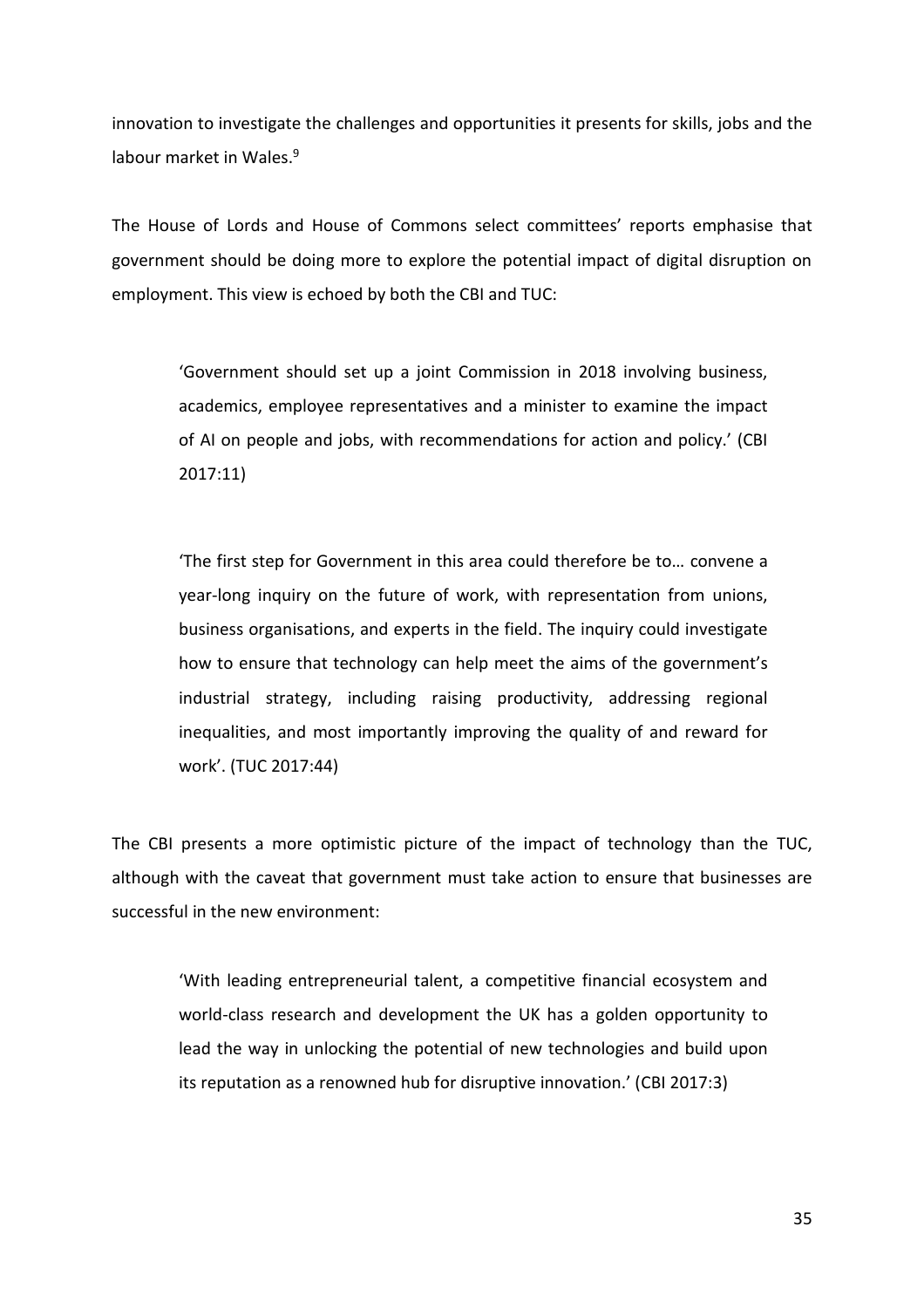While there is little reference to potential employment effects in their most recent report, skills are identified as one of the barriers. In an earlier report (CBI 2017:2), there is a reference to the McKinsey claim that AI will have 3000 times the impact of the industrial revolution (Dobbs et al 2016:2). There is no mention of this type of figure in the latest paper, but instead there is a call for more AI specialist skills, and the need for an 'increasingly data literate workforce' (CBI, 2017:11).

The TUC has produced a discussion paper specifically focusing on the issues of employment. As with the CBI, they stress the importance of investing in these technologies but they are primarily concerned with the distribution of the benefits. Drawing on Frey and Osborne (2013), Arntz et al (2016), Haldane (2015) and PWC (2017), the report concludes:

'Perhaps the main conclusion to be drawn from this is that the impact of automation on jobs is uncertain – with estimates ranging from 10 per cent to 30 per cent of jobs in the UK being at risk. It is important to note that these do not mean that the total number of jobs will decrease by 10-30 per cent; if the past is a guide to the future, then the likelihood is that these jobs could be replaced by new occupations and professions. What we do know is that a significant number of current jobs are liable to be lost to digitalisation and that policy makers must plan to mitigate that outcome'. (TUC 2017:26)

The TUC report also presents a more pessimistic scenario of job losses, focusing on the digital divide and those 'left behind', given that new jobs are assumed to require 'reskilling'. The expectation is that those with lower level skills and lower wages will be more at risk and that 'a skilled and diverse workforce' (2017:45) is required to enable the UK to reap the benefits of technology. The report recommends a focus on those already in the workplace; 'mid-career workers' who are most likely to be 'left behind'. This would require increased investment in adult education and lifelong learning and retraining focused on those facing redundancy (2017: 46).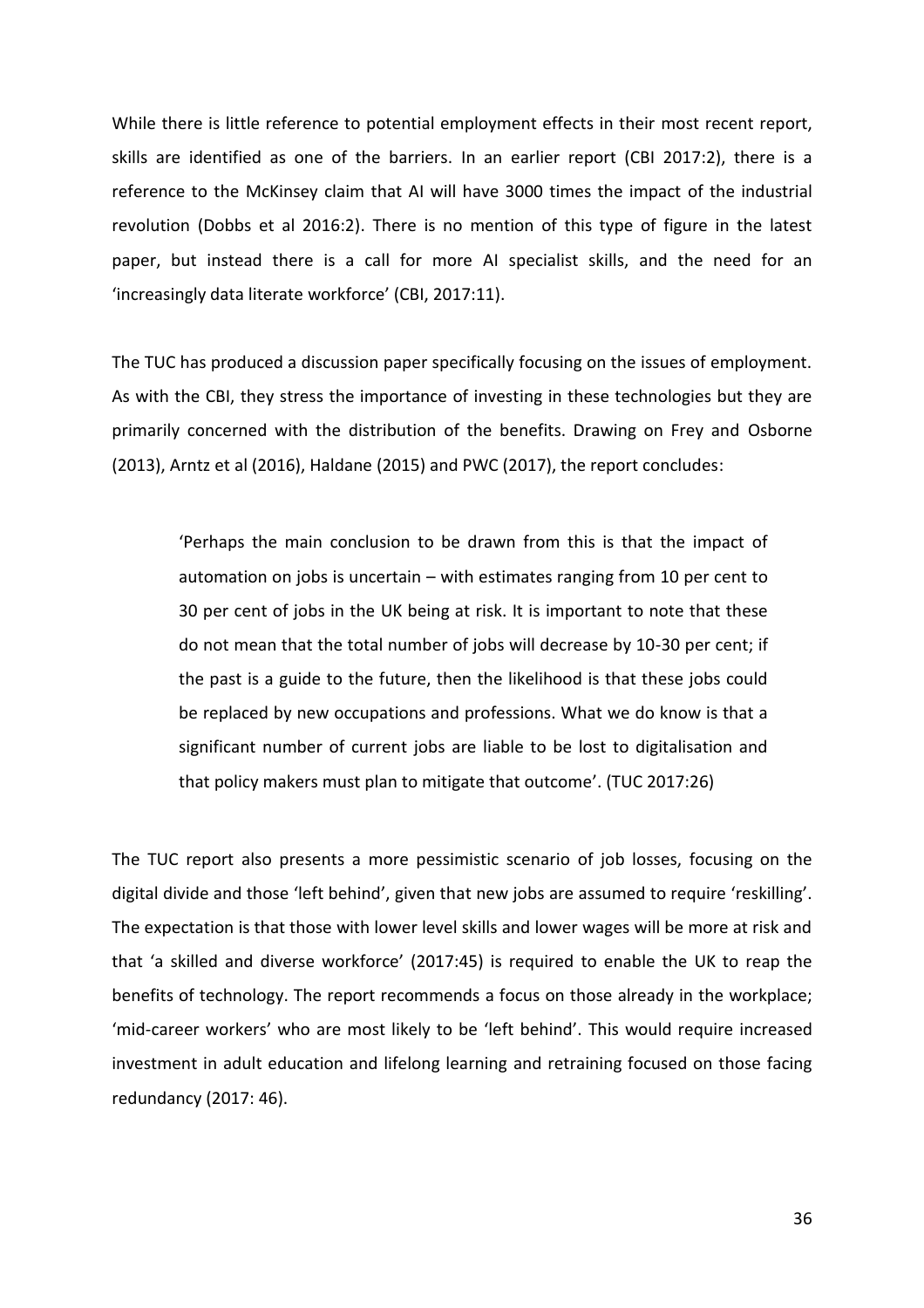The review of policy indicates a lack of any systematic analysis of the evidence base for future employment changes. As outlined in earlier Sections, there is a lack of consensus about the extent of change, with much of the research driven by consultancy and high tech companies, rather than by academic researchers. Although there is an ongoing assumption that disruption to employment is inevitable, the policy response is predominantly focused on the supply side, in particular the digital skills crisis and the shortage of high level technical skills. The approach is consistent with a labour scarcity approach closely associated with orthodox human capital theory. Here the major challenge is one of reskilling or upskilling the workforce, rather than any concern that mid and higher-level jobs may be subject to digitalisation and, therefore, deskilling.

# **5. Conclusions**

The reviewed literature has given rise to a stimulating and certainly relevant debate given that it addresses pressing social issues that are central to the future of economic development, income distribution, and individual wellbeing, across the globe. Some main points can be extracted from this review.

First, there are major limitations to the existing research on digital technologies and their implications for skills and the future of work. As outlined in section 2, there are major methodological differences in studies that attempt to predict the extent of automation, and the time scales for change are often vague or unspecified. It is generally conceded that it is even more difficult to identify the jobs that will be created over the next 30 years. An element of caution is, therefore, required when developing policy in the context of 'evidence' that is highly contested.

Second, we have identified three main approaches to the likely impact on skills, but it is the *labour scarcity* view which continuity to dominate policy discussions. It maintains that the economy will continue to create new employment opportunities as it has done in previous periods of economic upheaval. It also maintains a human capital approach to government policy with a focus on supply-side solutions. The *job scarcity* view has received far less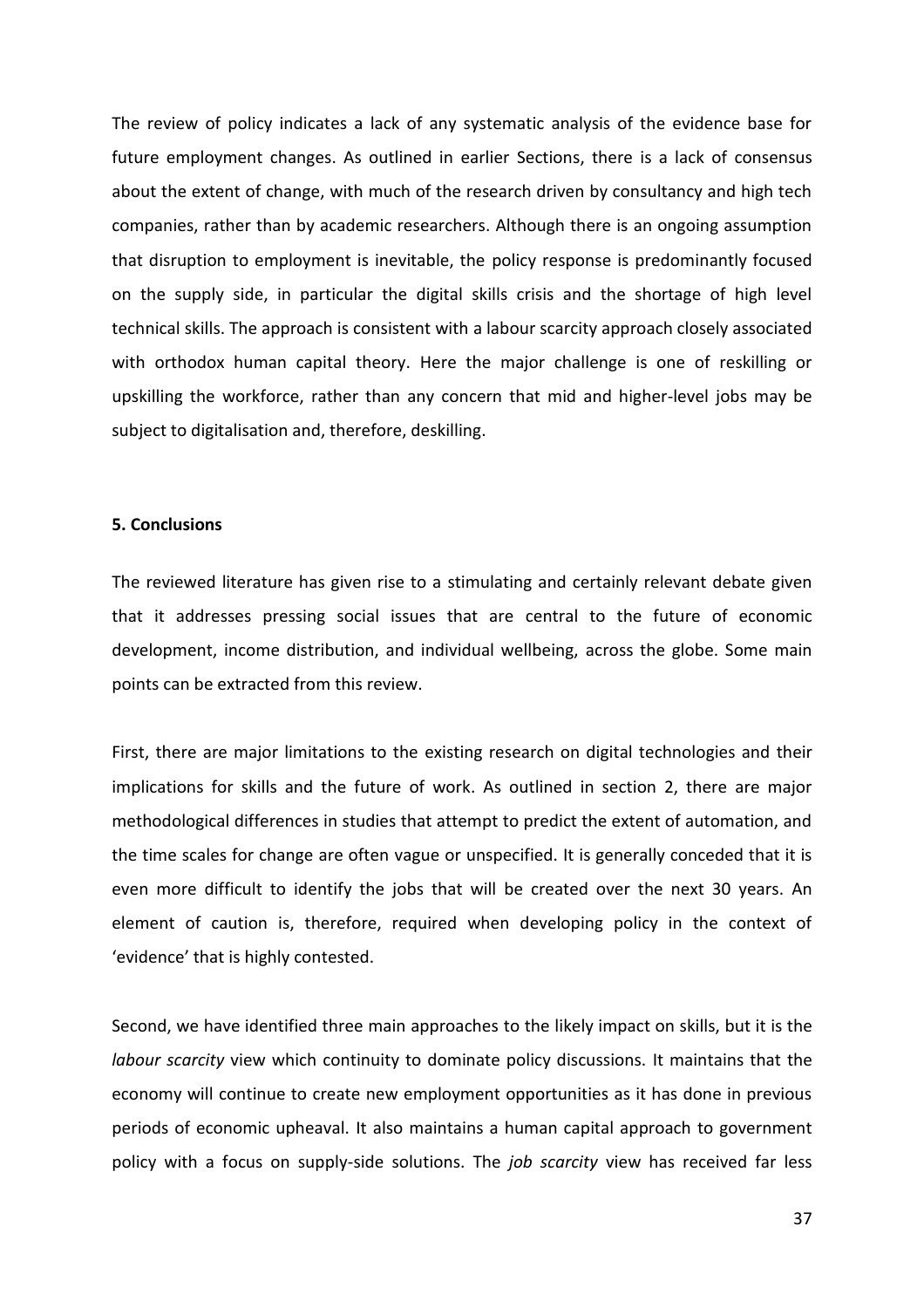attention because it points to a splintering or segmentation of established forms of graduate or professional work, which presents a direct challenge to the core assumptions informing much of the existing policy literature. The *end of work* scenario is even more problematic from a policy perspective and is yet to receive serious policy consideration.

Third, government policy is focused on developing robotics and AI as a key industrial sector and employment/skills issues are defined predominantly in relation to lack of scientific, computing and engineering skills. The underlying assumption is that there is a shortage of workers in these areas and a shortage of skills across other sectors. The emphasis on basic digital skills for 'everyone' is justified in terms of inclusion (e.g. access to markets and to public services), and employment, where digital proficiency is seen in the same light as basic numeracy and literacy. There is an assumption that these technologies will diffuse across all sectors, requiring generalised 'reskilling' or 'upskilling'. It is important to question this technological determinist view of both the use and diffusion of technology and the consequences for skills. To date, there has been very little research examining the realities of how robotics and AI are reshaping occupations within the workplace.

Fourth, given the above, the policy focus in the UK is centred on the 'digital skills crisis', pointing to continuity rather than change in policy narrative. The supply side focus remains key in policy accounts as education and skills are seen as essential factors in enabling young people and those already in work to navigate the future successfully. Nevertheless, there is a lack of detailed discussion of what kinds of technical skills are required beyond broad STEM qualifications. While the 'digital skills crisis' is frequently referenced, there is a lack of specifics about what precise skills are being demanded by employers (and are currently lacking) that apply broadly to young people and those already employed. However, there is some recognition from the various non-governmental reports that it might be useful to focus on developing alternative skills that are not easily automated, such as those with strong components of creativity, interpersonal and social skills. In some ways, this reflects earlier debates about the type of education required to support workers in periods of rapid technological innovation. There are also many calls for education to develop the skills of the future or to 'future proof' young people by introducing an alternative curriculum. However,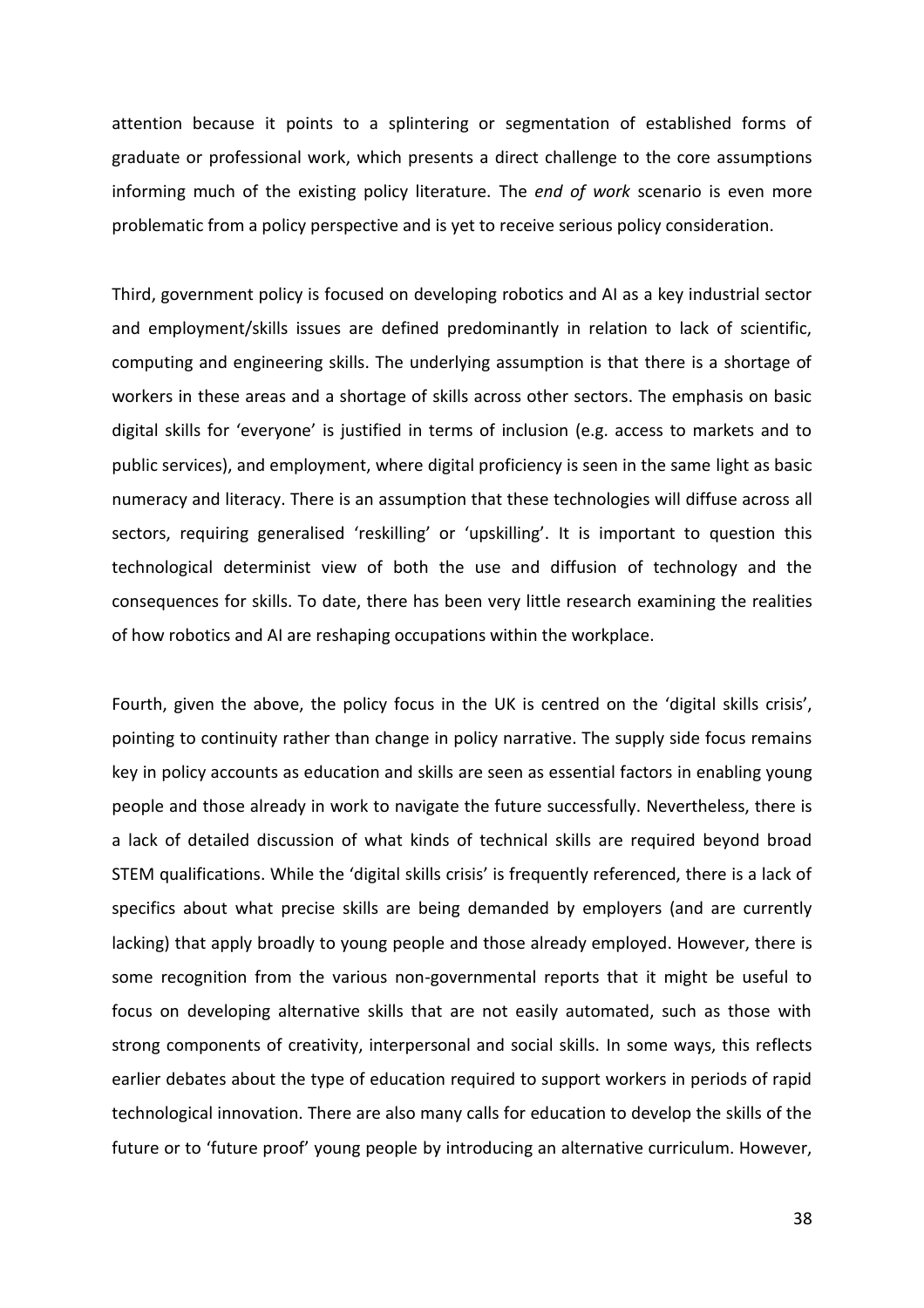government policy tends to emphasise ad hoc answers, such as to introduce coding in the IT curriculum for every pupil.

Fifth, there is little evidence that research on AI and automation, such as claims of large numbers of jobs at risk, is being used to ignite a wider agenda about the human capital bargain based on 'learning equals earning'. The *job scarcity* and *end of work* approaches both view a significant mismatch due to inadequate demand for skilled labour. They also point to the limits of the labour market to resolve distributional issues concerning who does what and gets what. Therefore, issues of (re)distribution are conspicuous in their absence, given growing interest in basic income initiatives in recognition that the future of work will not result in a shared prosperity, but depends on significant institutional reform beyond education and training systems (Haldane, 2018 Brown, et al. forthcoming).

Sixth, the process of developing policy in this area is largely seen as an issue for employers and government, as they respond to the forces of technological change. However, the introduction of technology is a social and economic process with actors playing an important role in shaping whether and how technological change takes place and with what consequences. Recent initiatives to develop policy around the digital economy in Germany and Norway include representatives from employer associations, trade unions and civil society, with a focus on consultation and engagement with society more broadly about a vision for the future workplace and how to shape it through technology (FMLSA 2017:216). There are some moves to a more social partnership model in Scotland and Wales in relation to policy in this area, but in England, the approach is largely one that emphasises competitiveness and productivity as a route to delivering a shared prosperity.

We have identified major difficulties in establishing the likely implications of robotics and digital technologies on employment and skill demand. Where might future research best be deployed? While there is always a place for predictions about future scenarios, their use is limited given the complex relationship between technology, employment and skills. The pace and shape of technological change is subject to a whole variety of factors from economic incentives to the social, ethical and regulatory aspects, as well as the different power relations within organisations among different groups (professionals, trade unions,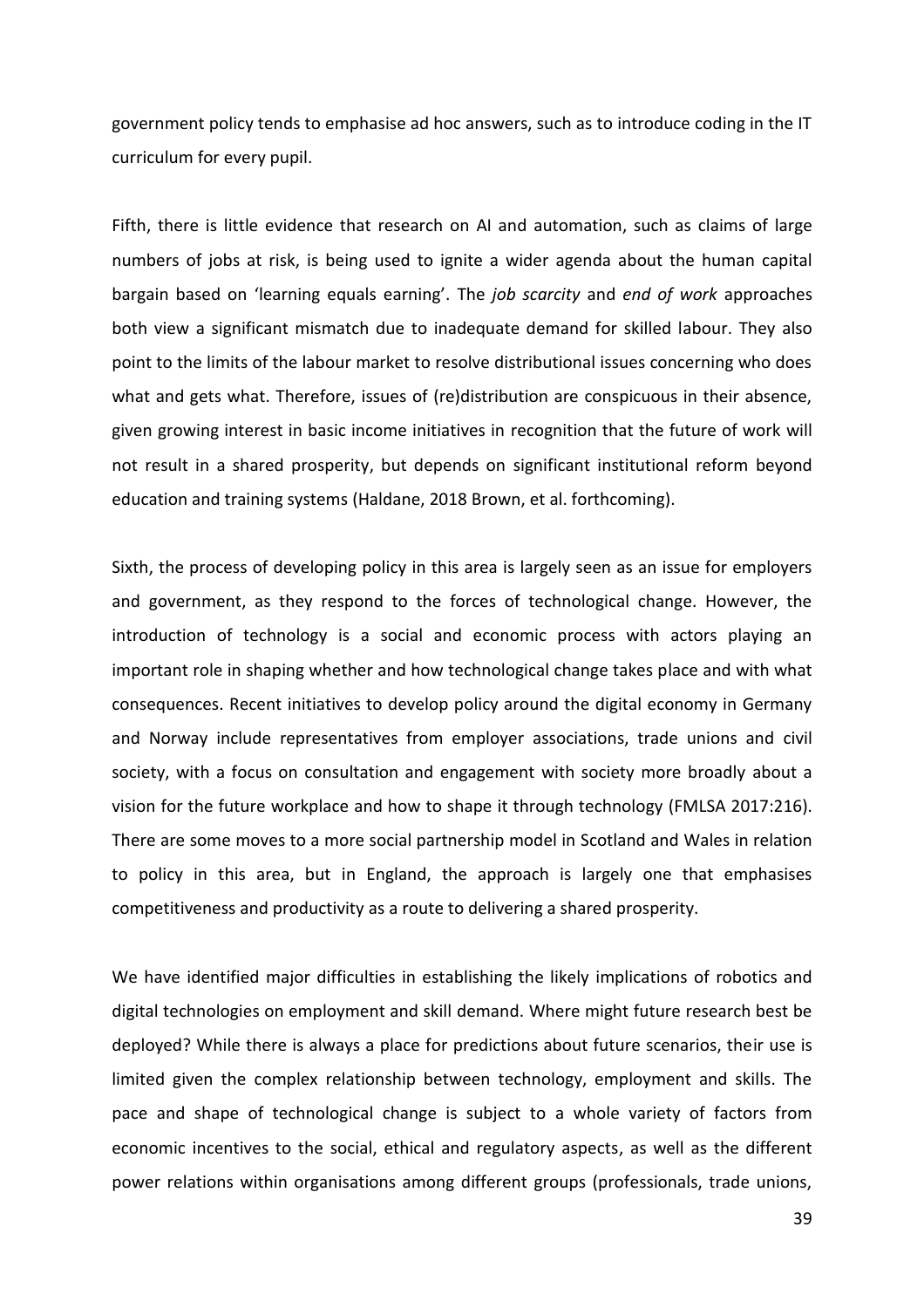managers), and broader societal relationships. In the post WWII era, there were many indepth studies of new technologies, but these are largely lacking today. International comparative research would also be helpful in exploring how national institutional contexts may help to shape different outcomes. Furthermore, the very notion of 'digital skills' requires unpacking in terms of the specific demands from employers, different requirements for specific occupational groups, and those needed for broader societal engagement.

In terms of moving forward on policy in the UK, engaging a broader range of stakeholders would enable the government to adopt a more pro-active approach to technologies that seeks to ask broader social and ethical issues about where automation can improve the quality of life and where it may be detrimental. It also requires an interdisciplinary approach to address its potential impact on all aspects of economy and society. In Clark Kerr and colleagues (1960:9) classic study of *Industrialism and Industrial Man* they observe that 'an age of change is an age of speculations and of decisions', and these decisions will reflect how we understand what is disruptive about disruptive technologies, along with its potential to shape technologies for the benefit of all rather than the few.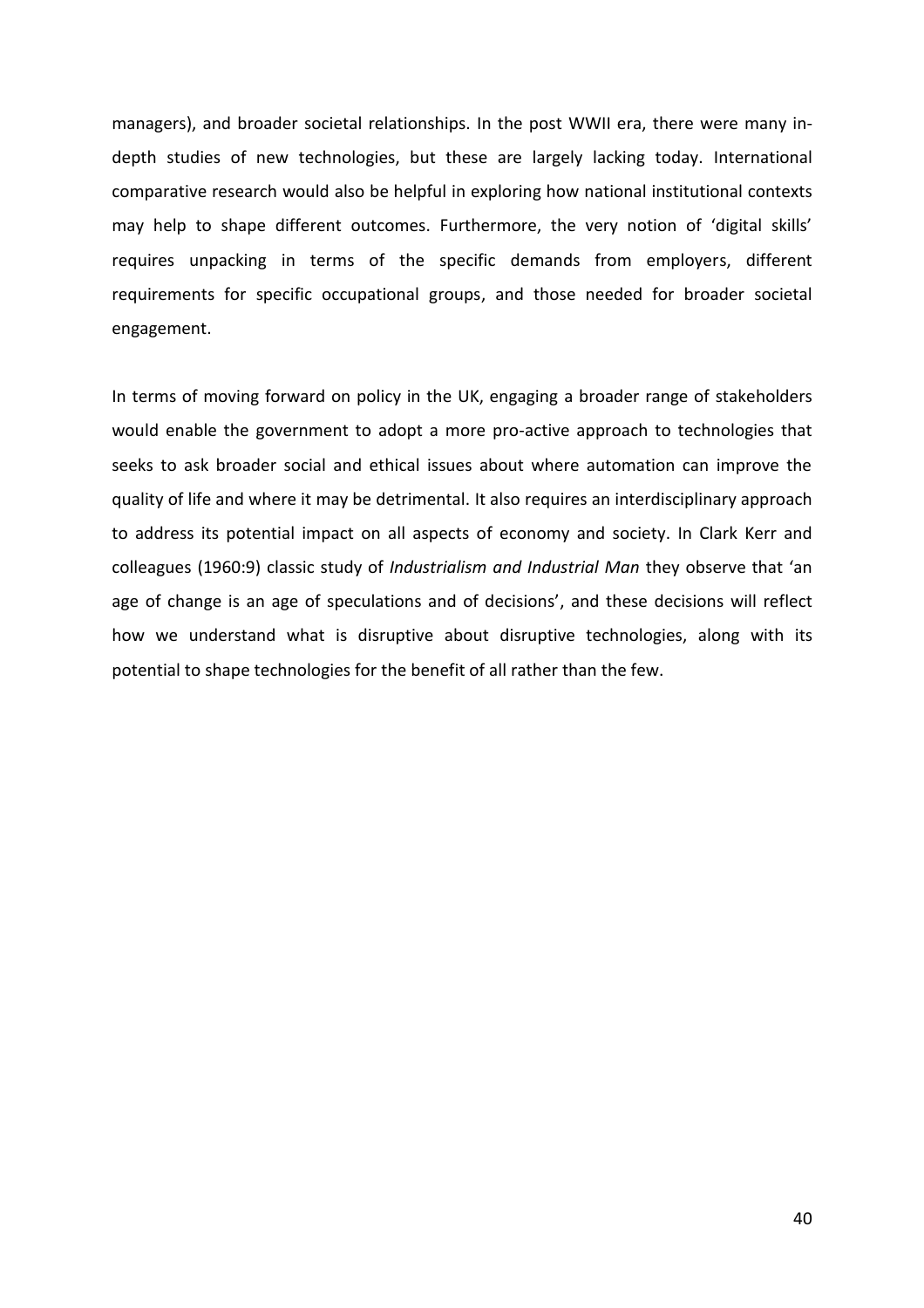# **References**

Acemoglu, D. and Restrepo, P. (2017) *Robots and Jobs: Evidence from US labor markets*. NBER Working Paper 23285. NBER.

Anderson, C. (2012) *Makers: The New Industrial Revolution*, New York: Random House.

Arntz, M., Gregory, T. and Zierahn, U., (2016) 'The risk of automation for jobs in OECD countries: A comparative analysis' OECD Social, Employment, and Migration Working Papers, (189). OECD, Paris.

Autor, D. H. (2015) Why are there still so many jobs? The history and future of workplace automation, *The Journal of Economic Perspectives*, 29,3, 3-30.

Autor, D. H. (2014) *Polanyi's paradox and the shape of employment growth*. NBER 20485. Cambridge, MA: National Bureau of Economic Research.

Baeck, P., Collins, L. and Westlake, S. (2012) Crowding In: How the UK's Businesses, Charities, Government, and Financial System Can Make the Most of Crowdfunding. [https://www.nesta.org.uk/sites/default/files/crowding\\_in\\_report.pdf](https://www.nesta.org.uk/sites/default/files/crowding_in_report.pdf)

Beck, U. (2000) *The Brave New World of Work*, Cambridge: Polity Press.

Berriman, R. and Hawksworth, J. (2017) 'Will robots steal our jobs? The potential impact of automation on the UK and other major economies', *UK Economic Outlook*, PwC.

Bowles, J. (2014) *The Computerization of European Jobs*, Bruegel, Brussels.

Braverman, H. 1974) *Labor and Monopoly Capitalism: The Degradation of Work in the Twentieth Century,* New York: Monthly Review Press.

Brinkley, I. (2006) *Defining the Knowledge Economy*, The Work Foundation: [http://www.theworkfoundation.com/assets/docs/publications/65\\_defining%20knowledge](http://www.theworkfoundation.com/assets/docs/publications/65_defining%20knowledge%20economy.pdf) [%20economy.pdf](http://www.theworkfoundation.com/assets/docs/publications/65_defining%20knowledge%20economy.pdf)

Brown, P. (2013) Education, Opportunity and the Prospects for Social Mobility, *British Journal of Sociology of Education*, 34, 5-6, 678-700.

Brown, P., Cheung, S.Y. and Lauder, H. (2016) 'Beyond a Human Capital Approach to Education and the Labour Market: The Case For Industrial Policy', in D. Bailey, K.Cowling and P.R.Tomlinson, (Eds.) *New Perspectives on Industrial Policy for a Modern Britain*, Oxford: 0xford University Press.

Brown, P., Lauder, H. and Cheung, S.Y. (forthcoming) *The Death of Human Capital? Its Failed Promise and How to Renew It*, New York: Oxford University Press.

Brown, P., Lauder, H. and Ashton, D. (2011) *The Global Auction*, New York: Oxford University Press.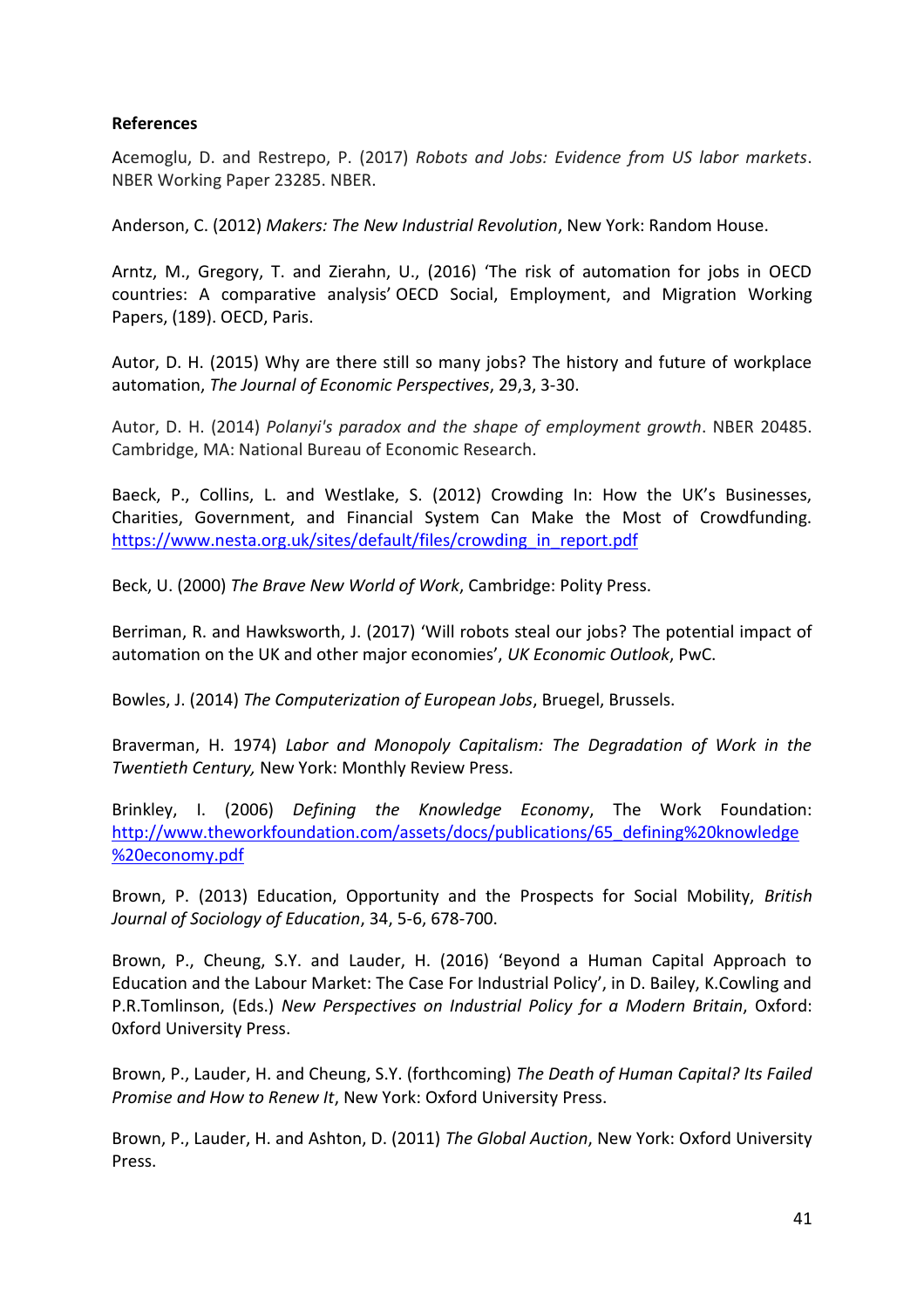Brown, P., Lauder, H. and Sung, J. (2015) *Global Value Chains And The Future Of High Skills: Evidence From Singapore And Its Implications For The UK*. UKCES, [https://www.gov.uk/government/publications/global-value-chains-and-the-future-of-high](https://www.gov.uk/government/publications/global-value-chains-and-the-future-of-high-skills-evidence-from-singapore-and-implications-for-the-uk)[skills-evidence-from-singapore-and-implications-for-the-uk](https://www.gov.uk/government/publications/global-value-chains-and-the-future-of-high-skills-evidence-from-singapore-and-implications-for-the-uk)

Brynjolfsson, E. and McAfee, A., (2014) *The Second Machine Age: Work, Progress and Prosperity in a Time of Brilliant Technologies*, New York: W.W. Norton.

CBI (Confederation of British Industry) (2017) *Disrupting the Future,* London: CBI.

DfDCMS (Department for Digital, Culture, Media and Sport) (2017) *UK Digital Strategy*, <https://www.gov.uk/government/publications/uk-digital-strategy/uk-digital-strategy>

Deloitte (2016) Written evidence submitted to the House of Commons Science and Technology Committee (ROB0019)

[http://data.parliament.uk/writtenevidence/committeeevidence.svc/evidencedocument/sci](http://data.parliament.uk/writtenevidence/committeeevidence.svc/evidencedocument/science-and-technology-committee/robotics-and-artificial-intelligence/written/32514.html) [ence-and-technology-committee/robotics-and-artificial-intelligence/written/32514.html](http://data.parliament.uk/writtenevidence/committeeevidence.svc/evidencedocument/science-and-technology-committee/robotics-and-artificial-intelligence/written/32514.html)

Deloitte (2015) *From Brawn to Brains: The Impact of Technology on Jobs in the UK*, London: Deloitte LLP.

Dobbs, R., Manyika, J. and Woetzel, J. (2015) 'The four global forces breaking all the trends', McKinsey Global Institute (April 2015).

Elliott, S.W. (2017) *Computers and the Future of Skill Demand*, Paris: OECD.

Farquhar, S. (2016) Written evidence to the House of Commons Science and Technology Committee,

(ROB0051[\)http://data.parliament.uk/writtenevidence/committeeevidence.svc/evidencedoc](http://data.parliament.uk/writtenevidence/committeeevidence.svc/evidencedocument/science-and-technology-committee/robotics-and-artificial-intelligence/written/32689.html) [ument/science-and-technology-committee/robotics-and-artificial](http://data.parliament.uk/writtenevidence/committeeevidence.svc/evidencedocument/science-and-technology-committee/robotics-and-artificial-intelligence/written/32689.html)[intelligence/written/32689.html](http://data.parliament.uk/writtenevidence/committeeevidence.svc/evidencedocument/science-and-technology-committee/robotics-and-artificial-intelligence/written/32689.html)

FMLSA (Federal Ministry of Labour and Foreign Affairs) (2017) *Re-Imagining Work: White Paper Work 4.0* Berlin: FMLFA.

Ford, M. (2015) *The Rise of the Robots: Technology and the Treat of Mass Unemployment*, London: Oneworld.

Ford, M.(2009) *The Lights in the Tunnel: Automation, Accelerating Technology and the Economy of the Future*, Acculant Publishing.

Frayne, D. (2015) *The Refusal of Work: The Theory and Practice of Resistance to Work*, London: Zen Books.

Frey, C.B. and Osborne, M.A. (2017) 'The future of employment: how susceptible are jobs to computerisation?' *Technological Forecasting and Social Change*, vol.114, pp.254-280.

Frey, C.B. and Osborne, M.A. (2013) The Future of Employment: How Susceptible Are Jobs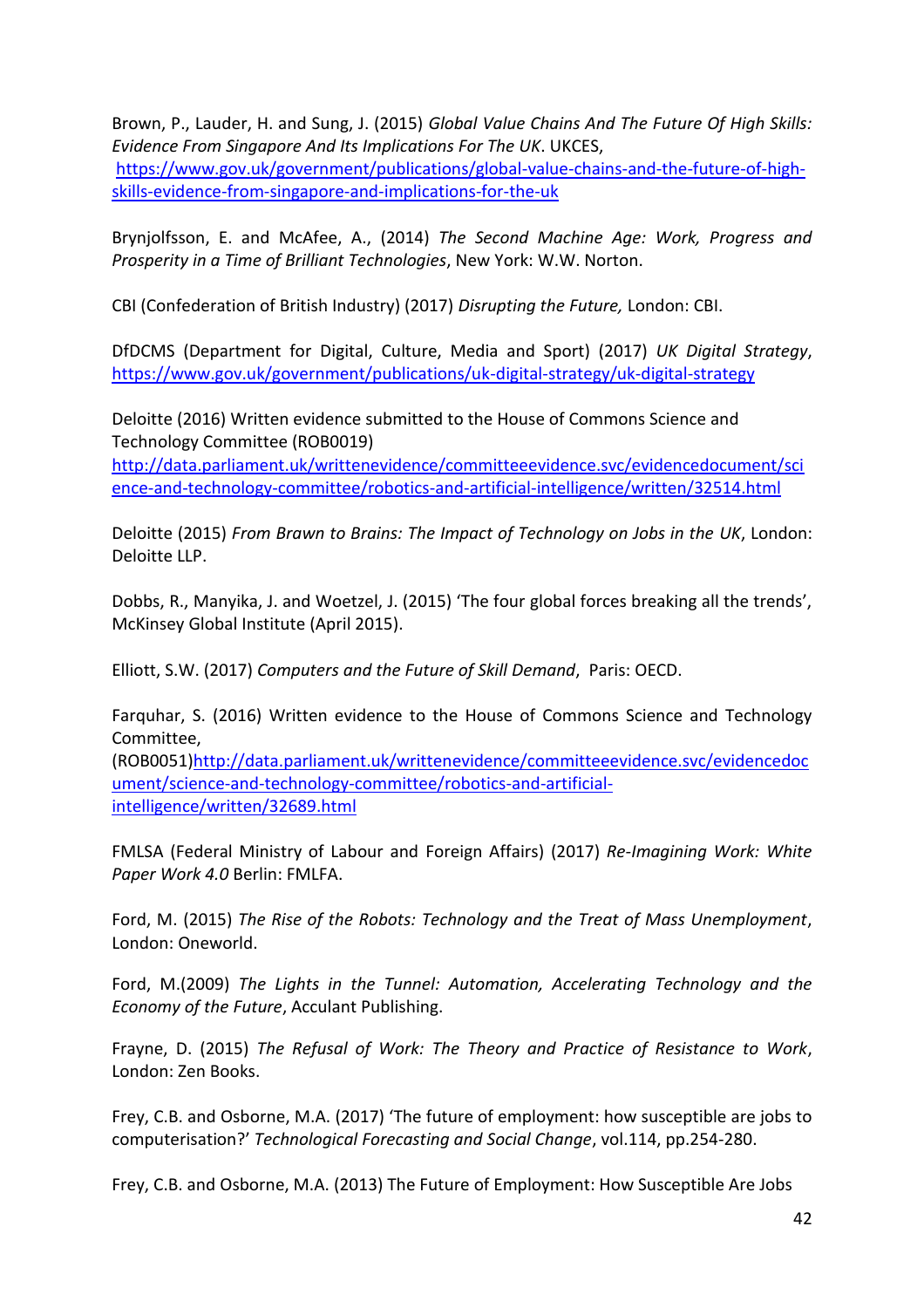To Computerisation?,

http://www.oxfordmartin.ox.ac.uk/downloads/academic/The\_Future\_of\_Employment.pdf

Frey, C. B., Osborne, M. A. and Deloitte (2014) *Agiletown: the relentless march of technology and London's response*. London, Deloitte.

Goldin, C. and Katz, L. F. (2008) *The Race Between Education and Technology*, Cambridge, Mass.: Belknap/Harvard University Press.

Google DeepMind (2016) Written evidence submitted to the House of Commons Science and Technology Committee (ROB0062)

[http://data.parliament.uk/WrittenEvidence/CommitteeEvidence.svc/EvidenceDocument/Sci](http://data.parliament.uk/WrittenEvidence/CommitteeEvidence.svc/EvidenceDocument/Science%20and%20Technology/Robotics%20and%20artificial%20intelligence/written/33005.html) [ence%20and%20Technology/Robotics%20and%20artificial%20intelligence/written/33005.ht](http://data.parliament.uk/WrittenEvidence/CommitteeEvidence.svc/EvidenceDocument/Science%20and%20Technology/Robotics%20and%20artificial%20intelligence/written/33005.html) [ml](http://data.parliament.uk/WrittenEvidence/CommitteeEvidence.svc/EvidenceDocument/Science%20and%20Technology/Robotics%20and%20artificial%20intelligence/written/33005.html)

Gorz, A. (1999) *Reclaiming Work: Beyond the Wage-Based Society*, Cambridge: Polity Press.

Grace, K., Salvatier, J., Dafoe, A., Zhang, B. and Evans, O. (2017) 'When will AI exceed human performance? Evidence from AI experts' ArXiv preprint arXiv:1705.08807.

Graetz, G. and Michaels, G. (2015) *Robots at work*. IZA discussion paper 8938. IZA, Bonn.

Haldane A. (2015) 'Labour's Share' - a speech given by the Chief Economist, Bank of England, to the Trades Union Congress, London, 12 November. <http://www.bankofengland.co.uk/publications/Documents/speeches/2015/speech864.pdf>

Haldane, A. (2018) Ideas and Institutions – Growth Story, Banks of England. [https://www.bankofengland.co.uk/speech/2018/andy-haldane-speech-given-at-the-oxford](https://www.bankofengland.co.uk/speech/2018/andy-haldane-speech-given-at-the-oxford-guild-society)[guild-society](https://www.bankofengland.co.uk/speech/2018/andy-haldane-speech-given-at-the-oxford-guild-society)

Head, S. (2014) *Mindless: Why Smarter Machines Are Making Dumber Humans*, New York: Basic Books.

Hanushek, E.A. and Woessmann, L. (2015) *The Knowledge Capital of Nations*, Cambridge, Mass.: MIT Press.

HM Government (2017a) *Building Our Industrial Strategy*, Green Paper, London: HM Government.

HM Government (2017b) *Industrial Strategy: Building a Britain fit for the Future.* White Paper, London: HM Government.

House of Commons Science and Technology Committee (2016a) *Digital Skills Crisis,* Second Report of the Session 2016-17. HC270, London: House of Commons.

House of Commons Science and Technology Committee (2016b) *Robotics and Artificial Intelligence,* Fifth Report of the Session 2016-17. HC45, London: House of Commons.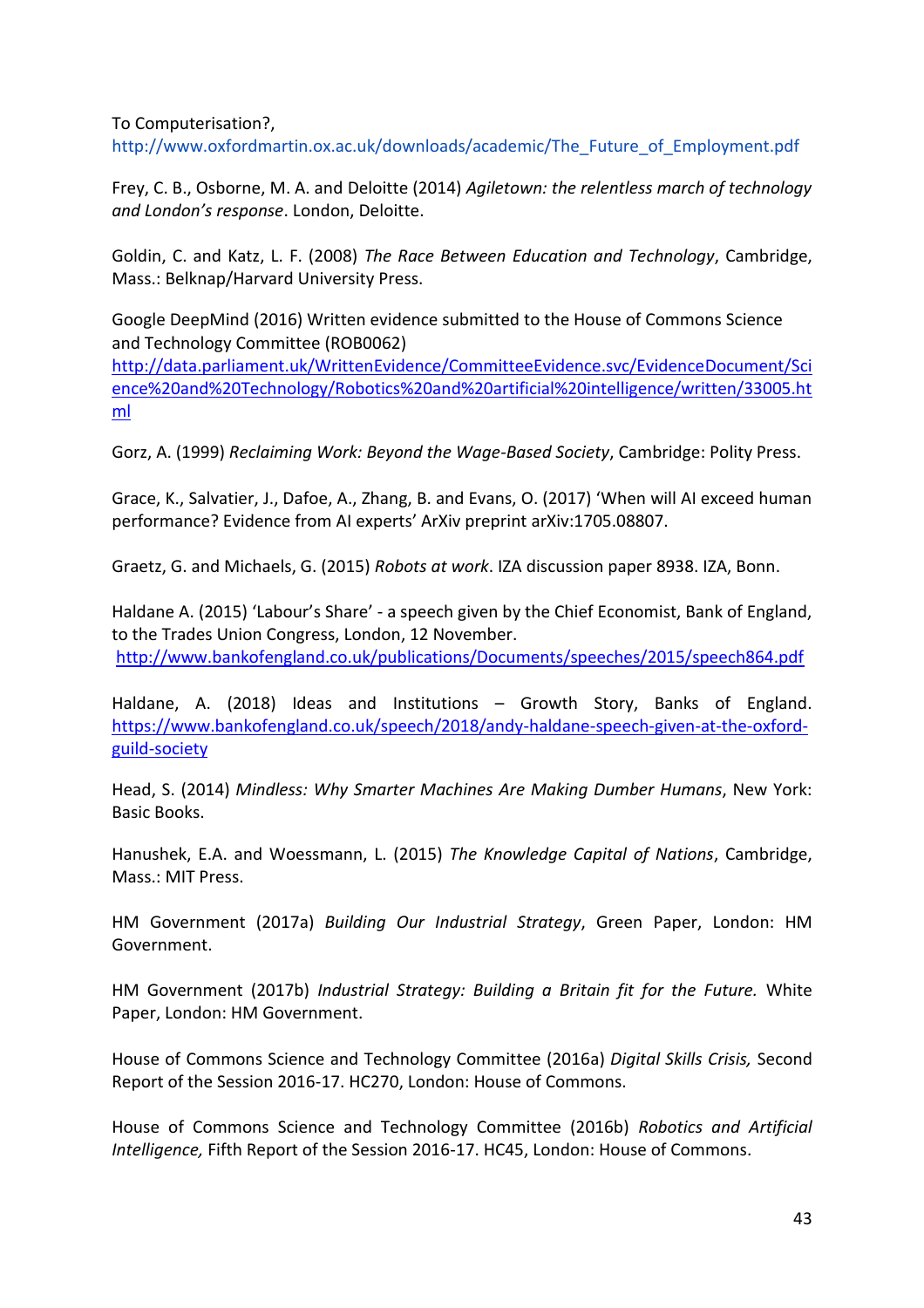House of Commons Science and Technology Committee (2017) *Robotics and Artificial Intelligence: Government Response to the Committee's Fifth Report of Session 2016-17.* HC896. London: House of Commons.

House of Lords (2015) *Make or Break: The UK's Digital Future*, Select Committee on Digital Skills, Report of Session 2014-15, HL Paper 111. <https://publications.parliament.uk/pa/ld201415/ldselect/lddigital/111/111.pdf>

Houses of Parliament (2016) *Automation and the Workforce.* Postnote Number 534, August 2016.

Huws, U., Spender, N. H. and Joyce, S. (2016) *Crowd Work in Europe: Preliminary Results From a Survey in the UK, Sweden, Germany, Austria and the Netherlands*, [http://www.feps-europe.eu/assets/39aad271-85ff-457c-8b23-b30d82bb808f/crowd-work](http://www.feps-europe.eu/assets/39aad271-85ff-457c-8b23-b30d82bb808f/crowd-work-in-europe-draft-report-last-versionpdf.pdf)[in-europe-draft-report-last-versionpdf.pdf](http://www.feps-europe.eu/assets/39aad271-85ff-457c-8b23-b30d82bb808f/crowd-work-in-europe-draft-report-last-versionpdf.pdf)

Industrial Digitalisation Review, Interim Report, 6 July 2017, <http://industrialdigitalisation.org.uk/project/>

Ipsos MORI (2015) Basic Digital Skills UK Report 2015 [http://s3-eu-west-](http://s3-eu-west-1.amazonaws.com/digitalbirmingham/resources/Basic-Digital-Skills_UK-Report-2015_131015_FINAL.pdf)[1.amazonaws.com/digitalbirmingham/resources/Basic-Digital-Skills\\_UK-Report-](http://s3-eu-west-1.amazonaws.com/digitalbirmingham/resources/Basic-Digital-Skills_UK-Report-2015_131015_FINAL.pdf)[2015\\_131015\\_FINAL.pdf](http://s3-eu-west-1.amazonaws.com/digitalbirmingham/resources/Basic-Digital-Skills_UK-Report-2015_131015_FINAL.pdf)

Keynes, J.M. ([1930] 2008) Economic Possibilities for Our Grandchildren, in Pecchi, L. and Piga, G. (2008) *Revisiting Keynes: Economic Possibilities for our Grandchildren*, London: MIT Press.

Kenney, M. and Zysman, J. (2016) The Rise of the Platform Economy, *Issues in Science and Technology,* 32, 3,<http://issues.org/32-3/the-rise-of-the-platform-economy/>

Kerr, C. et al. (1960) *Industrialism and Industrial Man*, Harmondsworth: Penguin.

Mason, P. (2015) *Postcapitalism: A Guide to the Future*, London: Allen Lane;

McKinsey Global Institute (2017) *A future that works: Automation, employment and productivity.* San Francisco, McKinsey Global Institute.

McKnight, A. (2015) *Downward Mobility, Opportunity Hoarding and the 'Glass Floor'*, Research Report, Social Mobility and Child Poverty Commission. [https://www.gov.uk/government/uploads/system/uploads/attachment\\_data/file/447575/D](https://www.gov.uk/government/uploads/system/uploads/attachment_data/file/447575/Downward_mobility_opportunity_hoarding_and_the_glass_floor.pdf) ownward mobility opportunity hoarding and the glass floor.pdf

OECD (2017) *Computers and Skills Demand.* OCED, Paris.

Osborne, M. (2016) Oral evidence to the House of Commons Science and Technology Committee, *Robotics and Artificial Intelligence,* Session 2016-17. London: House of Commons.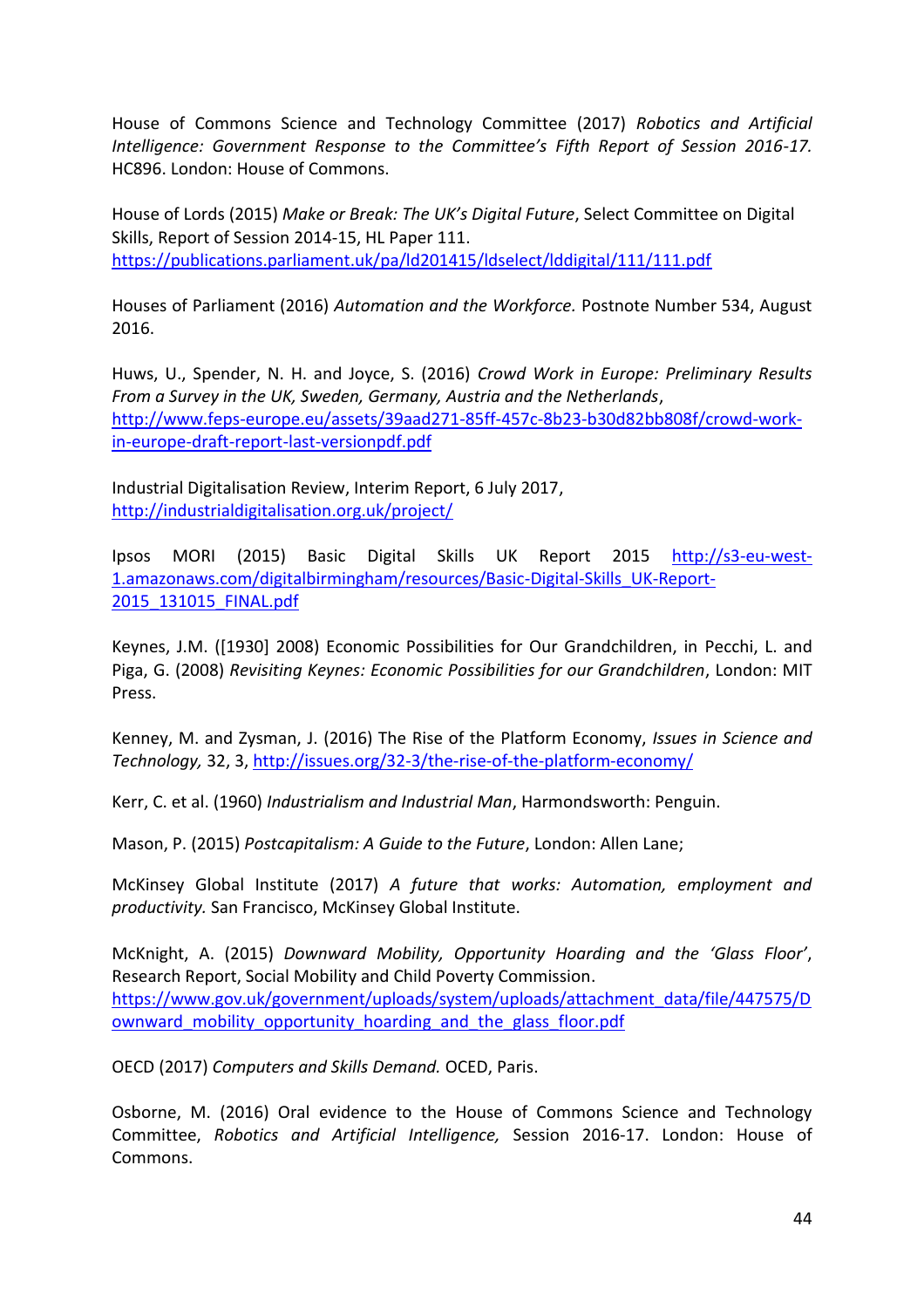Pajarinen, M. and Rouvinen, P. (2014), 'Computerization Threatens One Third of Finnish Employment'. ETLA Brief, No. 22, pp. 13.

Pecchi, L. and Piga, G. (2008) *Revisiting Keynes: Economic Possibilities for our Grandchildren*, London: MIT Press.

Piketty, T. (2014) *Capital in the Twenty-First Century*, Cambridge, Mass.: Belknap Press.

RAS-SIG (2014) *RAS 2020 Robotics and Autonomous Systems*, Horsham: The Knowledge Transfer Network.

PWC (2017) *The economic impact of artificial intelligence on the UK economy,* PricewaterhouseCoopers LLP, https://www.pwc.co.uk/economic-services/assets/ai-ukreport-v2.pdf

RAS-SIG (2014) *RAS 2020 Robotics and Autonomous Systems*, Horsham: The Knowledge Transfer Network.

Rifkin, J. (2014) *The Zero Marginal Cost Society: The Internet of Things, The Collaborative Commons, And The Eclipse of Capitalism,* New York: Palgrave Macmillan.

Royal Academy of Engineering (2016) *Robotics and artificial intelligence: A response to the House of Commons Science and Technology Committee inquiry into robotics and artificial intelligence.*

Scottish Government (2017) *A Digital Strategy for Scotland*, Edinburgh: Scottish Government.

Schumpeter, J. (1943) *Capitalism, Socialism and Democracy*, London: George Allen and Unwin.

Schwab, K. (2016) *The Fourth Industrial Revolution*, Geneva: World Economic Forum;

Schwarzkopf, P. (2015) 'The future of employment is: good' European Robotics Association [http://www.eu-nited.net/robotics/news-events/robotics-news/the-future-of-employment](http://www.eu-nited.net/robotics/news-events/robotics-news/the-future-of-employment-is-good.html)[is-good.html](http://www.eu-nited.net/robotics/news-events/robotics-news/the-future-of-employment-is-good.html) [checked on 17-10-2017].

Srnicek, N. (2017) Platform Capitalism, Cambridge: Polity Press;

Standing (2011) *The Precariat: The New Dangerous Class*, London: Bloomsbury.

Stiglitz, J.E. (2012) *The Price of Inequality*, London: Allan Lane.

Susskind, R. and Susskind, D. (2015) *The Future of the Professions*, Oxford: Oxford University Press.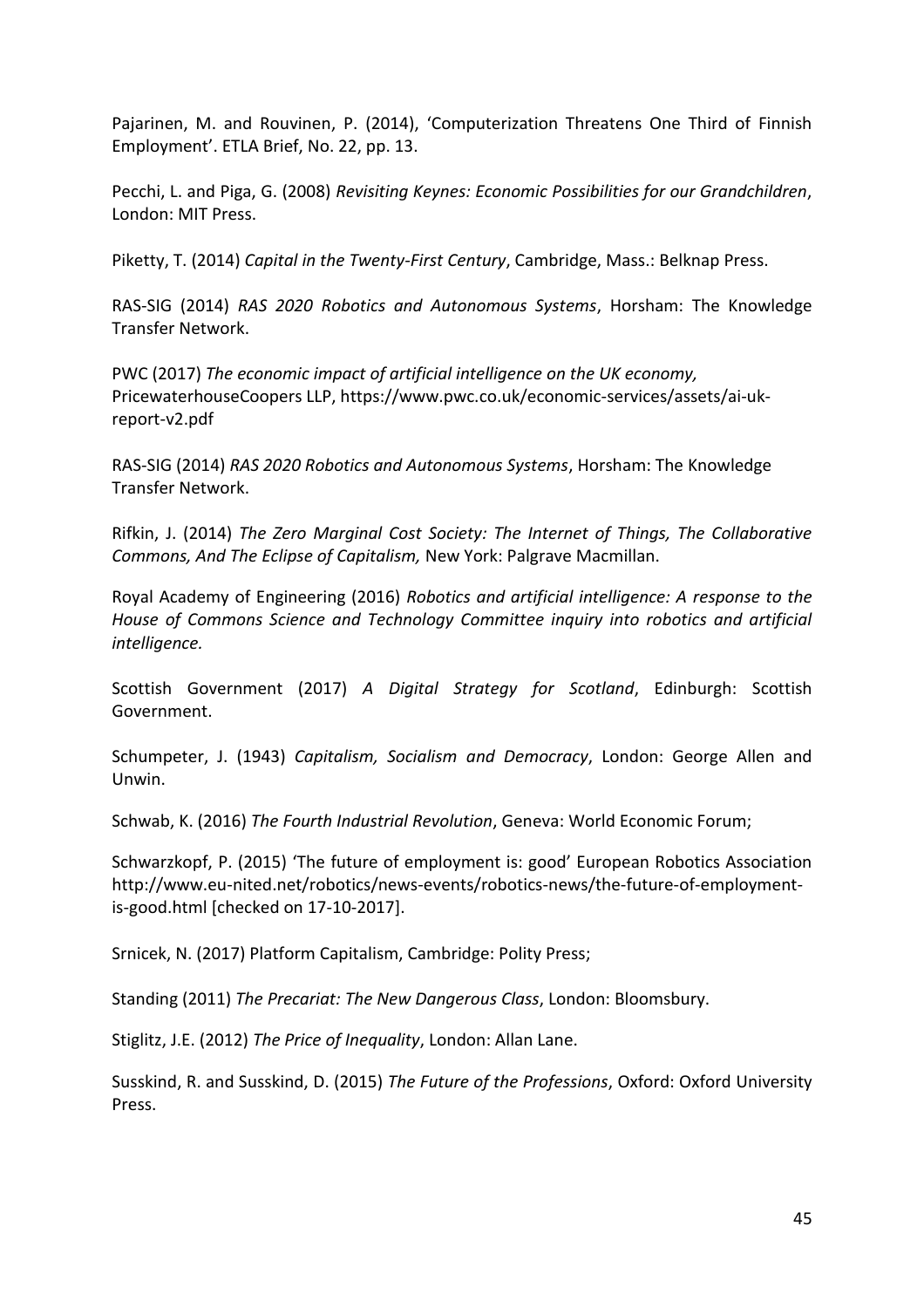Sutton Trust (2017) *The State of Social Mobility in the UK*, The Boston Consulting Group & Sutton Trust, [https://www.suttontrust.com/wp-content/uploads/2017/07/BCGSocial-](https://www.suttontrust.com/wp-content/uploads/2017/07/BCGSocial-Mobility-report-full-version_WEB_FINAL-1.pdf)[Mobility-report-full-version\\_WEB\\_FINAL-1.pdf](https://www.suttontrust.com/wp-content/uploads/2017/07/BCGSocial-Mobility-report-full-version_WEB_FINAL-1.pdf)

Taylor, M. (2017) *Good Work: The Taylor Review of Modern Working Practices*. [https://www.gov.uk/government/publications/good-work-the-taylor-review-of-modern](https://www.gov.uk/government/publications/good-work-the-taylor-review-of-modern-working-practices)[working-practices](https://www.gov.uk/government/publications/good-work-the-taylor-review-of-modern-working-practices)

TUC (Trades Union Congress) (2017) *Shaping Our Digital Future*, London: TUC.

UKForCE (UK Forum for Computing Education) (2014) Written evidence to the House of Lords Digital Skills Committee (DSC0078)

[http://data.parliament.uk/writtenevidence/committeeevidence.svc/evidencedocument/digi](http://data.parliament.uk/writtenevidence/committeeevidence.svc/evidencedocument/digital-skills-committee/digital-skills/written/12323.html) [tal-skills-committee/digital-skills/written/12323.html](http://data.parliament.uk/writtenevidence/committeeevidence.svc/evidencedocument/digital-skills-committee/digital-skills/written/12323.html)

UK RAS Network (2016) *Manufacturing Robotics: The Next Robotic Industrial Revolution.* White Paper, UKRAS.org

UK RAS Network (2017a) *Robotics in Social Care: A Connected Care EcoSystem for Independent Living.* White Paper, UKRAS.org

UK RAS Network (2017b) *Artificial Intelligence and Robotics.* White Paper, UKRAS.org

l

Wajcman, J. (2015) *Pressed for Time: The Acceleration of Life in Digital Capitalism*, Chicago: University of Chicago Press.

Wilensky, H. (1960) 'Work, Careers and Social Integration', *International Social Science Journal*, 12, 543-60.

<sup>&</sup>lt;sup>1</sup> Acemoglu and Restrepo note, distinguishing their work from that of Graetz and Michaels: 'Although we rely on the same data, we use a different empirical strategy, which enables us to go beyond cross-country, cross-industry comparisons, exploit plausibility exogenous changes in the spread of robots, and estimate the equilibrium impact of robots on local labour markets. Our micro data also enable us to control for detailed demographic and compositional variables when focusing on commuting zone, check the validity of our exclusion restrictions with placebo exercises, and study the impact of robots on industry and occupation-level outcomes, bolstering the plausibility of our estimates' (Acemoglu and Restrepo 2017:6).

<sup>&</sup>lt;sup>2</sup> The distinction between 'labour scarcity' and 'job scarcity' draws on Brown, P., Lauder, H. and Cheung, S.Y. (forthcoming).

 $3$  Autor (2015 p.28), clings to an orthodox view of labour scarcity rather than contemplating the wider consequences for economic change for the (re)distribution of income and wealth.

<sup>&</sup>lt;sup>4</sup> Much is made of freelance professions selling their services on a global basis no longer requiring them to conform to traditional models of employment. Apple app developers are an example.

<sup>&</sup>lt;sup>5</sup> This could include collaborative funding for innovative ideas through 'crowdfunding' (Baeck, Collins and Westlake 2012).